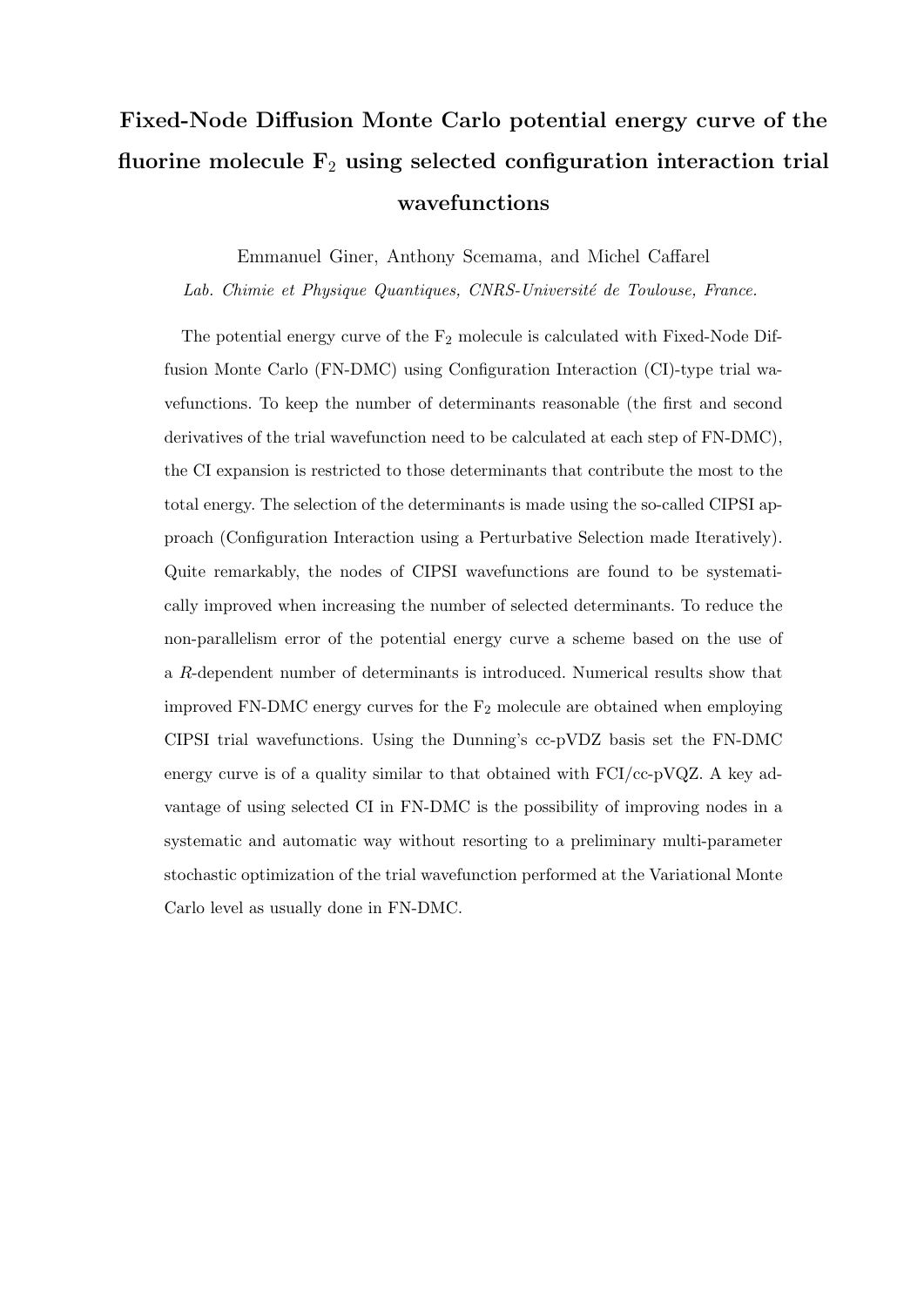#### I. INTRODUCTION

Fixed-Node Diffusion Monte Carlo (FN-DMC) and its diverse variants[1, 2] are considered as accurate approaches for evaluating ground-state properties of molecules. Although it is certainly true for total energies, such a statement can be questioned when considering the (very) small energy differences involved in quantitative chemistry (atomization energies, energy variations along a chemical reaction path, forces viewed as infinitesimal energy differences, excitation energies, etc.), particularly for large systems. Although several sources of error make FN-DMC simulations non-exact, only the fixed-node error should be considered as truly fundamental, that is, conditioning the practical limitations of the method. Other errors include the statistical error due to a finite number  $N_{MC}$  of Monte Carlo steps, the time-step error resulting from the use of a finite time-step  $\tau$  for propagating and branching walkers, and possible bias resulting either from a fluctuating finite population  $M$  of walkers or a finite projection imaginary time  $t$  when working at constant population size. However, in all cases such errors can be controlled and estimated through extrapolation techniques involving only one single parameter (that is,  $N_{MC} \to +\infty$ ,  $\tau \to 0$ , and M or  $t \to +\infty$ ). The error resulting from the use of a not-truly random number generator should also be added to this list but numerical experience has shown that its impact is generally (much) smaller than statistical fluctuations provided a sufficiently  $\ll$  good  $\gg$  pseudo-random generator is employed.[3] In sharp contrast, the fixed-node error is much more challenging since, up to now, no simple and systematic scheme involving only a *finite* number of parameters exist for building up the exact  $(3N-1)$ -dimensional  $(N,$  number of electrons) nodal hypersurface that would suppress the fixed-node error. In FN-DMC the shape of the nodes are implicitly introduced via the trial wavefunction  $\Psi_T$  used for propagating walkers. During the Monte Carlo simulation walkers are diffused (free Brownian motion) and moved deterministically using the drift vector,  $\nabla \Psi_T / \Psi_T$ . Wherever  $\Psi_T = 0$  the drift diverges and walkers are pushed away from the nodal variety, thus imposing additional boundary conditions for the wavefunction (mathematically it means that the Schrödinger equation is solved stochastically with the additional condition that the solution vanishes wherever  $\Psi_T$  vanishes). Common wisdom about nodes is that the more the salient physical/chemical features of the exact wavefunction are injected into the trial wavefunction the better nodes should be. Thus, an intense activity has been developed to introduce and test various functional forms for  $\Psi_T$  taking into ac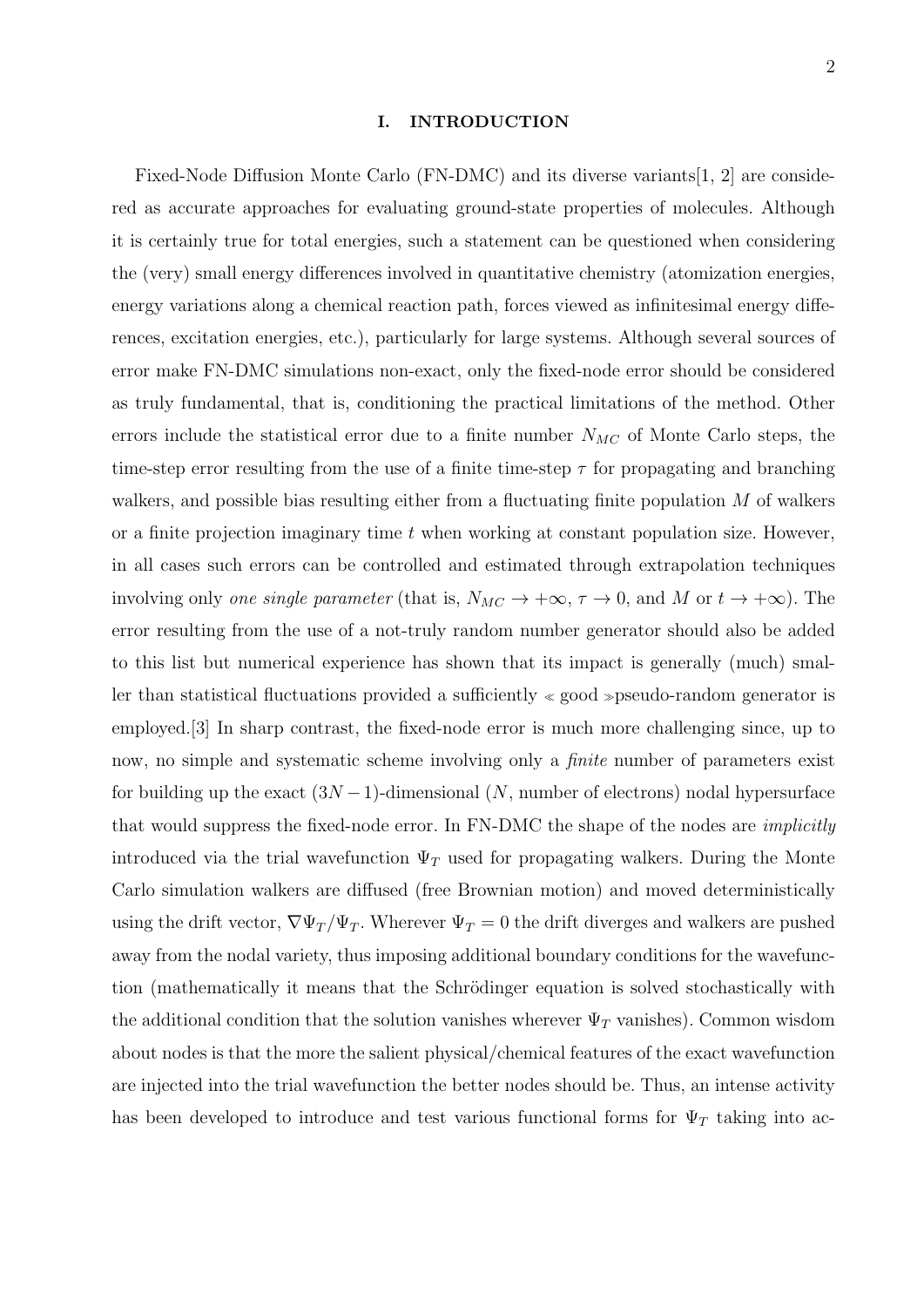count important aspects of the wavefunction : Use of several more or less sophisticated forms for Jastrow-type prefactors describing local electron-electron (in particular,  $r_{12} \rightarrow 0$  CUSP conditions) and electron-electron-nucleus interactions,[4] use of various multi-determinantal forms for introducing static (CASSCF-type wavefunctions)[5],[6] or static/dynamic correlation effects (Valence Bond,[7–9] multi-Jastrow[10], Configuration Interaction,[11], etc.), use of geminal forms,[12, 13] backflow terms,[14] etc. Once the trial wavefunction form has been chosen a last step consists in optimizing stochastically the many parameters of  $\Psi_T$  by minimizing the variational energy, its variance, or a combination of both.[15] Depending on the system treated, this optimization may play an important role since the mixing of various terms of different origins may destroy the initial coherence of each wavefunction component and, thus, the nodal quality  $(e.g.,$  re-optimization of the Kohn-Sham or Hartree-Fock molecular orbitals in presence of the Jastrow term). A convenient feature of the fixed-node approximation is the variational property,  $E_0^{FN} \ge E_0$  (equality for exact nodes), allowing a quantitative criterion for nodal quality.

Numerical experience for various molecular systems ranging from simple atoms and diatomics to bigger systems including hundreds of electrons has shown that fixed-node DMC total energies obtained from available trial wavefunctions are (very) accurate, the fixed-node error representing typically a small fraction of the total correlation energy (down to a few percents in the best cases). Unfortunately, such a good precision is still insufficient to lead to reliable energy differences known to represent only a tiny fraction of the total correlation energy (typically, smaller or much smaller than  $1\%$ ). As a consequence, and similarly to all known ab initio approaches aiming at reaching chemical accuracy (including the most accurate highly-correlated wavefunction approaches) the quality of FN-DMC results for energy differences is tightly dependent on the level of error cancellation occurring when subtracting total energy components calculated separately (here, compensation of fixed-node errors). Solving this problem is a major challenge faced by present FN-DMC approaches and motivates the search for better trial wavefunctions with better nodes and/or better procedures for optimizing and/or building accurate nodal hypersurfaces.

In this work, we present our first FN-DMC study of a full potential energy curve using our very recently proposed trial wavefunction[16] based on a perturbatively selected configuration interaction expansion (the so-called CIPSI algorithm[17, 18]). Our first application to the ground-state energy of the oxygen atom using the truncated determinantal expansion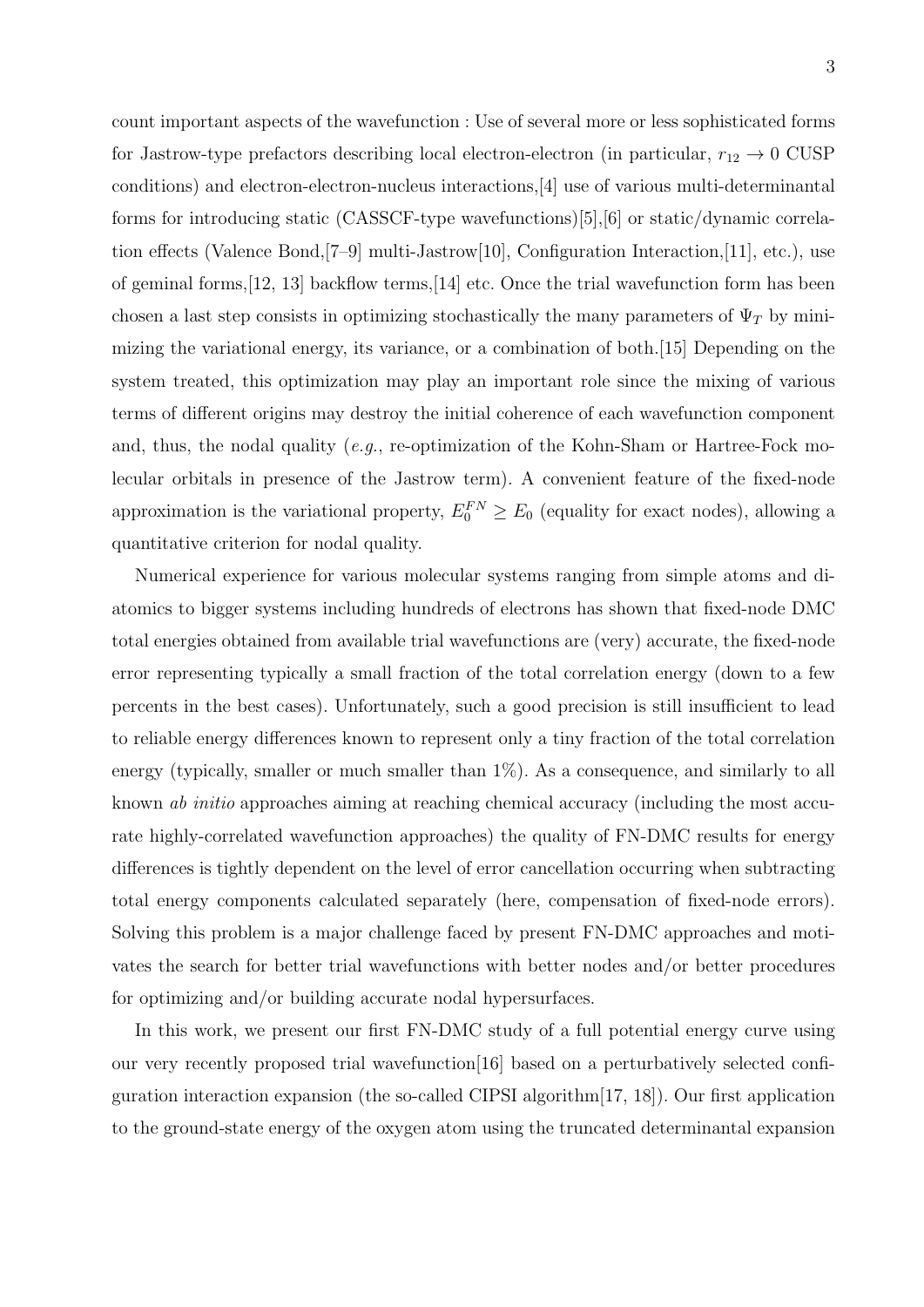generated by CIPSI has led to the lowest fixed-node energy so far (to the best of our knowledge) for this atom  $[99.4(1)\%$  of the correlation energy recovered. Applications to bigger systems are presently under way and appear to systematically lead to better nodes.[19, 20] An important feature of these applications is that the determinantal expansion built during the deterministic CIPSI selection process is used as it comes, no re-optimization of determinantal weights and molecular orbitals is performed. It is a particularly attractive feature since the usual many-parameter stochastic optimization step is thus avoided and to define a simple and automatic procedure (based on a purely deterministic algorithm) for optimizing nodes of arbitrary molecular systems is much simplified. The aim of the present study is to investigate on the case of the  $F_2$  molecule how the good results obtained on single-point calculations generalize or not when calculating potential energy curves. The various aspects conditioning the method : choice of the basis set, dependence on the number of determinants kept in the CI expansion, and coherence of the fixed-node error as a function of the internuclear distance (reducing the non-parallelism error) are investigated.

The contents of this paper is as follows. In Section II a few words about the Fixed-Node Diffusion Monte Carlo method employed here are given. In Section III, the CIPSI algorithm used for building the selected configuration interaction expansion is presented. In Section IV CIPSI and FN-DMC results for the  $F_2$  ground-state potential energy curve and the corresponding spectroscopic quantities are presented in detail. The role played by the number of determinants selected and the coherence of the fixed-node error as a function of the internuclear distance are investigated. Finally, the main ideas and results of this work are summarized in Sec. V

# II. THE FIXED-NODE DIFFUSION MONTE CARLO

In this work the Fixed-Node Diffusion Monte Carlo (FN-DMC) method -the standard quantum Monte Carlo electronic-structure approach for molecules- is employed. For a detailed presentation of its theoretical and practical aspects, the reader is referred to the literature, e.g [1, 21, 22]. Here, we just recall that the central quantity of such approaches is the trial wavefunction  $\Psi_T$  determining both the magnitude of the fixed-node error through its approximate nodes as discussed in the introduction and the quality of the statistical convergence (good trial wavefunctions  $=$  small statistical fluctuations). In the present case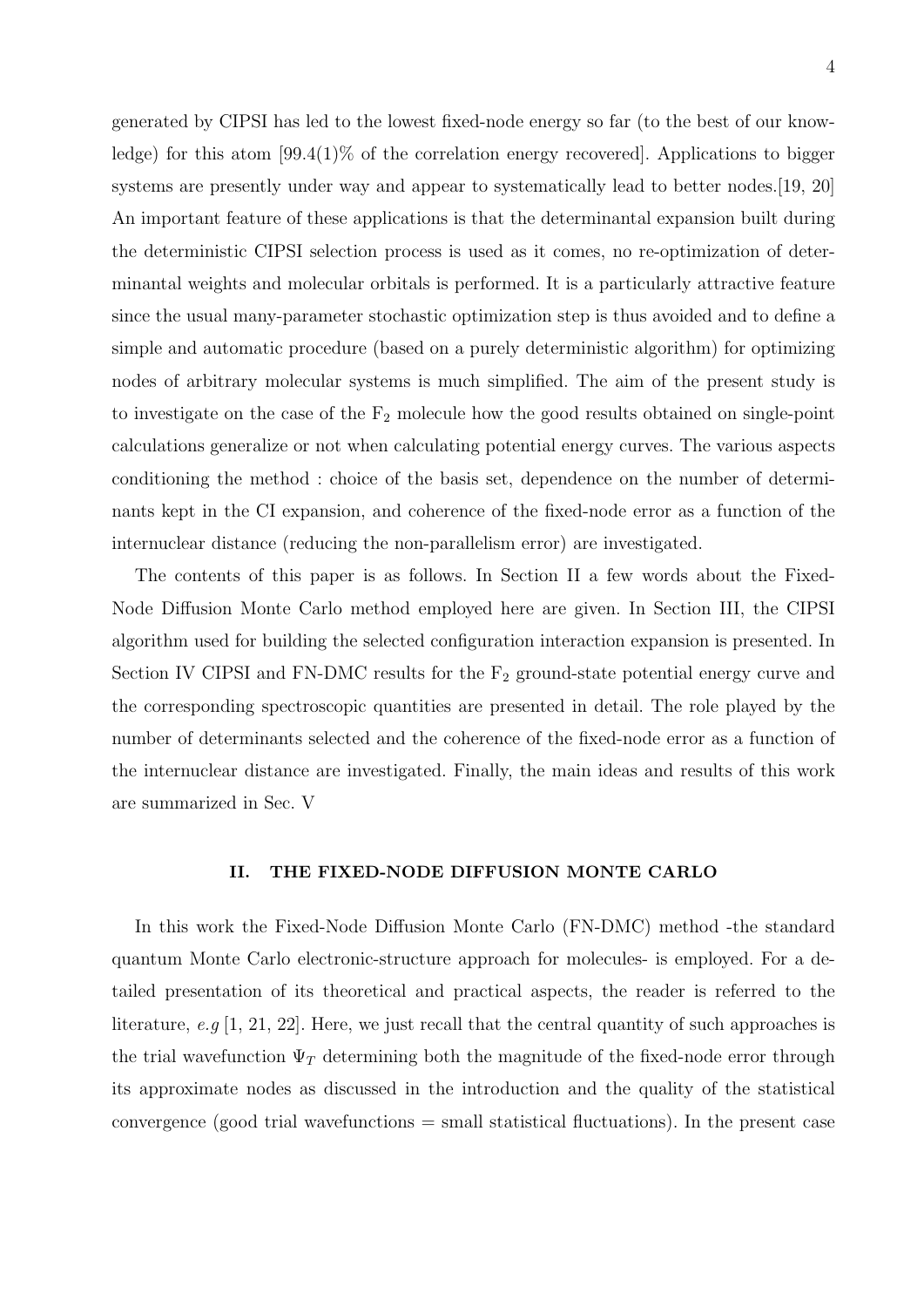let us remark that the molecule is sufficiently small and the trial wavefunction sufficiently good to obtain statistical errors much smaller than fixed-node ones. Thus, in practice, we will only be concerned with the problem of reducing as much as possible the fixed-node bias. The computational cost of FN-DMC is almost entirely determined by the evaluation at each Monte Carlo step of the value of  $\Psi_T$  and its first (drift vector) and second derivatives (Laplacian needed for the local energy). In view of the very large number of MC steps usually required (typically at least millions and often much more) to be able of computing such quantities very rapidly is essential.

In the present work, as presented in detail in the following section the trial wave function will be obtained from a truncated configuration interaction expansion, that is, a finite sum of determinants. Typically, the size of the expansion considered will range from a few thousands up to a few hundred thousands of determinants. As a consequence, some care is required when computing such expansions to keep the computational cost reasonable. The calculation of the Laplacian of the wave function and the drift term involves the computation of the inverse of the Slater matrices corresponding to each determinant. At first glance, the CPU cost is expected to be proportional to the number of determinants  $N_{\text{dets}}$  involved in the expansion of the trial wavefunction. Actually, it is not true since in the spin-free formalism used in QMC (Ref. [23] and also [1, 21, 22]) each Slater determinant expressed in terms of spin-orbitals decomposes into a product of two determinants, each of them corresponding to a given occupation of a set of purely spatial molecular orbitals. In practice, only two inverse Slater matrices (one of each spin) are computed with an  $\mathcal{O}(N^3)$  algorithm. All the other matrices are built using  $\mathcal{O}(N^2)$  Sherman-Morisson updates.[24] Therefore, the computational cost scales as  $\mathcal{O}(N_\alpha^2 \times$  $\sqrt{N_{\text{dets}}}$ ) where  $N_{\alpha}$  is the number of  $\alpha$  electrons and  $N_{\text{dets}}$  is the number of determinants (products of  $\alpha$  and  $\beta$  determinants).

#### III. PERTURBATIVELY SELECTED CONFIGURATION INTERACTION

In multi-determinantal expansions the ground-state wavefunction  $|\Psi_0\rangle$  is written as a linear combination of Slater determinants  $\{|D_i\rangle\}$ , each determinant corresponding to a given occupation by the  $N_{\alpha}$  and  $N_{\beta}$  electrons of  $N = N_{\alpha} + N_{\beta}$  electrons among a set of M spinorbitals  $\{\phi_1, ..., \phi_M\}$  (restricted case). When no symmetries are considered the maximum number of such determinants is  $\binom{M}{N_{\alpha}}\binom{M}{N_{\beta}}$ , a number that grows factorially with M and N.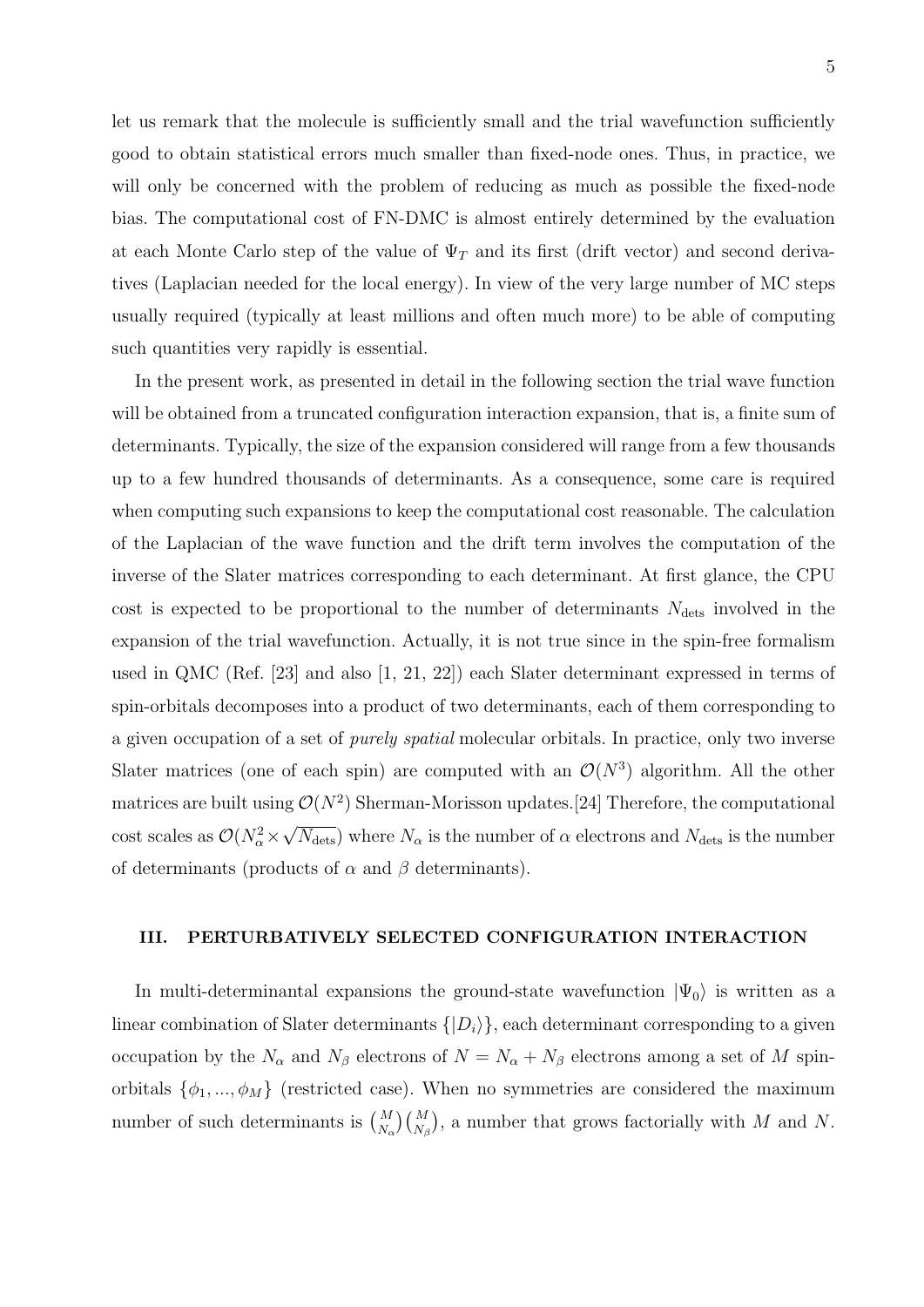The best representation of the exact wavefunction in the entire determinantal basis is the Full Configuration Interaction (FCI) wavefunction written as

$$
|\Psi_0\rangle = \sum_i c_i |D_i\rangle \tag{1}
$$

where  $c_i$  are the ground-state coefficients obtained by diagonalizing the Hamiltonian matrix,  $H_{ij} = \langle D_i | H | D_j \rangle$ , within the orthonormalized set,  $\langle D_i | D_j \rangle = \delta_{ij}$ , of determinants  $|D_i \rangle$ . As well known, the main problem with FCI is the exponential increase of the wavefunction, leading to unfeasible calculations except for small systems. However, an important feature of FCI expansion is that a vast majority of determinants have negligible coefficients due to their unphysical meaning and, in practice, only a tiny fraction of the FCI space is expected to be important.

To avoid handling the prohibitive size of the expansion one may try to select determinants by order of excitations with respect to the Hartree-Fock (HF) reference determinant, e.g. by taking all single and double excitations (CISD), triple and quadruple (CISDTQ) etc. but, here also, we are faced with the problem of handling a formidable number of determinants. For example, in the case of a CISD calculation the expansion size is about  $(N_{\alpha} + N_{\beta})^2 n_{virt}^2$ where  $n_{virt}$  is the number of virtual orbitals (unoccupied orbitals in the HF determinant), while for CISDTQ this size is of order  $(N_\alpha + N_\beta)^4 n_{virt}^4$ . However, in both cases we are still managing unnecessarily a great number of determinants having a negligible weight in the expansion.

A natural idea to make such CI wavefunction much more compact (in practice, a most important property for DMC calculations) is to select among the FCI expansion only those determinants that contribute in a non-negligible way to the total energy. Such an idea and similar ones have been developed by several groups during the last decades (see, among others [17, 18, 25–31]). Here, we shall employ an approach close to that introduced by Huron *et al.*[17] and Evangelisti *et al.*[18] Referred to as the CIPSI method (Configuration Interaction using a Perturbative Selection done Iteratively) it is based on a selection process constructed by using a perturbative estimate of the energy contribution of each determinant to a reference wave function built iteratively. More details can be found in [17, 18]. Starting from this idea we have implemented a CIPSI-like algorithm to build compact trial wave functions to be used in FN-DMC calculations.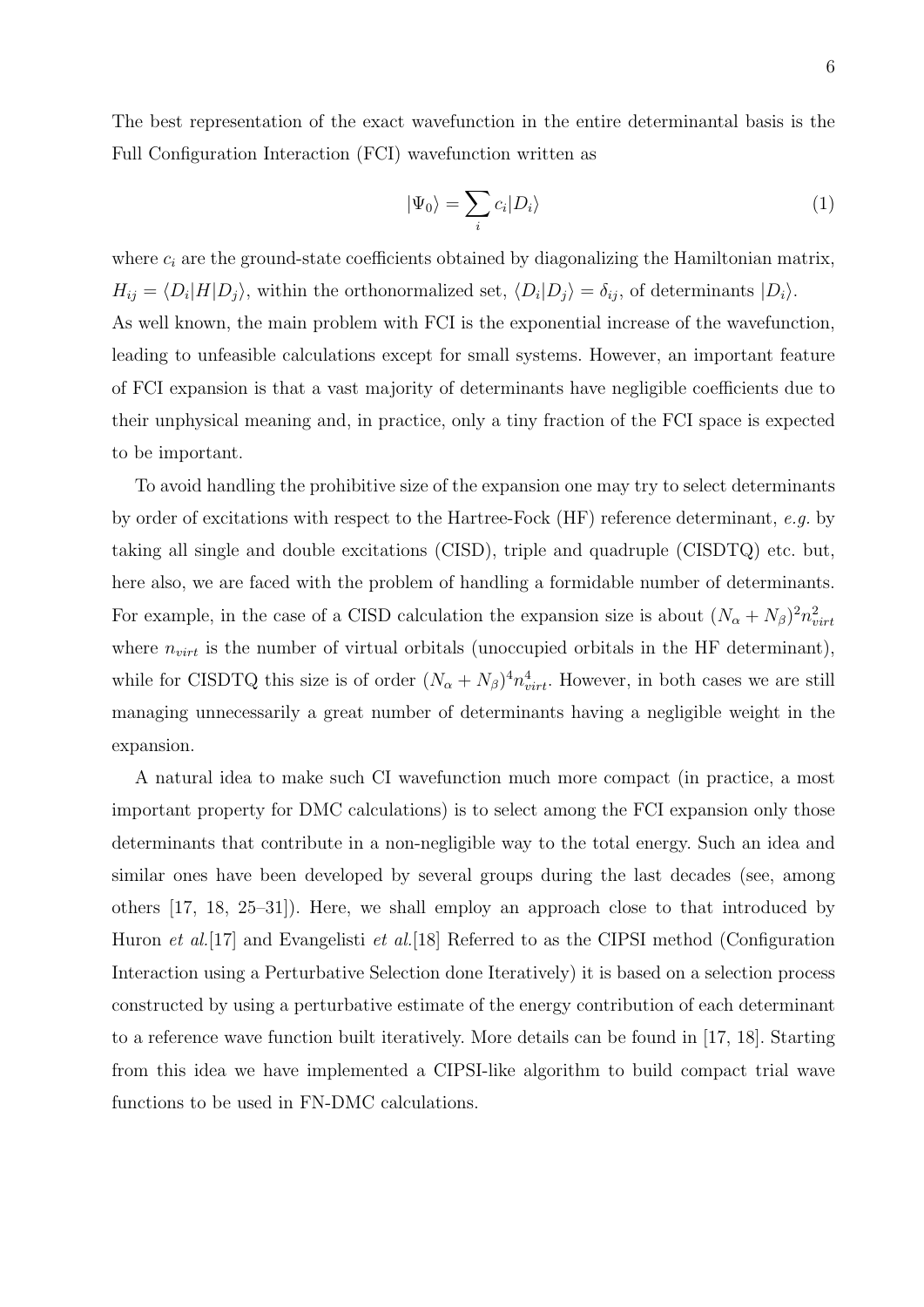7

In its simplest form, the multi-determinant wavefunction is iteratively built as follows :

• Step 0 : Start from a given determinant (e.g. the Hartree-Fock determinant) or set of determinants, thus defining an initial reference subspace :  $S_0 = \{ |D_0\rangle, ...\}$ . Diagonalize H within  $S_0$  and get the ground-state energy  $E_0^{(0)}$  $n_0^{(0)}$  and eigenvector :

$$
|\Psi_0^{(0)}\rangle = \sum_{i \in S_0} c_i^{(0)} |D_i\rangle \tag{2}
$$

Here and in what follows, the superscript on various quantities is used to indicate the iteration number.

- Then, do iteratively  $(n = 0, \ldots)$ :
- Step 1 : Collect all *different* determinants  $|D_{i_c}\rangle$  connected by  $H$  to  $|\Psi_0^{(n)}\rangle$  $\binom{n}{0}$ , namely

$$
\langle \Psi_0^{(n)} | H | D_{i_c} \rangle \neq 0 \tag{3}
$$

• Step 2 : Compute the second-order change to the total energy resulting from each connected determinant : 2

$$
\delta e(|D_{i_c}\rangle) = -\frac{\langle \Psi_0^{(n)}|H|D_{i_c}\rangle^2}{\langle D_{i_c}|H|D_{i_c}\rangle - E_0^{(n)}}\tag{4}
$$

• Step 3 : Add the determinant  $|D_{i_c^*}\rangle$  associated with the largest  $|\delta e|$  to the reference subspace :

$$
S_n \to S_{n+1} = S_n \cup \{|D_{i_c^*}\rangle\}
$$

• Step 4 : Diagonalize H within  $S_{n+1}$  to get :

$$
|\Psi_0^{(n+1)}\rangle = \sum_{i \in S_{n+1}} c_i^{(n+1)} |D_i\rangle \quad \text{with} \quad E_0^{(n+1)} \tag{5}
$$

• Go to step 1 or stop if the target size  $N_{\text{dets}}$  for the reference subspace has been reached.

Let us denote  $|\Psi_0\rangle$  the wavefunction issued from the previous selection process and  $E_0$ its variational energy. In all what follows,  $|\Psi_0\rangle$  will be referred to as the CIPSI reference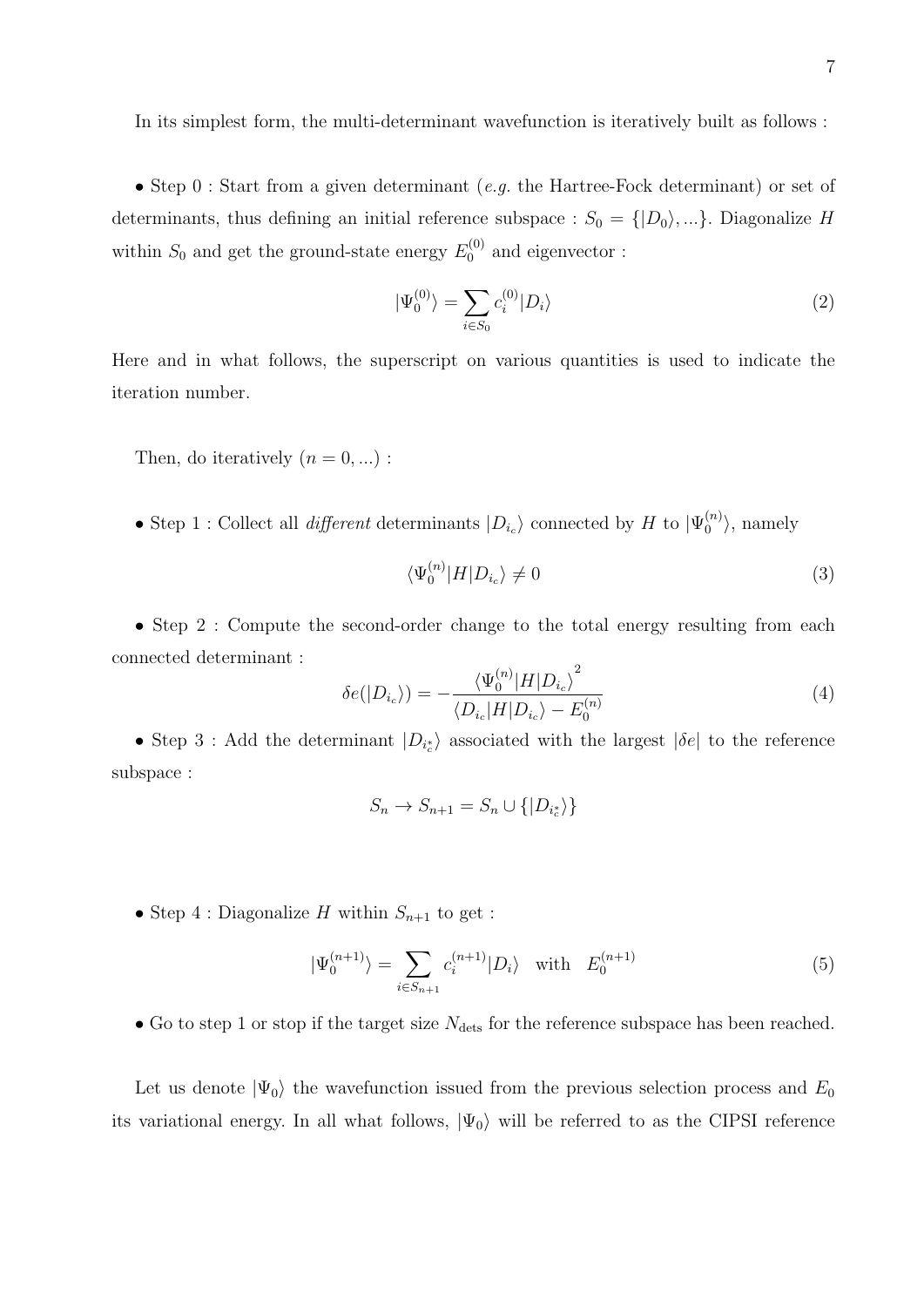wavefunction and  $E_0$  the variational CIPSI energy. Having constructed a zero-th order wavefunction, an improved estimate of the FCI energy can be obtained by adding to the variational energy the second-order correction,  $E_{\text{PT2}}$ 

$$
E_{\rm PT2} = -\sum_{i \in M} \frac{\langle \Psi_0 | H | D_i \rangle^2}{\langle D_i | H | D_i \rangle - E_0}.
$$
\n
$$
(6)
$$

where  $M$  denotes the set of all determinants not belonging to the reference space and connected to the reference wavefunction  $|\Psi_0\rangle$  by the Hamiltonian H (single and double excitations). Finally, the total energy obtained is given by

$$
E_0(\text{CIPSI}) = E_0 + E_{\text{PT2}}.\tag{7}
$$

In this work, this latter energy will be referred to as the full CIPSI energy.

At this point a number of remarks are in order :

i.) Although the selection scheme is presented here for computing the ground-state eigenvector only, no special difficulties arise when generalizing the scheme to a finite number of states (see,  $e.g. [18]$ )

ii.) The decomposition of the Hamiltonian  $H$  underlying the perturbative second-order expression introduced in step 2 is given by

$$
H = H_0 + \langle D_{i_c} | H | D_{i_c} \rangle | D_{i_c} \rangle \langle D_{i_c} |
$$

where  $H_0$  is the restriction of H to the reference subspace. This decomposition known as the Epstein-Nesbet partition[32, 33] is not unique, other possible choices are the Møller-Plesset partition[34] or the barycentric one,[17] see discussion in [18].

iii.) Instead of calculating the energetic change perturbatively, expression (4), it can be preferable to employ the non-perturbative expression resulting from the diagonalization of H into the two-dimensional basis consisting of the vectors  $|\Psi_0^{(n)}\rangle$  $\binom{n}{0}$  and  $\ket{D_{i_c}}$ . Simple algebra shows that the energetic change is given by

$$
\delta e(|D_{i_c}\rangle) = \frac{[\langle D_{i_c}|H|D_{i_c}\rangle - E_0(N_{\text{dets}})] \left[1 - \sqrt{1 + \frac{4\langle \Psi_0^{(n)}|H|D_{i_c}\rangle^2}{[\langle D_{i_c}|H|D_{i_c}\rangle - E_0(N_{\text{dets}})]^2}}\right]}{2}
$$
(8)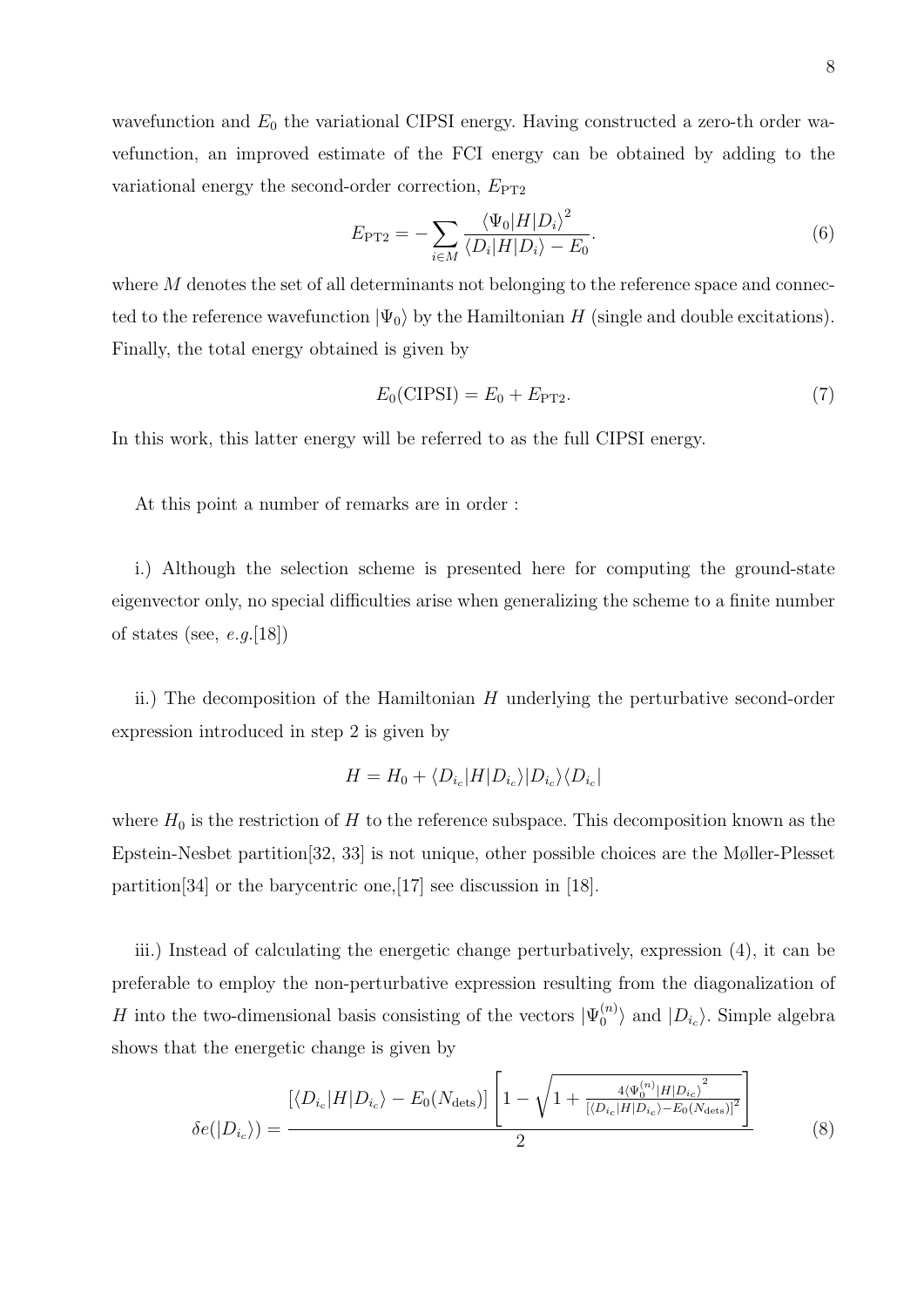In the limit of small transition matrix elements,  $\langle \Psi_0^{(n)} \rangle$  $\binom{n}{0}$  |H|D<sub>ic</sub> $\rangle$ , both expressions (4) and (8) coincide. In what follows the non-perturbative formula will be used.

iv.) In step 3 a unique determinant is added at each iteration. Adding a few of them simultaneously is also possible, a feature particularly desirable when quasi-degenerate low-lying determinants are showing up. In the applications to follow this possibility has been systematically used by keeping at each iteration all determinants associated with an energetic change whose absolute value is greater than a given threshold.

v.) The implementation of this algorithm can be performed using limited amount of central memory. On the other hand, the CPU time required is essentially proportional to  $N_{\text{dets}} n_{\text{occ}}^2 n_{\text{virt}}^2$  where  $n_{\text{occ}}$  and  $n_{\text{virt}}$  are the number of occupied and virtual molecular orbitals, respectively.

# IV. APPLICATION TO THE  $F_2$  MOLECULE

In this section calculations of the potential energy curve of the  $F_2$  molecule both at the deterministic CIPSI and stochastic Fixed-Node DMC levels are presented. In subsection (IV A) we first present and discuss the results obtained with CIPSI. The dependence of the variational and full CIPSI energy curves on the number of selected determinants and on the basis set (Dunning's cc-pVDZ, cc-pVTZ, and aug-cc-pVTZ) is analyzed. Following the standard implementation of CIPSI, the number of determinants selected is kept constant along the potential energy curve; this approach is referred to as  $\ll$  CIPSI at constant number of determinants  $\geq$ . In subsection (IV B) FN-DMC results using CIPSI reference functions as trial wavefunctions are presented. To quantify the overall quality of the energy curves obtained either by CIPSI or FN-DMC we introduce in subsection (IV C) the definition used here for the non-parallelism error measuring the degree of non-parallelism between the computed and exact curves. Results for CIPSI and FN-DMC curves are given. To decrease the non-parallelism error without increasing the basis set size and, thus, the number of determinants that would make DMC calculations not feasible in practice, we propose a strategy based on the use of CIPSI reference functions with a variable number of determinants along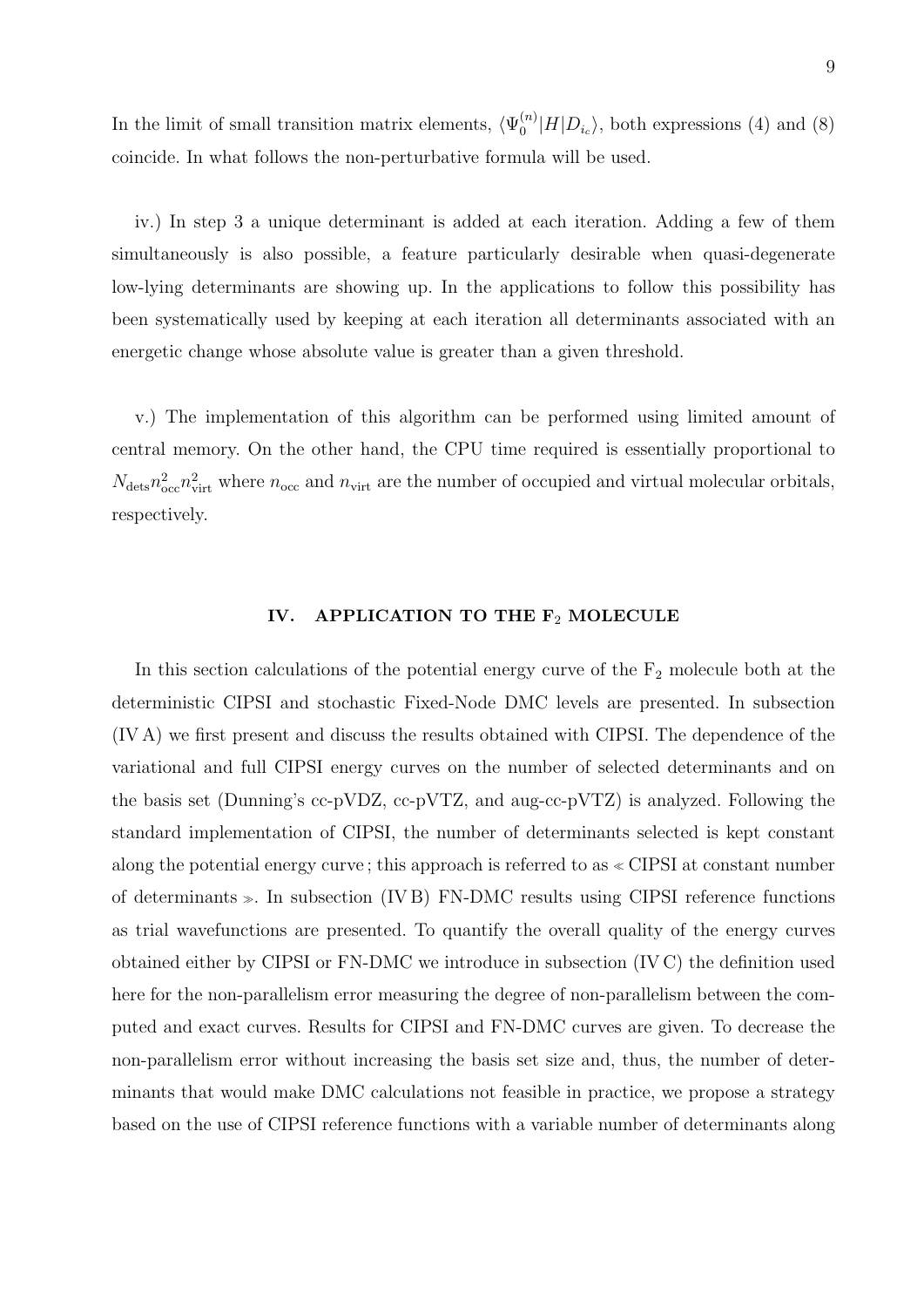the energy curve. For each geometry, the CIPSI selection process is stopped for a number of determinants leading to a given value of  $E_{PT2}$ , Eq.(6) common to all nuclear distances; this approach presented in subsection (IVD) is referred to as  $\ll$  CIPSI at constant  $E_{PT2} \gg$ . FN-DMC results obtained with such trial wavefunctions are presented in subsection (IV E). Finally, a graphical summary of the potential energy curves obtained here at various levels of approximation is presented in subsection (IV F).

## A. CIPSI at constant number of determinants

In figure 1 variational CIPSI energy curves for increasing numbers of selected determinants are presented. The curves have been drawn from the energy values calculated at 27 interatomic distances. Interpolation between points is made using standard cubic splines. The number of determinants is kept constant along the potential energy curve. The atomic basis set used is the Dunning cc-pVDZ (VDZ) basis set.[35] For all basis sets considered in this work, CIPSI calculations are done with the molecular orbitals obtained from a minimal Complete-Active-Space Self-Consistent-Field (CASSCF) calculation (two electrons in two orbitals) ; no re-optimization of the molecular orbitals is performed. In addition, the core electrons are kept frozen. The curves of Fig. 1 are obtained by stopping the CIPSI iterative process for a number of determinants  $N_{\text{dets}} = 5 \ 10^2, 10^3, 5 \ 10^3, 10^4, 5 \ 10^4, 7.5 \ 10^4, \text{ and } 10^5$ . At the scale of the figure the 500- and 1000-determinant energy curves are not yet converged to the full CI. In both cases a fictitious dissociation barrier at intermediate internuclear distances is observed. This artefact associated with the lack of convergence of the multideterminantal expansion disappears for larger numbers of determinants. A convergence of the whole curve at the kcal/mol level is reached for a number of determinants between  $5 \times 10^4$ and  $7.5 \, 10^4$ . Using the cc-pVDZ basis set  $(24 \, \text{atomic orbitals})$  the size of the FCI space is about  $10^{12}$  determinants (1s orbitals frozen and no symmetry taken into account). The rapid convergence of variational CIPSI energy curves for such a large size illustrates the benefit of considering selected CI instead of more conventional CI schemes based on the use of full subspaces corresponding to multi-excitations of increasing order (all single-, all single- and double-, etc.) whose sizes become rapidly too large. Here, a CISD calculation (all singleand double- excitations) leads to a subspace size of about  $2 \times 10^4$ , while all SDTQ excitations (CISDTQ) generate about  $10^9$  determinants.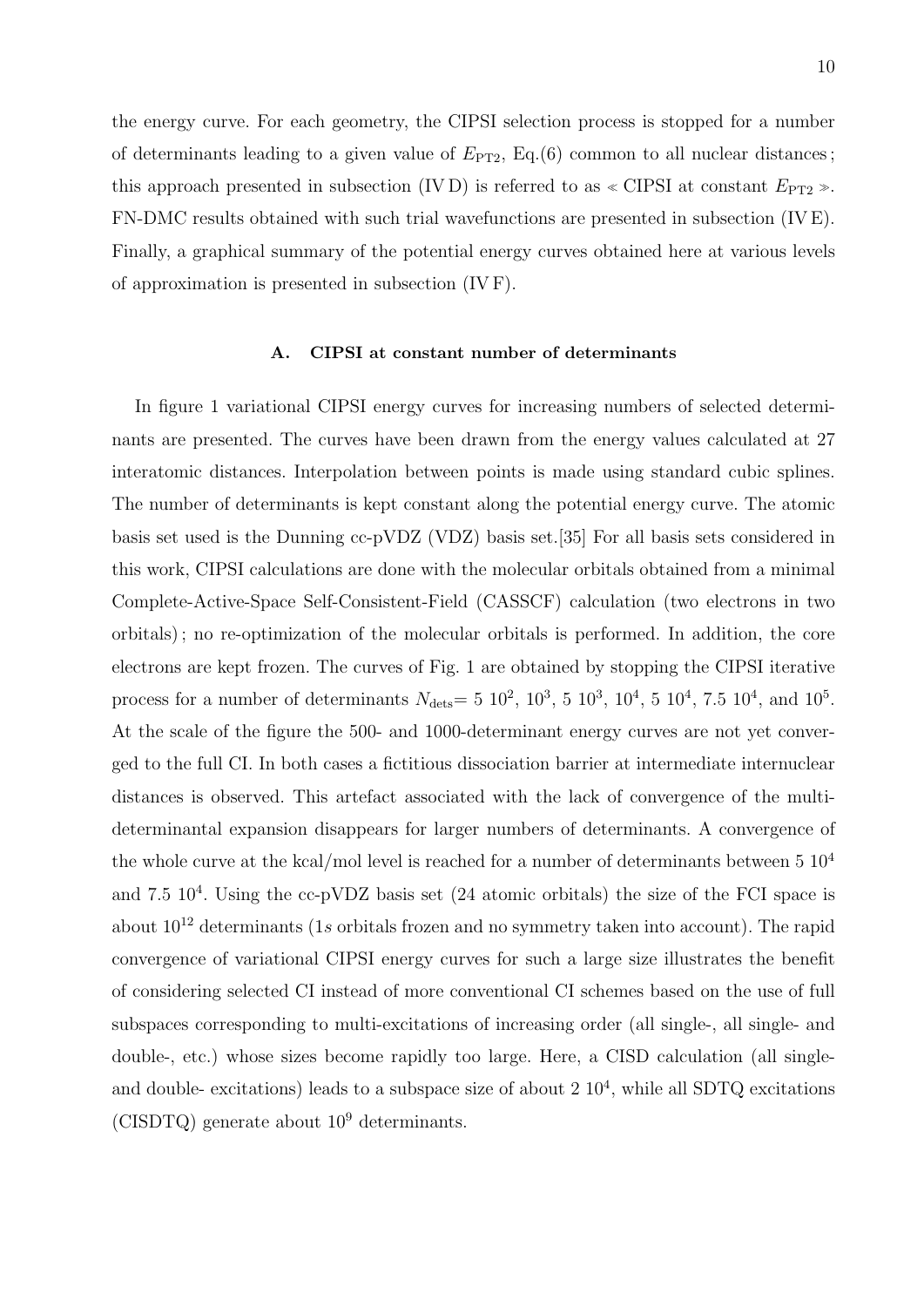Figure 2 shows the full CIPSI energy curves obtained by adding to each variational energy the second-order perturbation energy correction, Eq.(6). The improvement of the convergence in the number of determinants is striking. At about  $5\ 10^3$  determinants the convergence of the whole energy curve is reached with chemical accuracy ( $\sim 1$ . kcal/mol). At  $10^5$  determinants, the full CIPSI curve is expected to be an accurate estimate of the exact nonrelativistic full valence CI-VDZ potential energy curve. To quantify this latter aspect we report in Table I our CIPSI energies together with the values of Bytautas et al. [36] calculated with the Correlation Energy Extrapolation by Intrinsic Scaling (CEEIS) approach. The CEEIS energies are believed to coincide with the exact FCI values with an accuracy of about 0.3 mEh. At the experimental equilibrium distance we also report the total energies obtained by Cleland *et al.* using  $i$ -FCIQMC[37]. The 13 internuclear distances of Table I are those considered by Bytautas et al.. At the VDZ level the differences between CIPSI and CEEIS values are very small. Around the equilibrium energy the maximum error between them is about 0.2 mEh and is slightly larger at larger distances with a maximum of about 0.4 mEh. At the equilibrium distance both CIPSI and CEEIS values almost coincide with the *i*-FCIQMC results.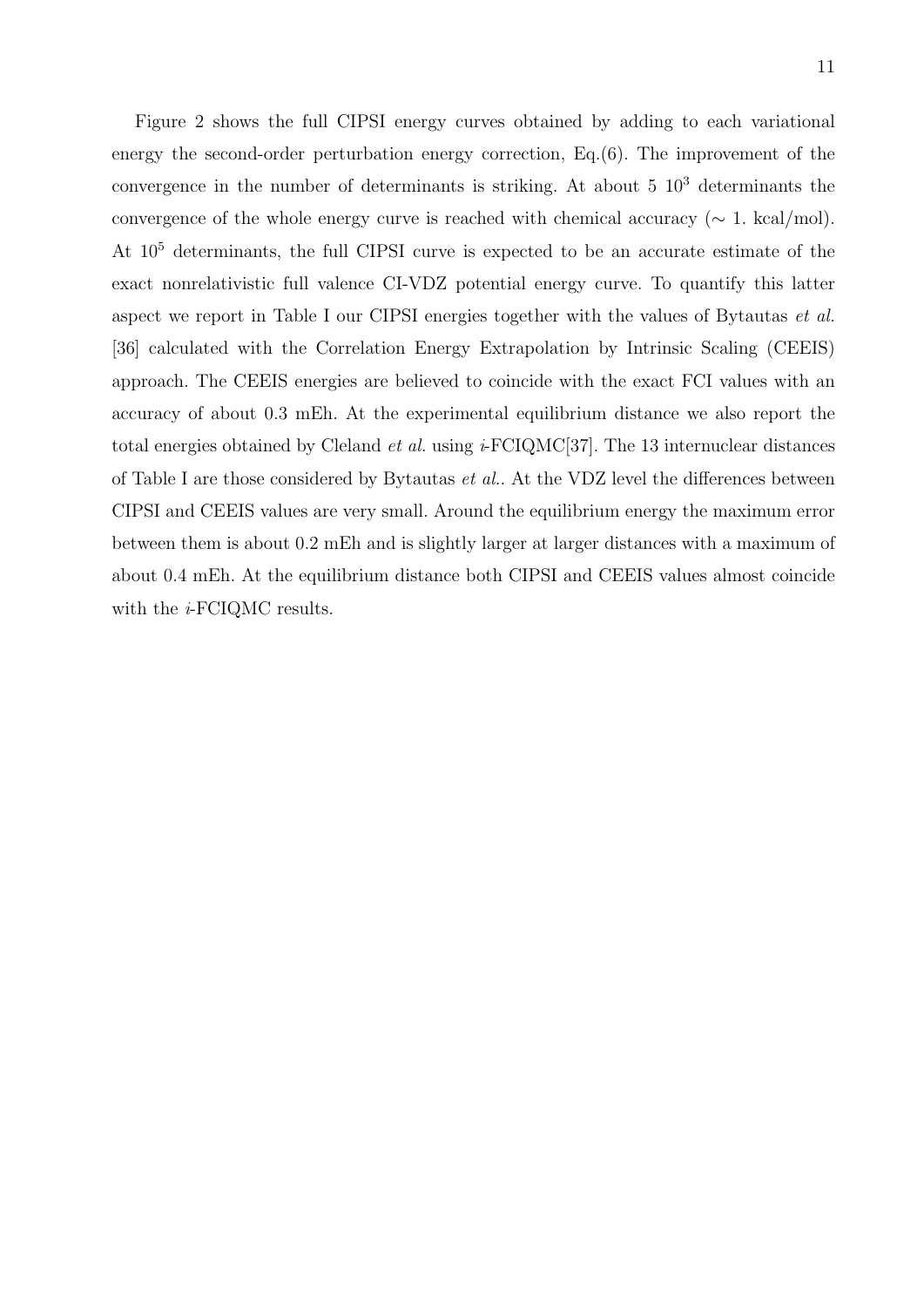

Figure 1: cc-pVDZ basis set. Convergence of the variational CIPSI energy as a function of the number of selected determinants. Inset = blow up of the equilibrium region.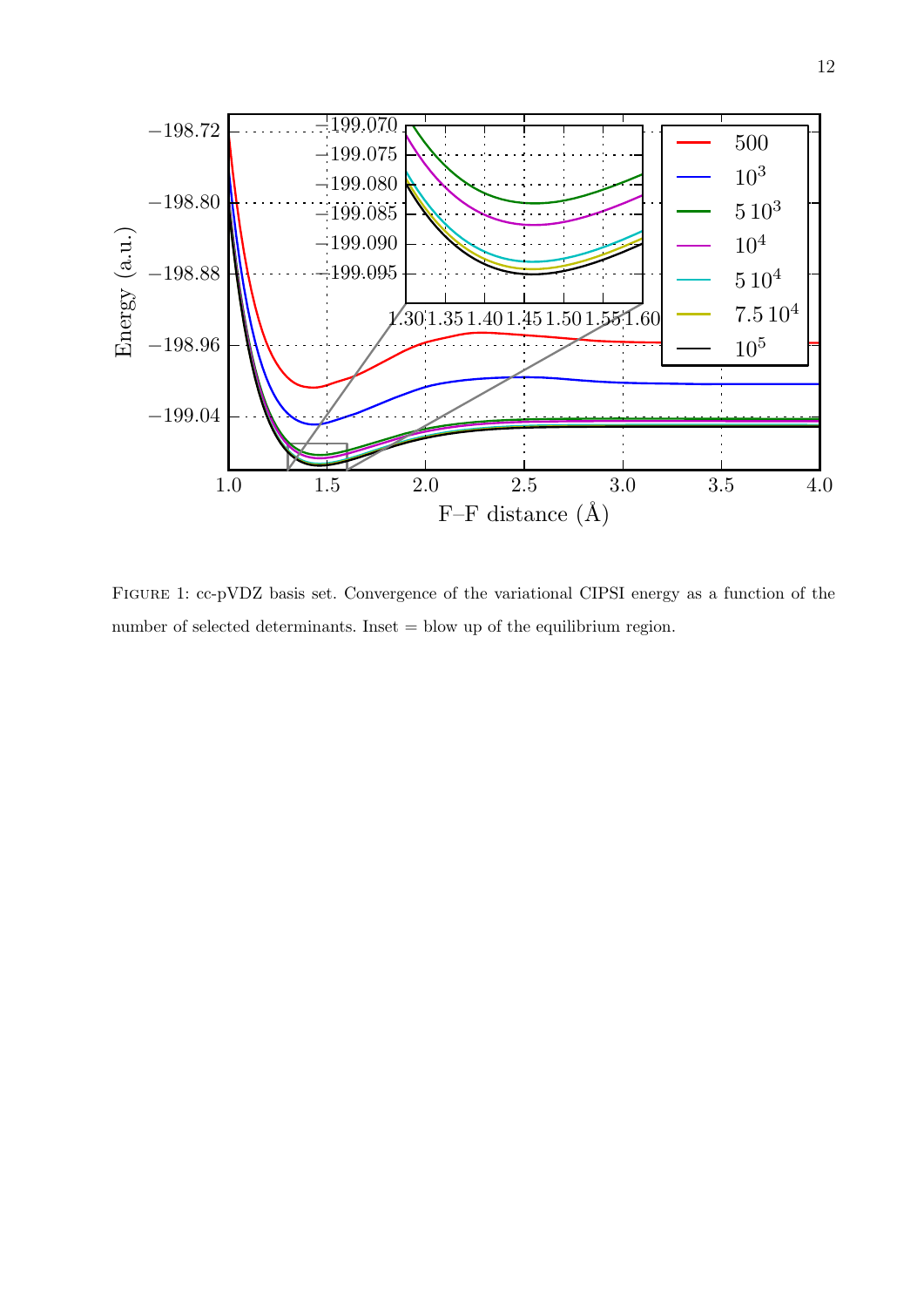

Figure 2: cc-pVDZ basis set. Convergence of the full CIPSI energy as a function of the number of selected determinants. Inset  $=$  blow up of the equilibrium region.

Figures 3, 4, 5, and 6 present the results obtained with the greater cc-pVTZ (VTZ) and aug-cc-pVTZ (AVTZ) basis sets. The numbers of atomic orbitals are now 60 and 92, respectively. The sizes of the Full CI space are much increased, about  $10^{20}$  and  $10^{23}$  for the cc-pVTZ and aug-cc-pVTZ basis sets, respectively. As expected, the greater the Hilbert space is, the slower the convergence of the energy curves is. At the variational level, the convergence at the chemical level with VTZ, Fig.3, is attained for a number of determinants of about  $10^5$ . With AVTZ, Fig. 5, this level of convergence is not reached even with  $10^5$ determinants. As for the VDZ basis set, the convergence is greatly enhanced when the secondorder perturbative correction is added up. The full CIPSI-VTZ energy curve is converged with a maximum error of about 1. kcal/mol for about  $2 \times 10^4$  determinants, Fig.4. As seen from Table I the errors with respect to the accurate values of Ref. [36] are small. Around the equilibrium distance the error is of order 1. mEh and about two times larger in the long-distance regime. The convergence of the full CIPSI with the largest AVTZ basis set is still satisfactory and is obtained here at the kcal/mol level with a number of determinants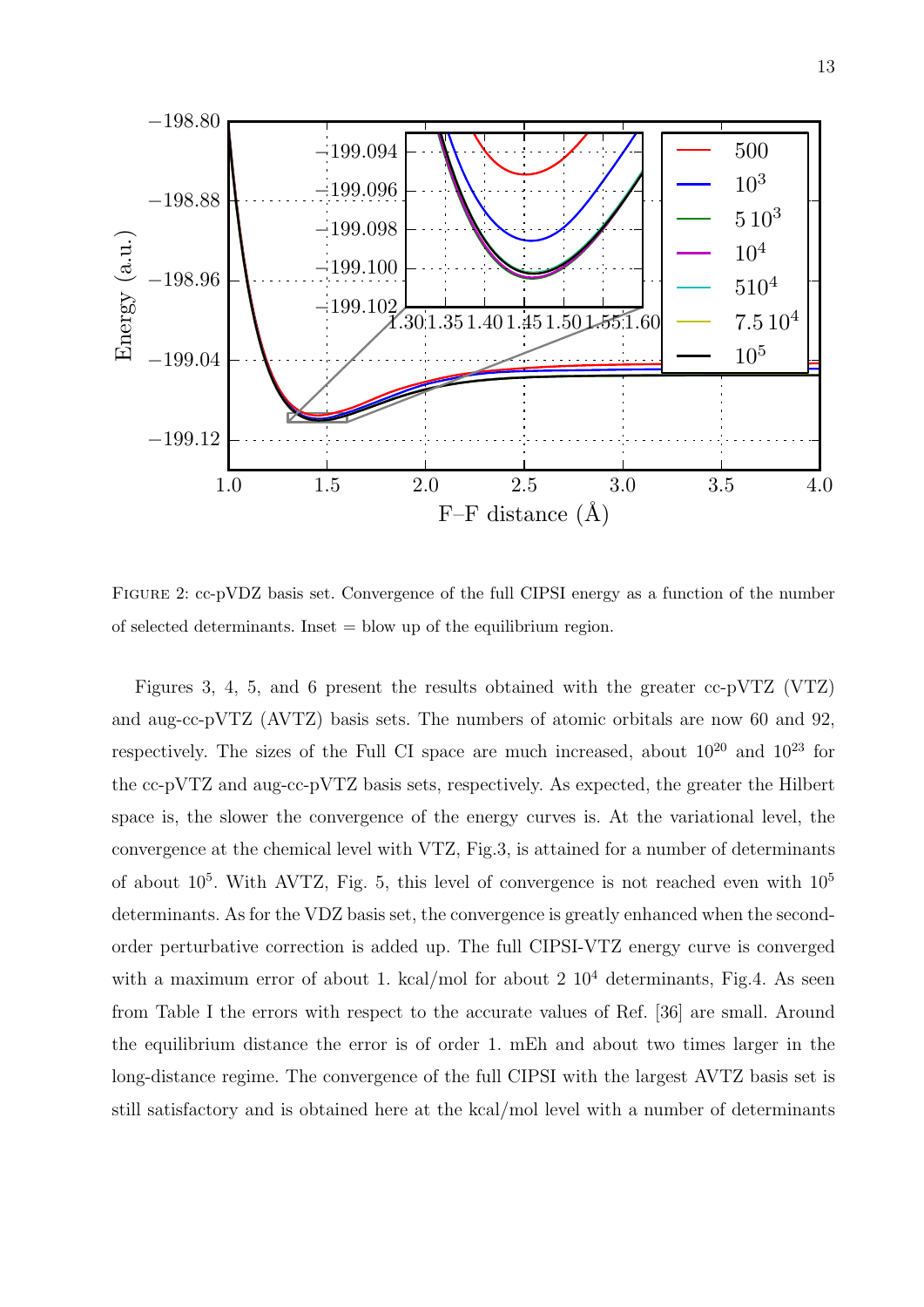greater than  $4\,10^4$  determinants. Once again, we emphasize that obtaining such good quality FCI curves with a number of determinants representing only a tiny fraction of the whole Hilbert space is particularly remarkable (fractions of about  $10^{-7}$ ,  $10^{-15}$ , and  $10^{-18}$  for the VDZ, VTZ, and AVTZ basis sets, respectively).



Figure 3: cc-pVTZ basis set. Convergence of the variational CIPSI energy as a function of the number of determinants in the reference wave function. Inset = blow up of the equilibrium region.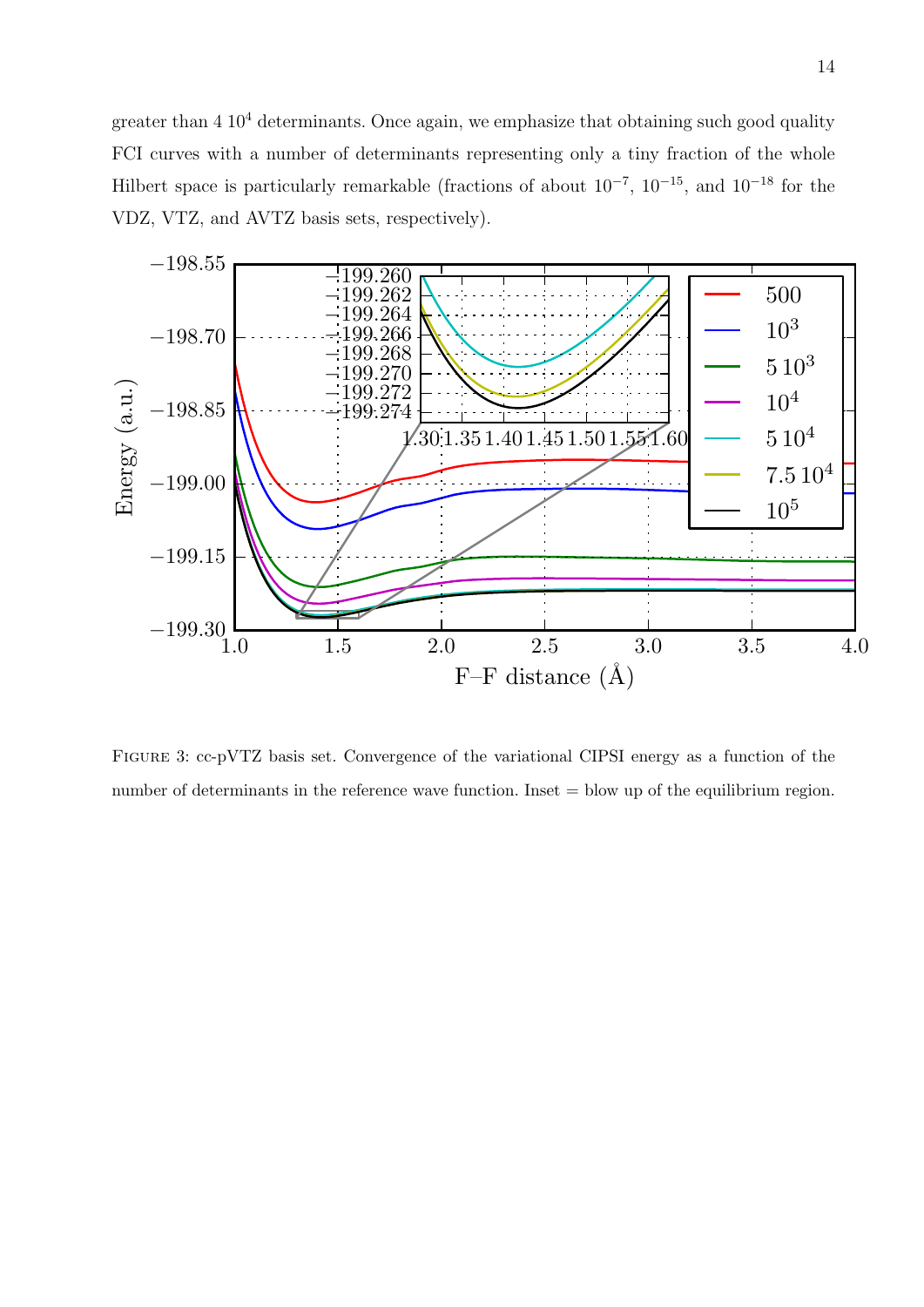

Figure 4: cc-pVTZ basis set. Convergence of the full CIPSI energy as a function of the number of determinants. Inset = blow up of the equilibrium region.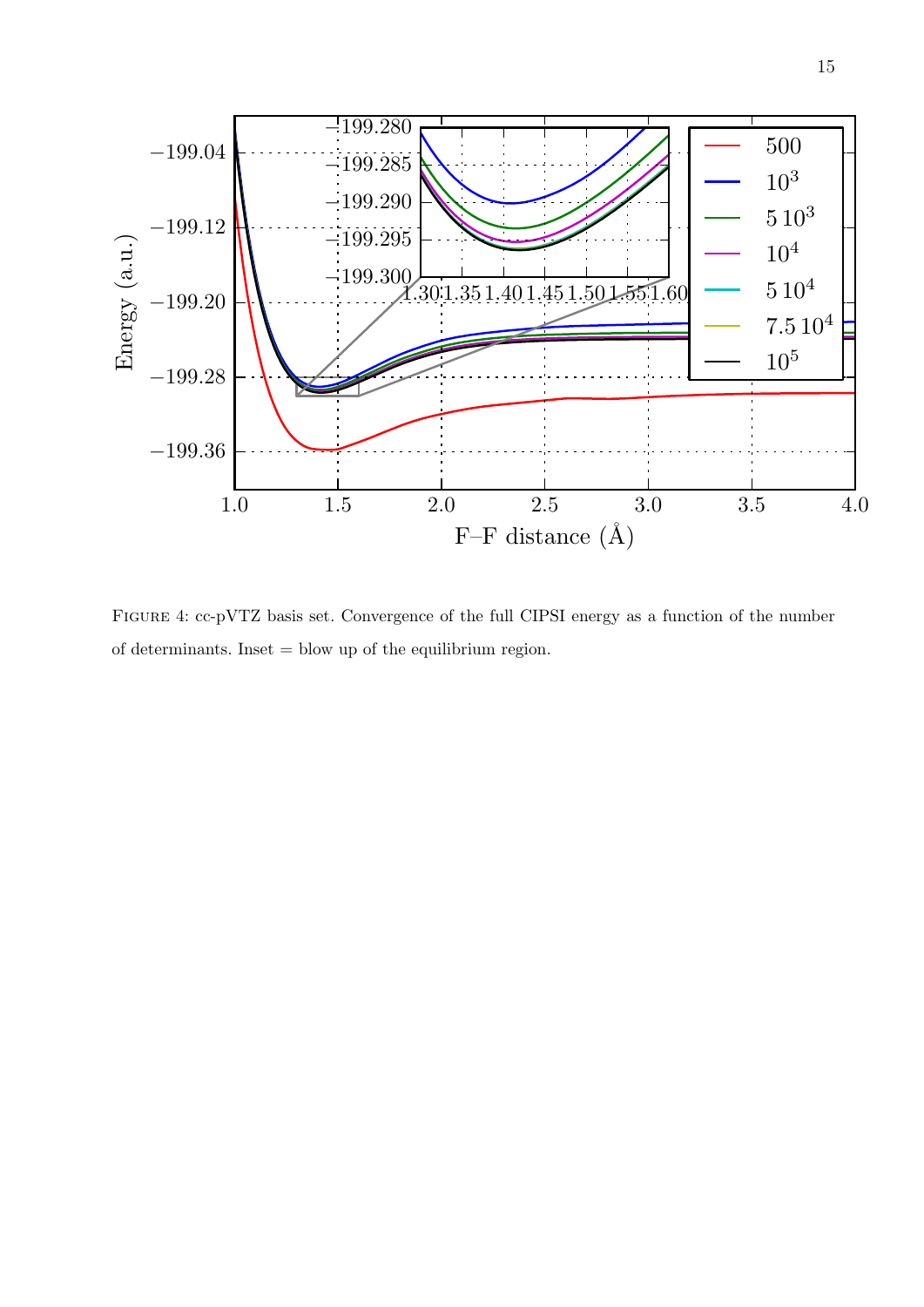

Figure 5: aug-cc-pVTZ basis set. Convergence of the variational CIPSI energy as a function of the number of determinants. Inset = blow up of the equilibrium region.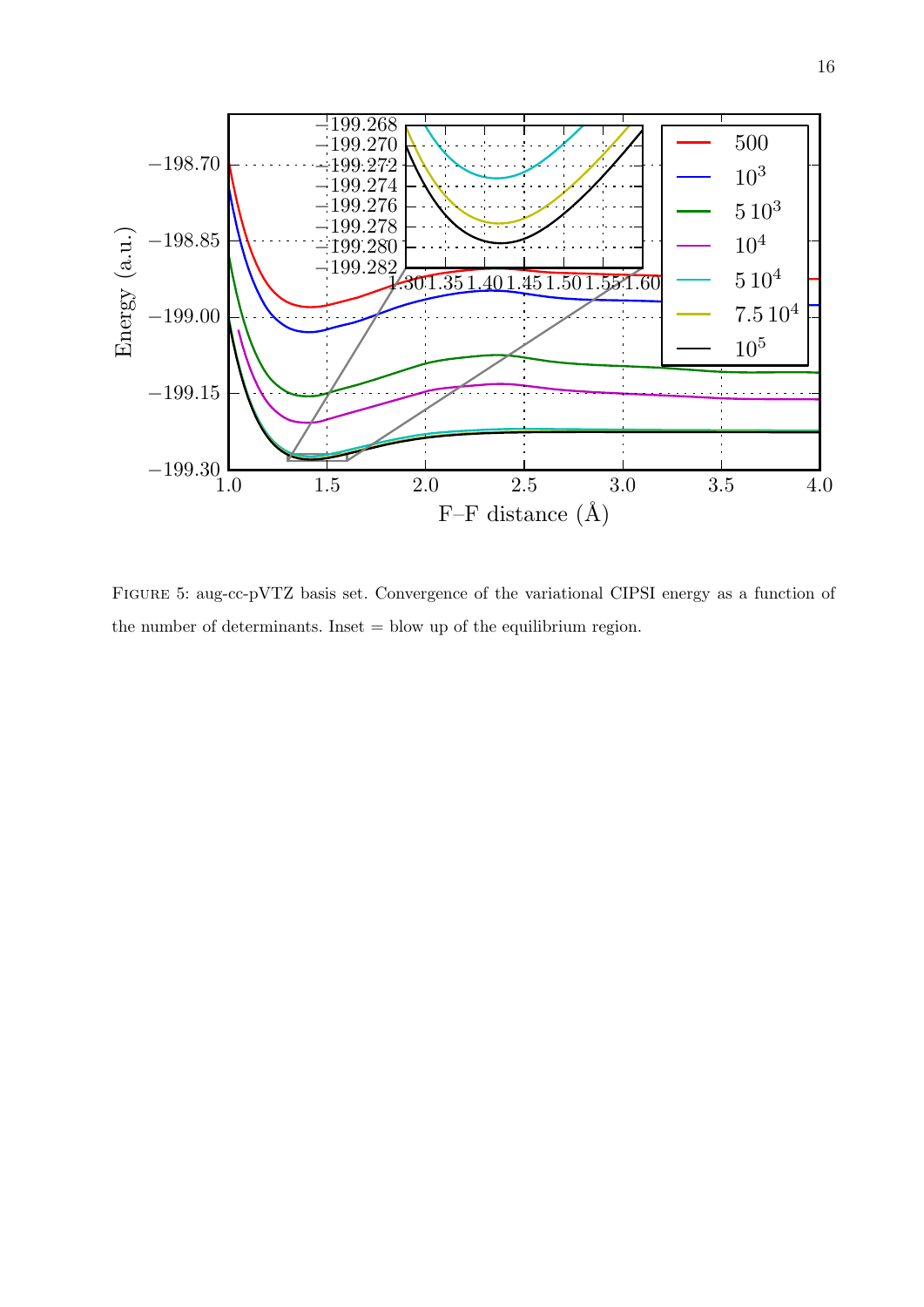

Figure 6: aug-cc-pVTZ basis set. Convergence of the full CIPSI energy as a function of the number of determinants. Inset = blow up of the equilibrium region.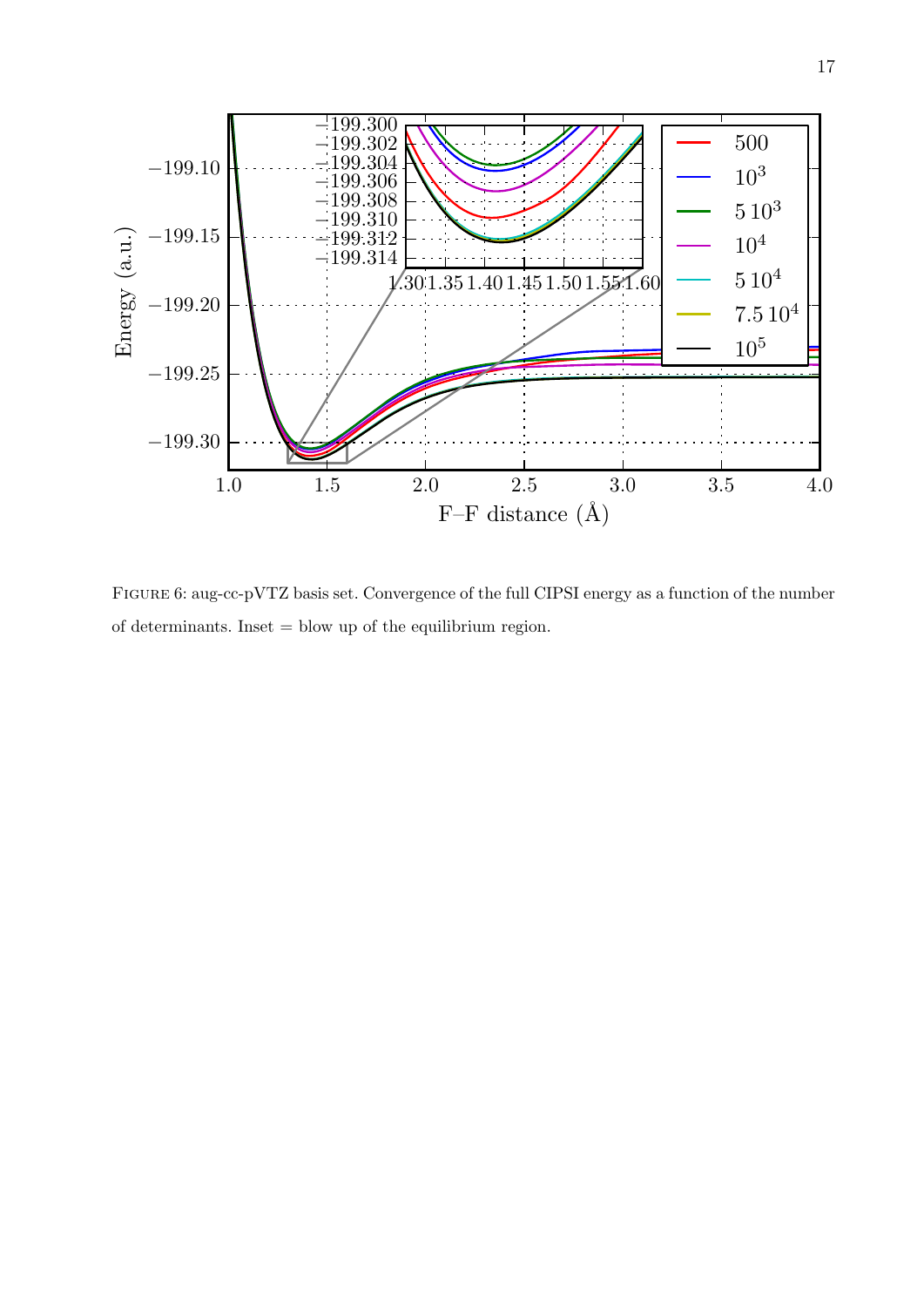| $R$ in $\mathring{A}$ | CIPSI-VDZ | $CEEIS-VDZb$                | $i$ FCIQMC-VDZ <sup>c</sup>                                                                         | CIPSI-VTZ |                           | CEEIS-VTZ <sup>b</sup> $i$ -FCIQMC-VTZ <sup>c</sup> CIPSI-AVTZ |                                  |  |
|-----------------------|-----------|-----------------------------|-----------------------------------------------------------------------------------------------------|-----------|---------------------------|----------------------------------------------------------------|----------------------------------|--|
| 1.14                  |           | $-199.007$ 16 $-199.007$ 18 |                                                                                                     |           | $-199.212$ 7 $-199.213$ 4 |                                                                | $-199.2283$                      |  |
| $1.20\,$              |           | $-199.048$ 02 $-199.048$ 11 |                                                                                                     |           | $-199.252$ 2 $-199.253$ 0 |                                                                | $-199.267$ 9                     |  |
| $1.30\,$              |           | $-199.08494$ -199.085 10    |                                                                                                     |           | $-199.286$ 3 $-199.287$ 0 |                                                                | $-199.302\ 1$                    |  |
| $1.36\,$              |           | $-199.095$ 18 $-199.095$ 17 |                                                                                                     |           | $-199.294$ 2 $-199.295$ 0 |                                                                | $\textbf{-199.310}$ $\textbf{2}$ |  |
| $1.41193^{a}$         |           |                             | $-199.099$ 28 $-199.099$ 20 $-199.099$ 41(9) $-199.296$ 5 $-199.297$ 2 $-199.297$ 7(1) $-199.312$ 3 |           |                           |                                                                |                                  |  |
| $1.50\,$              |           | $-199.09977[-199.09981$     |                                                                                                     |           | $-199.293\ 5$ -199.294 4  |                                                                | $-199.3095$                      |  |
| 1.60                  |           | $-199.095$ 08 $-199.095$ 10 |                                                                                                     |           | $-199.285$ 2 $-199.286$ 1 |                                                                | $-199.301$ 2                     |  |
| 1.80                  |           | $-199.080$ 90 $-199.080$ 90 |                                                                                                     |           | $-199.266$ 2 $-199.267$ 6 |                                                                | $-199.281\ 8$                    |  |
| $2.00\,$              |           | $-199.06907$ -199.06882     | $\blacksquare$                                                                                      |           | $-199.252$ 7 $-199.254$ 3 |                                                                | $\mbox{-}199.267$ $\mbox{4}$     |  |
| $2.20\,$              |           | $-199.06184$ $-199.06165$   |                                                                                                     |           | $-199.245$ 3 $-199.247$ 1 |                                                                | $-199.259\ 4$                    |  |
| $2.40\,$              |           | $-199.05806$ -199.058 23    |                                                                                                     |           | $-199.241$ 7 $-199.243$ 6 |                                                                | $-199.2556$                      |  |
| $2.80\,$              |           | $-199.05552$ -199.055 77    |                                                                                                     |           | $-199.239$ 3 $-199.241$ 2 |                                                                | $-199.252\ 3$                    |  |
| $8.00\,$              |           | $-199.055$ 06 $-199.055$ 45 |                                                                                                     |           | $-199.238$ 4 $-199.240$ 8 |                                                                | $-199.2500$                      |  |
| Atomic limit F+F      |           |                             |                                                                                                     |           |                           |                                                                |                                  |  |
|                       |           | <b>VDZ</b>                  |                                                                                                     |           | <b>VTZ</b>                |                                                                | <b>AVTZ</b>                      |  |
| CIPSI, this work      |           | $-199.05553$                |                                                                                                     |           | $-199.2411$               |                                                                | $-199.2559$                      |  |
| $i$ -FCIQMC           |           | $-199.055\;44(8)^c$         |                                                                                                     |           | $-199.241\;0(2)^c$        |                                                                |                                  |  |

Table I: Total nonrelativistic ground-state energies calculated using CIPSI (core electrons frozen). Basis sets= cc-pVDZ, cc-pVTZ, and aug-cc-pVTZ. For VDZ and VTZ results are compared with the values of Bytautas et al. [36] and those of Cleland et al. [37] at the experimental distance. Energy in hartree.

- <sup>a</sup> Expt. equilibrium distance
- $<sup>b</sup>$  Ref. [36]</sup>
- $c$  Ref. [37]

In figure 7 a comparison of the CIPSI energy curves with those obtained by more standard approaches using the VDZ basis set is presented. The CASSCF(2,2) potential energy curve is plotted in the upper part of the figure. Due to the absence of dynamical correlation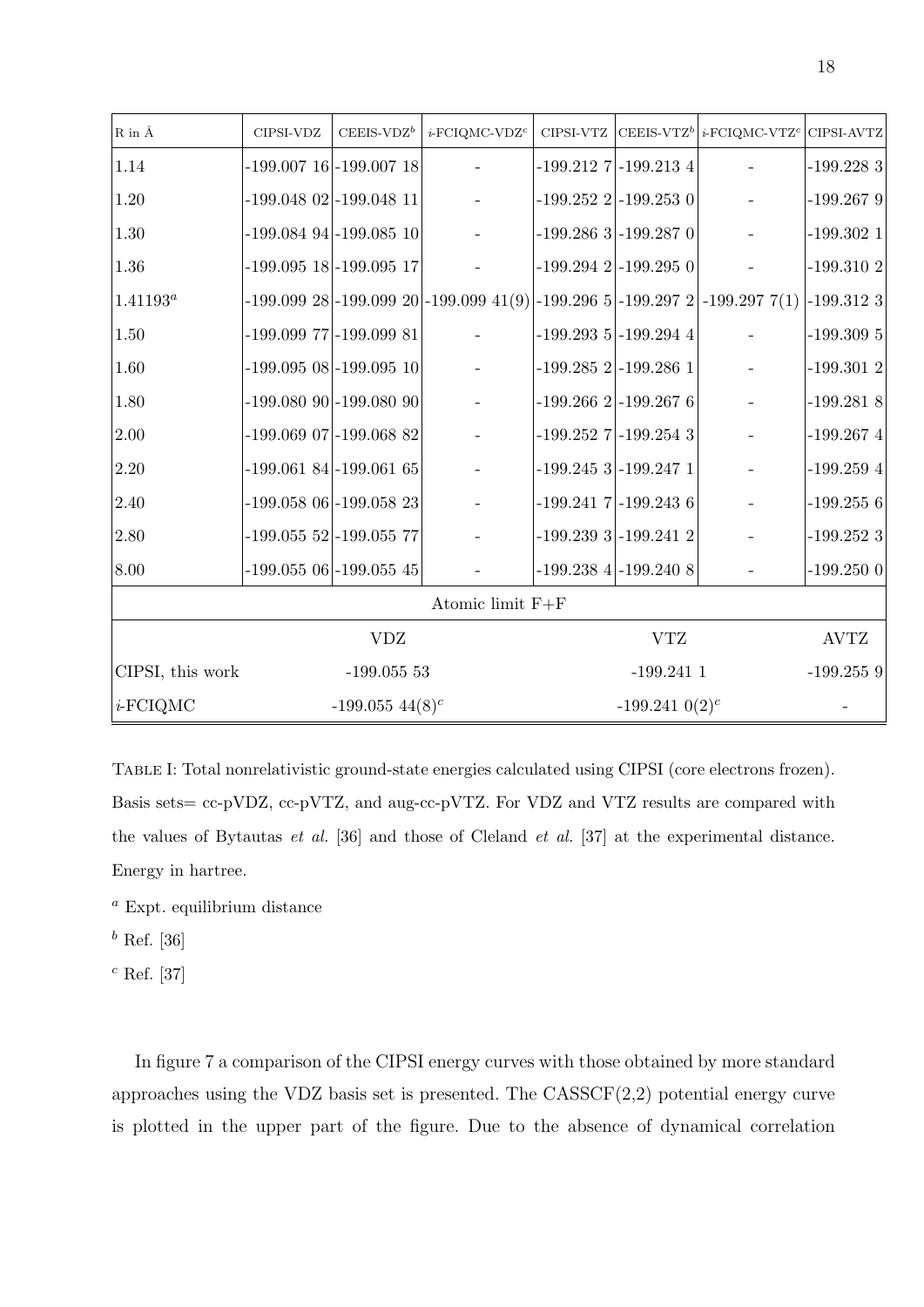contributions, CASSCF values are much too high in energy. However, as it should be the energy curve displays a correct dissociation behavior, the large-distance energy converging to the sum of HF energies of the two fluorine atoms. Note that the Hartree-Fock curve is not given here since at this level of approximation the  $F_2$  molecule is not even bound. The Coupled-Cluster curve (green line) using single and double excitations gives much more satisfactory results. In the equilibrium geometry region, CCSD energies are close to CIPSI results but still slightly higher. However, at large separations the CCSD curve dissociates with a large error of about 0.5 a.u with respect to the FCI-VDZ atomic energies. This latter atomic limit is drawn on the figure as a horizontal line. As seen the variational CIPSI energy curve almost dissociates toward the exact value (error of about 0.013 a.u. at  $R = 4A$  a small but discernible quantity on the figure) while the full CIPSI energy curve is in full agreement with the FCI atomic limit (indistinguishable on the figure).



Figure 7: cc-pVDZ basis set. Comparison of CIPSI results with CASSCF (upper part) and CCSD. The exact  $FCI (F+F)$  dissociation limit is given.

To get a more quantitative view of the dependence of the CIPSI potential energy curves on the number of determinants selected, we report the results obtained for the three basic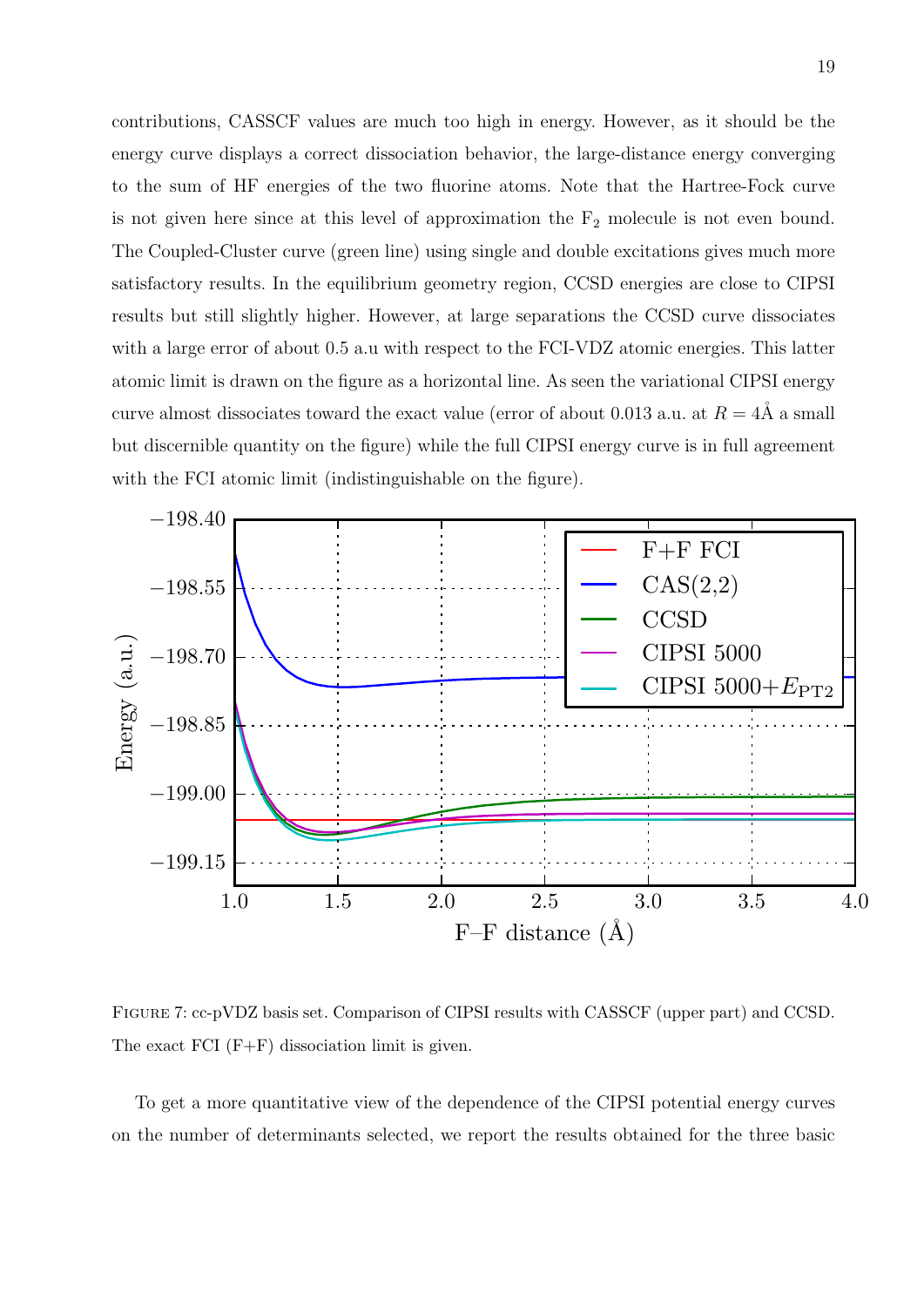spectroscopic quantities : The equilibrium distance,  $R_{eq}$ , the dissociation energy  $D_0$ , and the second derivative k at  $R_{eq}$  (curvature), a quantity directly related to the harmonic frequency. Data for the VDZ, VTZ, and AVTZ basis sets are given in Table II In this work, an accurate approximation of the exact non-relativistic, infinite nuclear masses, potential energy curve of the fluorine molecule has been built from data given in Refs.[38, 39]. From  $R = 1.14$ Å to  $R = 2.4\text{\AA}$  total energies are reconstructed from the non-relativistic contributions of Table IV in [38], while for the long-range regime, from  $R = 2.8\text{\AA}$  to  $8\text{\AA}$ , the data used are taken from Table V of [39]. The (F+F) dissociation limit is calculated using the atomic value of Davidson *et al.* in [40]. Note that the maximum error in the total energy curve resulting from these data is expected to be much smaller than the millihartree, a precision sufficient for our needs. To get the spectroscopic quantities, an accurate fit of the energies calculated at 26 interatomic distances via a 10-parameter generalized Morse potential representation has been performed. In the case of the VDZ basis set we also report an accurate estimate of the VDZ dissociation energy obtained from the  $i$ -FCIQMC energy calculation of Cleland et al. [37]. The value of  $45.00(11)$  a.u reported in the table is a distance-corrected value that we have obtained by adding to the value of 43.87(11) a.u from Ref.[37] calculated at the experimental equilibrium distance of  $R = 1.4119\text{\AA}$ , the correction needed to shift to the minimum of the VDZ energy curve at  $R = 1.463\text{\AA}$ . As expected, CASSCF values for the three spectroscopic quantities are of low quality. With the biggest AVTZ basis set, the CASSCF dissociation energy is less than one-half (28.4 mEh) of the exact value, the equilibrium distance is much too large, and the curvature too small. Using the VDZ basis set variational CIPSI results give an equilibrium distance and curvature essentially converged between  $10^4$  and  $510^4$  determinants. In contrast, the dissociation energy is still varying from  $10^4$  ( $D_0$  = 41.9 mEh) to  $10^5$  determinants ( $D_0$  = 43.97 mEh). At the full CIPSI level, the convergence of the dissociation energy is much better but still slightly decreasing. The value for  $10^5$  determinants is 45.17 mEh, to be compared with the corrected value of  $45.00(11)$ mEh of Ref. [37]. We also report the spectroscopic quantities obtained from the CEEIS data. The agreement with our own data is excellent, thus confirming that at the VDZ level (see, Table I) the results obtained with CIPSI are of a quasi-FCI quality. Upon increasing the basis to the larger cc-pVTZ and aug-cc-pVTZ basis sets, the spectroscopic quantities are significantly improved. The size of the Hilbert spaces greatly increasing, the convergence is slowed down. At the VTZ level, the CIPSI dissociation energy is still varying (decreasing)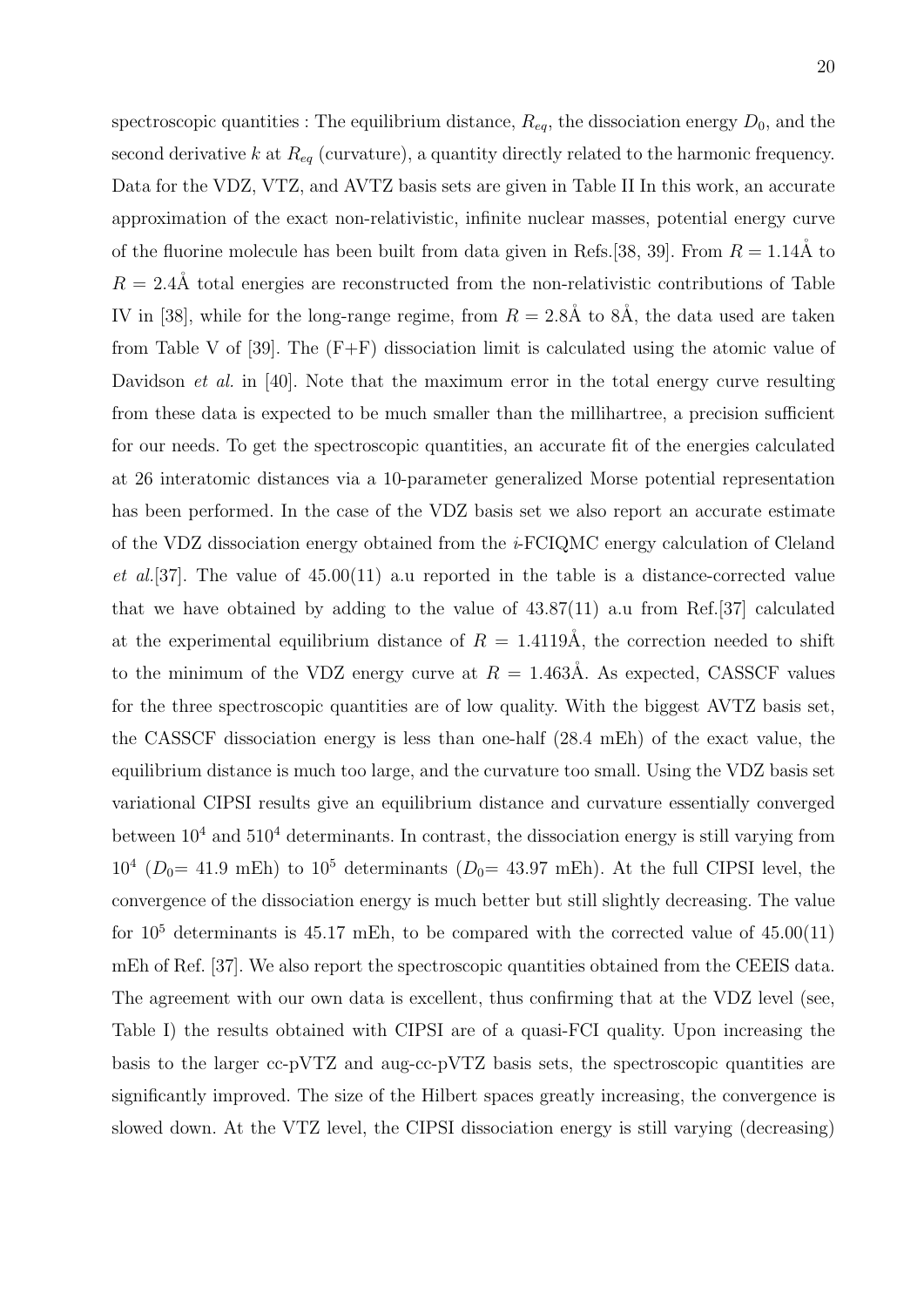up to 5 10<sup>4</sup> determinants, the value obtained with the largest calculation being  $D_0 = 57.6$ mEh. Compared to the VDZ value of 44.1 mEh this value is much improved (exact value of 62.35 mEh). As it should be, the equilibrium distance is reduced and the curvature increased as a result of the deepening of the well. The comparison with CEEIS data is also very good, except for the dissociation energy which we found about 1.mEh larger with CIPSI (57.6 and 56.7). This difference clearly results from the increase as a function the distance of the CIPSI error with respect to the quasi-FCI (CEEIS) results : At R=1.41193 the error is 0.7 mH and 2.4 mH at R=8. At the AVTZ level the CIPSI dissociation energy for  $10^5$  determinants is found to be 60.0 mEh. However, because of the increase of the CIPSI error with distance just discussed in the AVTZ case, this value must be taken with lot of caution and is very likely overestimated by one or two millihartrees. This is confirmed by the fact that using the CEEIS data of Bytautas *et al.*, [38] with the larger VQZ basis set the dissociation energy (expected to be larger than with AVTZ) is 59.8 mEh.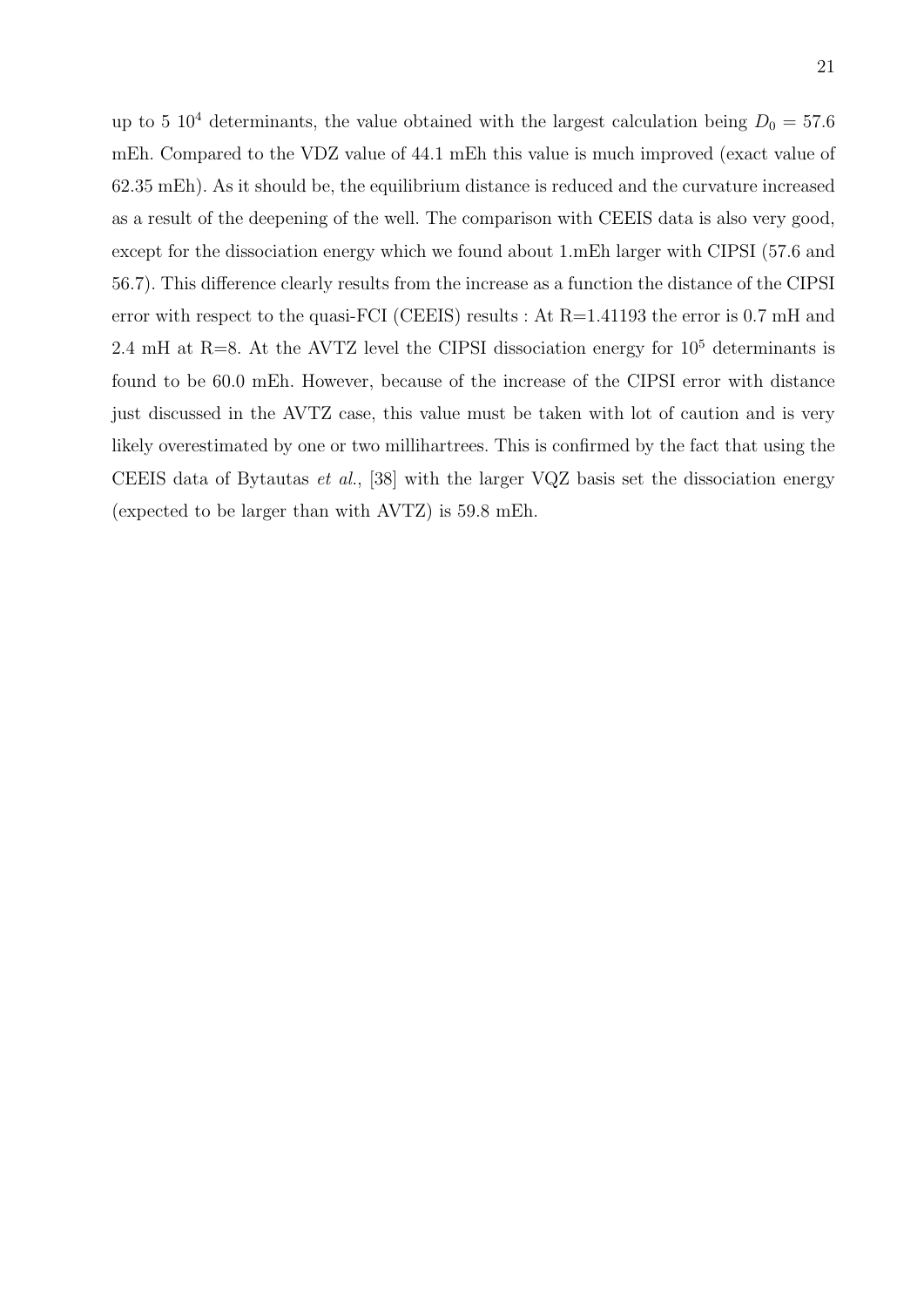| VDZ basis set              |                                                   |           |                                                               |                      |                         |                 |          |               |  |  |
|----------------------------|---------------------------------------------------|-----------|---------------------------------------------------------------|----------------------|-------------------------|-----------------|----------|---------------|--|--|
|                            | CASSCF                                            |           |                                                               | $CEEISc   i-FCIQMCd$ |                         |                 |          |               |  |  |
| $N_{\rm{dets}}$            | $\overline{2}$                                    | $5\;10^3$ | $10^{4}$                                                      | $5\ 10^4$            | 7.510 <sup>4</sup>      | 10 <sup>5</sup> |          |               |  |  |
| $R_{eq}$                   | 1.531                                             |           | $1.465/1.460 1.464/1.460 1.463/1.462 1.462/1.463 1.463/1.463$ |                      |                         |                 | 1.460    |               |  |  |
| $D_0$                      | 22.1                                              | 40.9/45.7 | 41.9/45.6                                                     | 43.8/45.3            | 44.39/45.22 43.97/45.17 |                 | 45.14    | 45.00(11)     |  |  |
| $\boldsymbol{k}$           | 0.43                                              | 0.73/0.78 | 0.75/0.78                                                     | 0.77/0.77            | 0.78/0.76               | 0.76/0.76       | $0.80\,$ |               |  |  |
|                            | VTZ basis set                                     |           |                                                               |                      |                         |                 |          |               |  |  |
|                            | CASSCF<br>CIPSI : Variational/Full                |           |                                                               |                      |                         |                 |          | ${\rm CEEIS}$ |  |  |
| $N_{\rm{dets}}$            | $\overline{2}$                                    | $5\ 10^3$ | 10 <sup>4</sup>                                               | $5\ 10^4$            | $7.5\ 10^4$             | 10 <sup>5</sup> |          |               |  |  |
| $R_{eq}$                   | 1.469                                             |           | $1.410/1.412 1.409/1.415 1.418/1.417 1.418/1.419 1.418/1.417$ |                      |                         |                 | 1.416    |               |  |  |
| $D_0$                      | $26.5\,$                                          | 56.8/61.0 | 49.8/58.6                                                     | 52.9/57.6            | 49.8/58.6               | 54.14/57.6      | 56.7     |               |  |  |
| $\boldsymbol{k}$           | 0.63                                              |           | $1.067/1.132 1.062/1.092 1.037/1.079 1.062/1.092 1.030/1.079$ |                      |                         |                 |          | 1.075         |  |  |
|                            | AVTZ basis set                                    |           |                                                               |                      |                         |                 |          |               |  |  |
|                            | CASSCF<br>$\it CEEIS$<br>CIPSI : Variational/Full |           |                                                               |                      |                         |                 |          |               |  |  |
| $N_{\rm{dets}}$            | $\overline{2}$                                    | $5\ 10^3$ | 10 <sup>4</sup>                                               | $5\ 10^4$            | $7.5\ 10^4$             | $10^5$          |          |               |  |  |
| $R_{eq}$                   | $1.463\,$                                         |           | $1.405/1.413 1.392/1.414 1.415/1.418 1.418/1.419 1.418/1.419$ |                      |                         |                 |          |               |  |  |
| $D_0$                      | $28.4\,$                                          | 59.6/66.4 | 57.5/63.8                                                     | 52.1/60.2            | 54./60.0                | 54./60.0        |          |               |  |  |
| $\boldsymbol{k}$           | $0.66\,$                                          |           | $1.158/1.151 1.108/1.117 1.013/1.078 1.03/1.073$              |                      |                         | 1.03/1.073      |          |               |  |  |
| Infinite basis set (Exact) |                                                   |           |                                                               |                      |                         |                 |          |               |  |  |
| $R_{eq}$                   | 1.412                                             |           |                                                               |                      |                         |                 |          |               |  |  |
| $D_0$                      | $62.35^e$                                         |           |                                                               |                      |                         |                 |          |               |  |  |
| $\boldsymbol{k}$           | 1.121                                             |           |                                                               |                      |                         |                 |          |               |  |  |

TABLE II: Spectroscopic constants from variational and full CIPSI as a function of  $N_{\text{dets}}$  and of the basis set employed.  $R_{eq}$  in  $\AA$ ,  $D_0$  in millihartrees, and k in hartree/ $\AA$ <sup>2</sup>. Spectroscopic constants  $(X = R_{eq}, D_0, \text{ and } k)$  presented as  $X_1/X_2$  where  $X_1$  and  $X_2$  are the values obtained from the variational and full CIPSI energy curves, respectively. For comparison, the CASSCF, exact nonrelativistic, and the corrected near-FCI value of Cleland et al. (see, text) are also given.

<sup>a</sup> Spectroscopic data obtained from the variational CIPSI energy curve.

 $^b$  Spectroscopic data obtained from the full CIPSI energy curve, Eq.(7)

 $c \; [36]$ 

 $^d$  [37]

 $e$  Value taken from Table IV of Bytautas *et al.* [38] and corresponding to the estimated nonrelativistic full valence CI dissociation energy (no core correlation).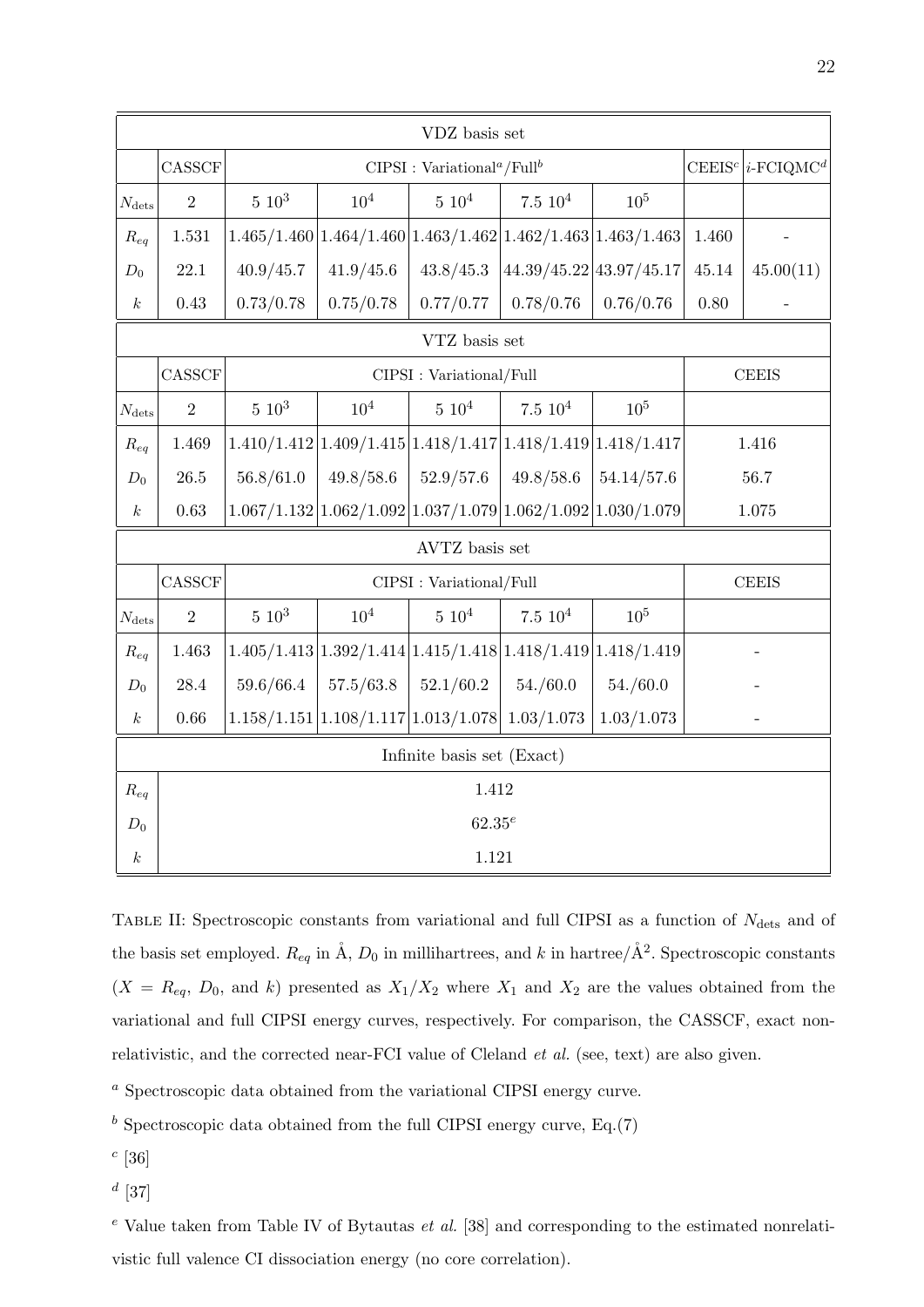At this point it would be desirable to increase further the basis set by considering higher cardinal numbers (QZ, 5Z, etc.). However, our purpose being to avoid to handle exponentially increasing Hilbert spaces, we shall now turn our attention to FN-DMC methods.

#### B. FN-DMC with CIPSI at constant number of determinants

We present all-electron FN-DMC calculations of the potential energy curve using CIPSI reference wavefunctions as trial wavefunctions. All FN-DMC simulations presented in this section have been performed by running first a CIPSI calculation at constant number of determinants and, then, using as trial wavefunction the CIPSI reference wave function as it is. We emphasize that no preliminary multi-parameter stochastic optimization of the trial wavefunction has been performed, the CASSCF molecular orbitals are kept unchanged for all distances and calculations, the determinantal coefficients are those issued from CIPSI, and no Jastrow prefactor has been employed (we just impose the electron-nucleus cusp conditions at very short distances). In this way all calculations may be performed in a fully automatic way : i) Choose a target number of determinants and of Monte Carlo steps, ii) run CIPSI, and then iii) run FN-DMC.

The convergence of the FN-DMC energy curve as a function of the number of determinants for the cc-pVDZ basis set is presented in figure 8. For the sake of comparison, the DMC curve obtained from CAS(2,2) nodes is also reported. Total energies have been calculated for interatomic distances of 1.35, 1.40, 1.428, 1.45, 1.50, 1.55, 1.60, 2.10, 2.40, and 4.00 Å. The statistical error on FN-DMC/CIPSI energies using 1 000 and 5 000 determinants is typically 0.002 a.u. For 10 000 determinants a slighter larger value of about 0.003 a.u is obtained. To better estimate the dissociation energy (see, below) the energy values at the distances of 1.428 and 4. have been computed using more statistics (Monte Carlo runs ten times longer). Quite remarkably, FN-DMC/CIPSI energies are found to systematically decrease for all interatomic distances as the number of selected determinants is increased Said differently, the nodes of the CIPSI wavefunctions are systematically improved upon iterations (reduction of the fixed-node error). A similar property has been observed for the oxygen atom $[16]$  and, also, for bigger atoms and molecules. [19, 20] To understand the origin of this remarkable mathematical property is not simple. However, a heuristic argument can be given as follows. When the total energy is lowered (the criterion used during the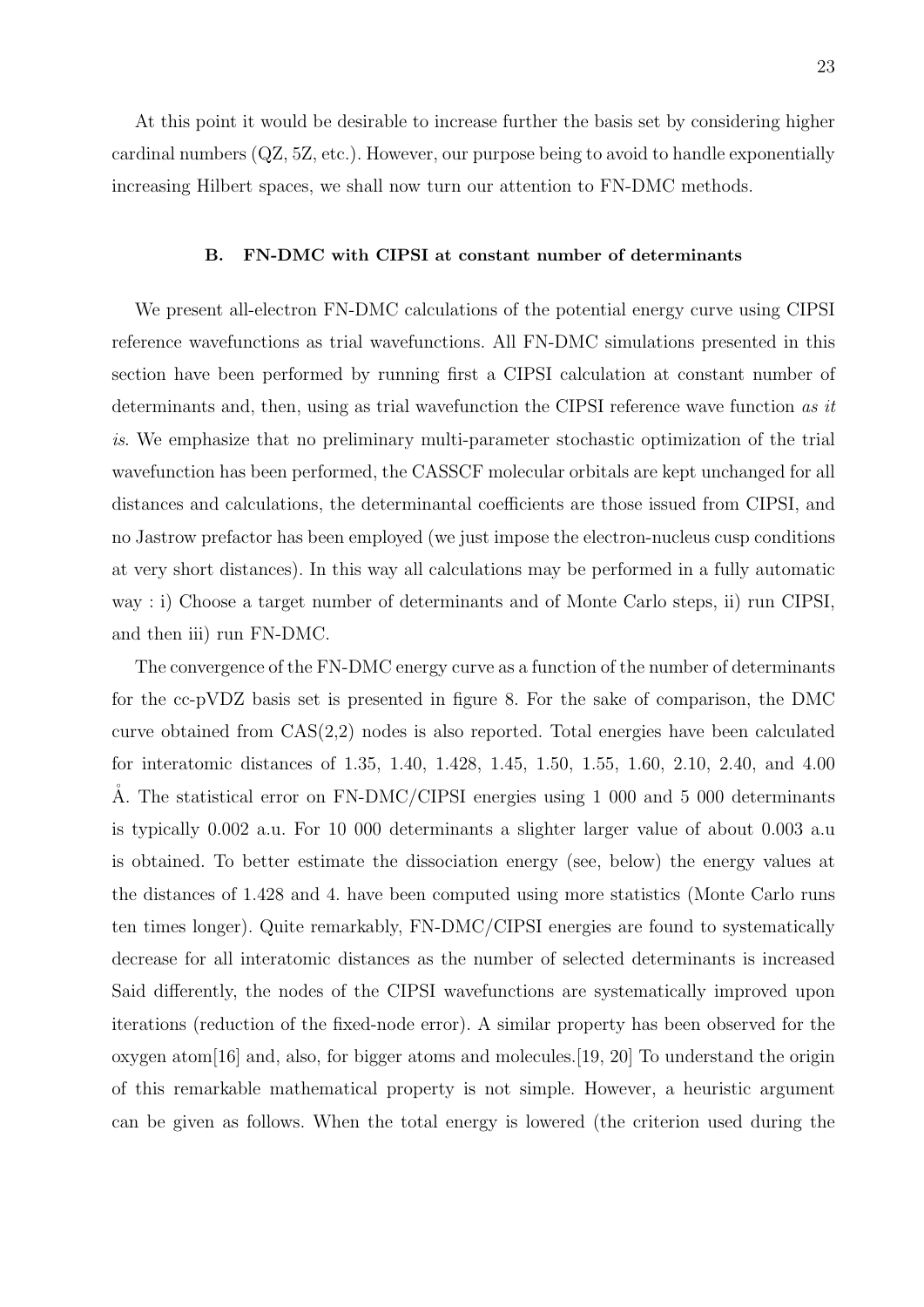CIPSI selection process) the wavefunction is dominantly improved in the neighborhood of its maxima (regions contributing the most to the energy). In particular, the localization of such maxima is expected to be improved. Now, the positions of the maxima and zeroes of a wavefunction being intimately correlated (as any solution of a wave-like equation), we can also expect an improved localization of the nodes. As seen on the figure the convergence of the FN-DMC energy curve is approximately reached for  $5 \times 10^3$  determinants, a result coherent with the convergence of the variational CIPSI energy curve at roughly the same number of determinants, Fig.1. Note that handling a few thousands of determinants in FN-DMC (the trial wavefunction and its derivatives are to be computed at each Monte Carlo step) is still feasible in practice.

In Table III the FN-DMC spectroscopic quantities  $(R_{eq}, D_0, k)$  obtained with  $CAS(2,2)$ and CIPSI/VDZ nodes for increasing numbers of determinants are presented. The values and error bars have been obtained by fitting a set of 20 energy curves using a 10-parameter generalized Morse potential representation. Each of these curves is obtained from different realizations of the statistical noise. For  $D_0$  we also give the value obtained by directly computing the difference  $\Delta E$  between total FN-DMC energies at the equilibrium geometry and at the large-distance value of  $R=4 \text{ Å}$ . Spectroscopic quantities are essentially converged within error bars for  $5 \times 10^3$  determinants. However, due to the magnitude of statistical fluctuations, to extract accurate values of the equilibrium distances and curvatures is impossible. Using CIPSI nodes, typical values are  $R_{eq} = 1.43(3)$  and  $k = 1.0(4)$ . Error bars are clearly too large to allow any detailed analysis. In contrast, the situation is more satisfactory for the dissociation energy. Coherent values with small enough statistical errors are obtained either from the statistical fit of the energy curves or the direct calculation of the energy gap. Using  $10^4$  determinants the FN-DMC dissociation energy obtained is  $55.2(12)$  mEh, a clear improvement with respect to the value of 41.9 mEh corresponding to the trial wavefunction (see, Table II) Finally, remark that results obtained with FN-DMC/CIPSI-VDZ are of a comparable quality to those obtained at the variational CIPSI/VDZ level (see, Table II)

To improve the quality of the results beyond FN-DMC/CIPSI-VDZ, a natural solution is to increase the size of the basis set. However, such a strategy is doomed to failure since the number of determinants necessary to build converged nodes is expected to increase too rapidly. For example, in the case of the VTZ basis set for which the variational energy was found to converge around  $5 \times 10^4$  determinants, a similar number of determinants should be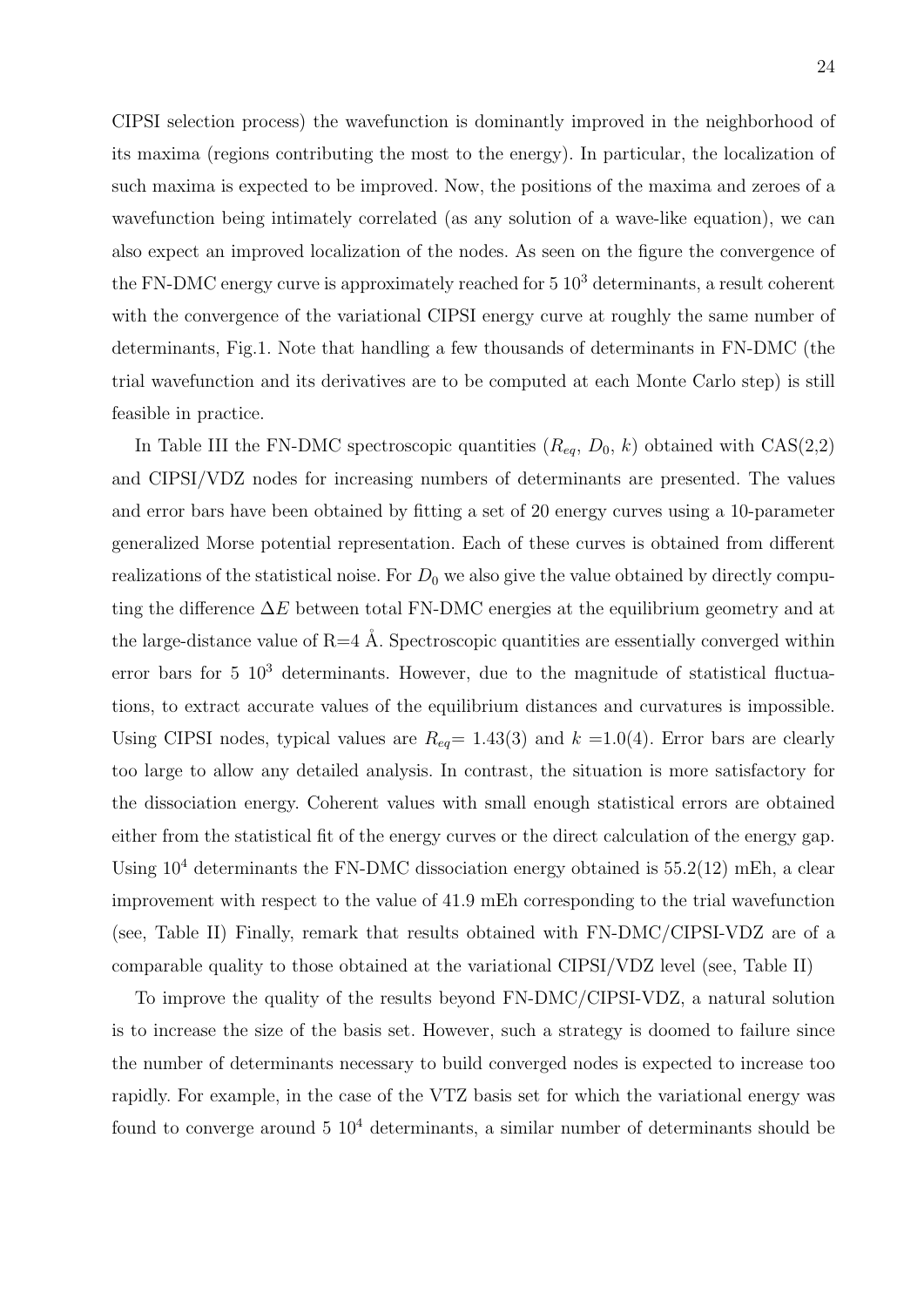expected to get accurate enough nodes. From a computational point of view, this situation is clearly not favorable to FN-DMC. In what follows, we want to avoid to follow this path and, instead, propose an alternative strategy based on the improvement of the global shape of the energy curve instead of on the search for increasingly precision for total energies.



Figure 8: FN-DMC with CIPSI-VDZ nodes. Convergence of the FN-DMC energy curve as a function of the number of determinants selected in the trial wavefunction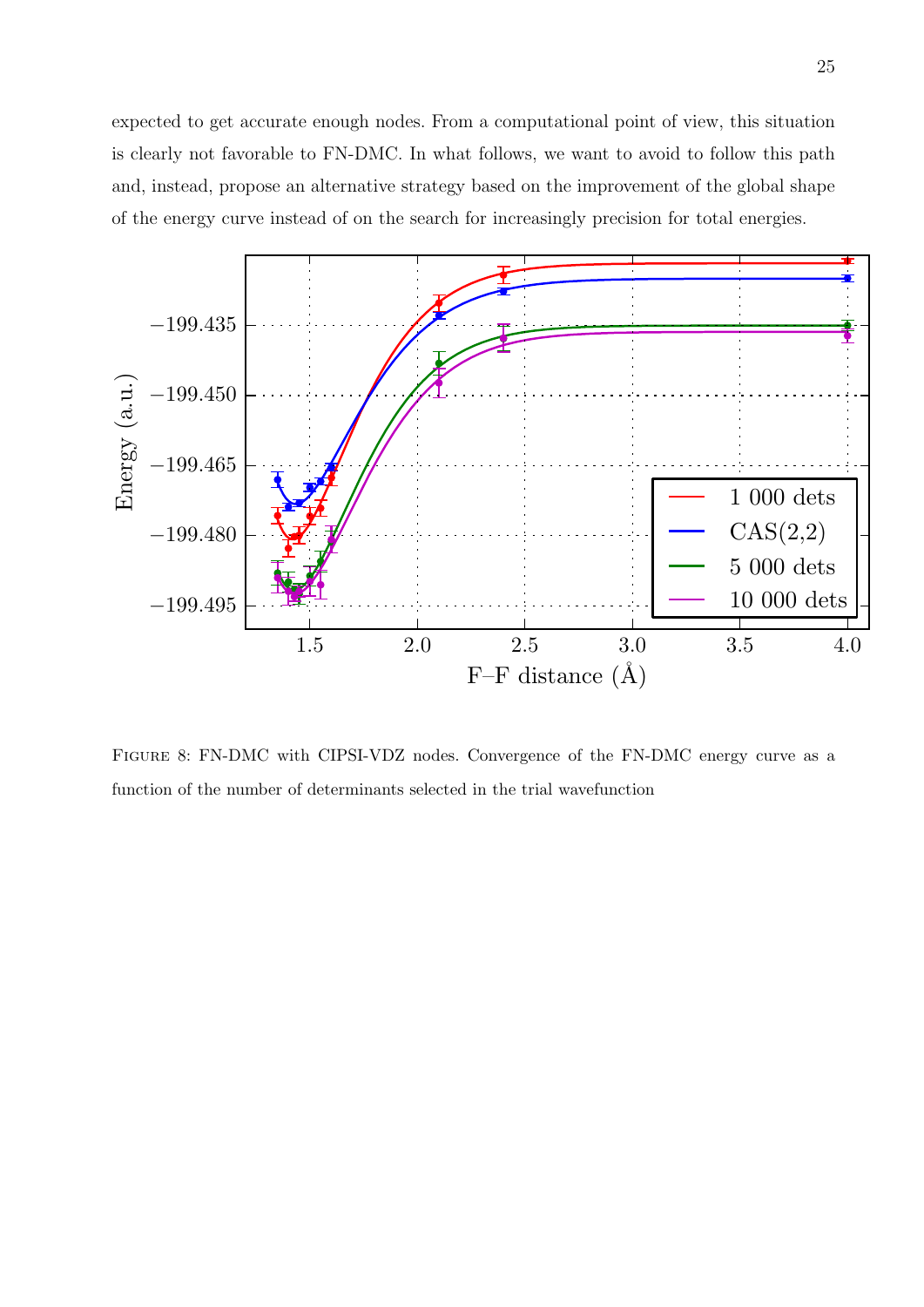|          | Exact                                            | CAS-nodes | $10^3$ -det nodes | $ 5\>10^3$ -det nodes                                                                                                                                | $10^4$ -det nodes |
|----------|--------------------------------------------------|-----------|-------------------|------------------------------------------------------------------------------------------------------------------------------------------------------|-------------------|
|          | $\left   R_{eq} \right   \left   1.412 \right  $ | 1.434(8)  | 1.419(15)         | 1.424(26)                                                                                                                                            | 1.428(20)         |
| $D_0$    |                                                  |           |                   | $\ $ 62.0 <sup>a</sup> $ $ 48.3(7)/ $\Delta E$ =48.3(10) 59.6(13)/ $\Delta E$ =59.0(6) 56.9(16)/ $\Delta E$ =56.5(13) 55.2(12)/ $\Delta E$ =55.9(18) |                   |
| $\kappa$ | .121                                             | 1.0(2)    | 1.6(6)            | 1.1(5)                                                                                                                                               | 1.0(4)            |

Table III: FN-DMC spectroscopic quantities computed with CAS(2,2) and CIPSI-VDZ nodes (number of determinants =  $10^3$ , 5  $10^3$ , and  $10^4$ ). Values of  $(R_{eq}, D_0, k)$  and error bars obtained from a statistical distribution of 20 different energy curves fitted with a generalized Morse potential. In the case of  $D_0$ , the dissociation energy directly obtained from the energy gap is also given. Equilibrium distances in  $\AA$ , dissociation energies in millihartrees, and energy curvatures in hartree/ $\AA^2$ 

<sup>a</sup> Value taken from Table IV of Bytautas *et al.* [38] and corresponding to the estimated nonrelativistic full CI dissociation energy including the contribution of the core correlation (present in FN-DMC).

## C. Quantifying the non-parallelism error

Along a potential energy curve -more generally a potential energy surface (PES)- the physical/chemical nature of the wavefunction is known to change dramatically. Thus, one of the critical issue of any electronic structure approach is its ability of treating with a similar precision the various regimes of the wavefunction (so-called "balanced" description of the PES). For chemical/physical purposes to get accurate estimates of absolute total energies is known not to be of great interest ; instead, we need to accurately calculate the variation of the total energy (energy gradient) along a reaction path. To quantify such an aspect it is usual to introduce a quantity (the so-called non-parallelism error) measuring the degree of non-parallelism of the computed curve with the exact curve. This quantity being heuristic in nature, several definitions are possible. Here, the non-parallelism error,  $\Delta$ , is defined as follows. Denoting  ${E^i}_{i=1,N}$  a set of N approximate total energies computed with a given method for N geometries,  $\Delta$  is defined as

$$
\Delta = \sqrt{\frac{1}{N} \sum_{i=1}^{N} [E^i - (E_{ex}^i + \bar{d})]^2},\tag{9}
$$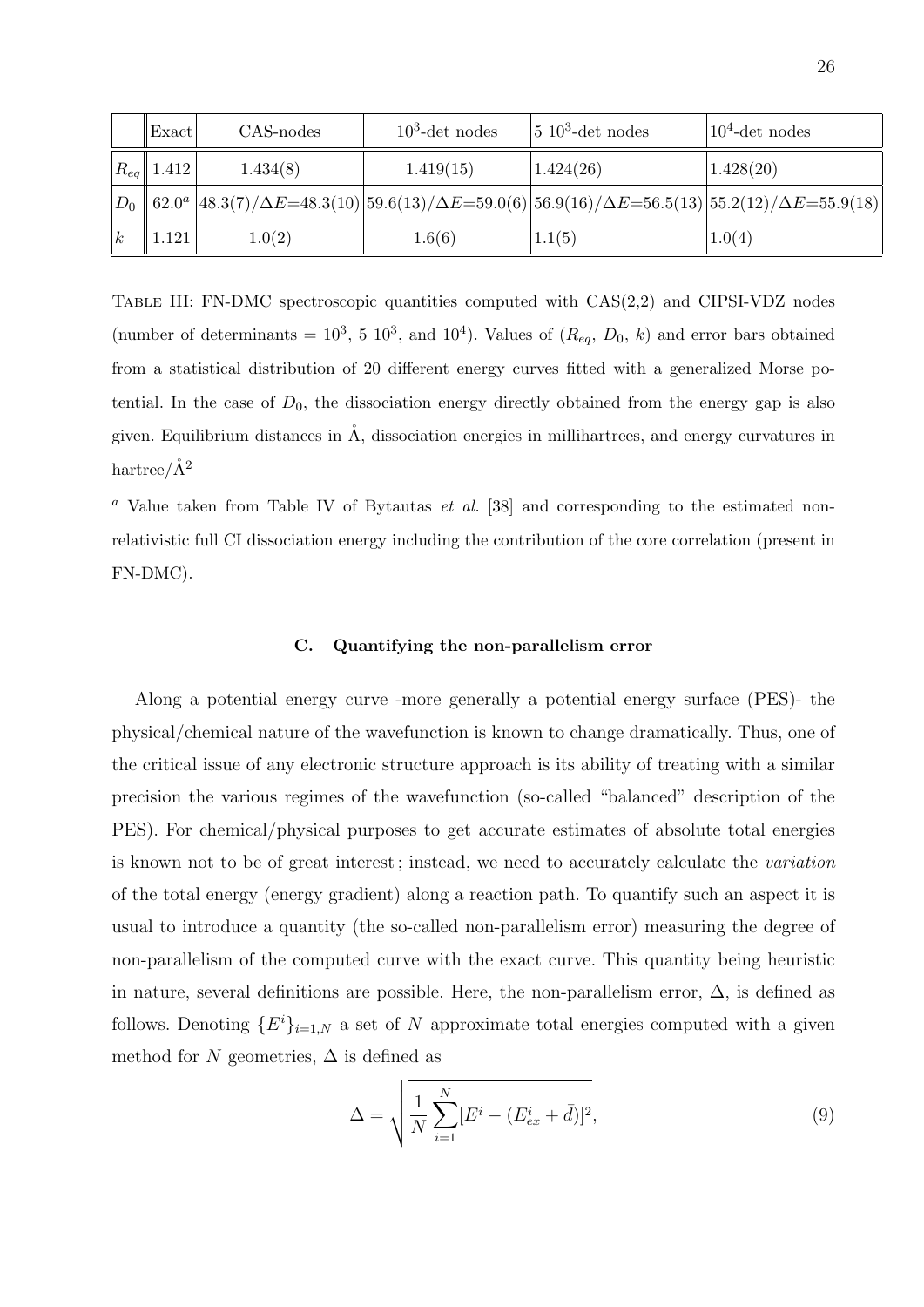where  $E_{ex}^{i}$  are the exact energies and  $\bar{d}$  the average distance between the exact and the approximate curve

$$
\bar{d} = \frac{1}{N} \sum_{i=1}^{N} |E^i - E^i_{ex}| \tag{10}
$$

Roughly speaking,  $\Delta$  can be viewed as a measure of the variations of the computed curve with respect of the exact one, once the exact curve has been shifted upward by the average distance between the two curves. As it should be,  $\Delta$  vanishes when the two curves are exactly parallel and increases as a function of the difference between the overall global shape of the two PES.

Table IV reports the values obtained for  $\Delta$  at the various levels of approximation discussed up to now as a function of the number of determinants. To calibrate our data, the CASSCF-VDZ value,  $\Delta = 0.02371$ , is given. At the CIPSI-VDZ level, the values corresponding to the variational and full CIPSI calculations are found to converge to the value  $\Delta \sim 0.011$ . As discussed above, a quasi convergence to the FCI curve being obtained, this value should be considered as the non-parallelism error of the FCI-VDZ curve. As expected, using the larger VTZ basis set decreases the error. The value found for  $\Delta$  is about 0.0035, a definite improvement with respect to the VDZ basis set. Calculating the energy curve with FN-DMC using CIPSI-VDZ reference function is also expected to decrease the non-parallelism error. The value obtained at this level is,  $\Delta \sim 0.0028$ , a value slightly smaller than the one found with the purely deterministic CIPSI-VTZ approach.

| Number of determinants | $\overline{2}$ | 10 <sup>2</sup> | $5\;10^2$ | $10^3$                                       | $5\;10^3$ | $10^4$ | $5\;10^4$ | $10^{5}$                                                   |
|------------------------|----------------|-----------------|-----------|----------------------------------------------|-----------|--------|-----------|------------------------------------------------------------|
| CASSCF-DZ              | 0.0265         |                 |           |                                              |           |        |           |                                                            |
| CASSCF-TZ              | 0.0204         |                 |           |                                              |           |        |           |                                                            |
| Variational CIPSI-VDZ  |                |                 |           | $ 0.0050 0.0065 0.0080 0.0125 0.0122 0.0116$ |           |        |           |                                                            |
| Full CIPSI-VDZ         |                |                 |           | $ 0.0071 0.0087 0.0093 0.0110 0.0110 0.0112$ |           |        |           |                                                            |
| Variational CIPSI-VTZ  |                |                 |           |                                              |           |        |           | $[0.0054] 0.0072] 0.0092] 0.0108] 0.0101] 0.0056] 0.0047]$ |
| Full CIPSI-VTZ         |                |                 |           |                                              |           |        |           | $[0.0095]0.0065]0.0060[0.0039]0.0038[0.0038]0.0038]$       |
| FN-DMC/CIPSI-VDZ       |                |                 |           | $0.0021   0.0029   0.0020   0.0027   0.0028$ |           |        |           |                                                            |

Table IV: Non-parallelism error of the variational CASSCF curves, the variational and full CIPSI curves, and the FN-DMC curve with CIPSI-VDZ nodes.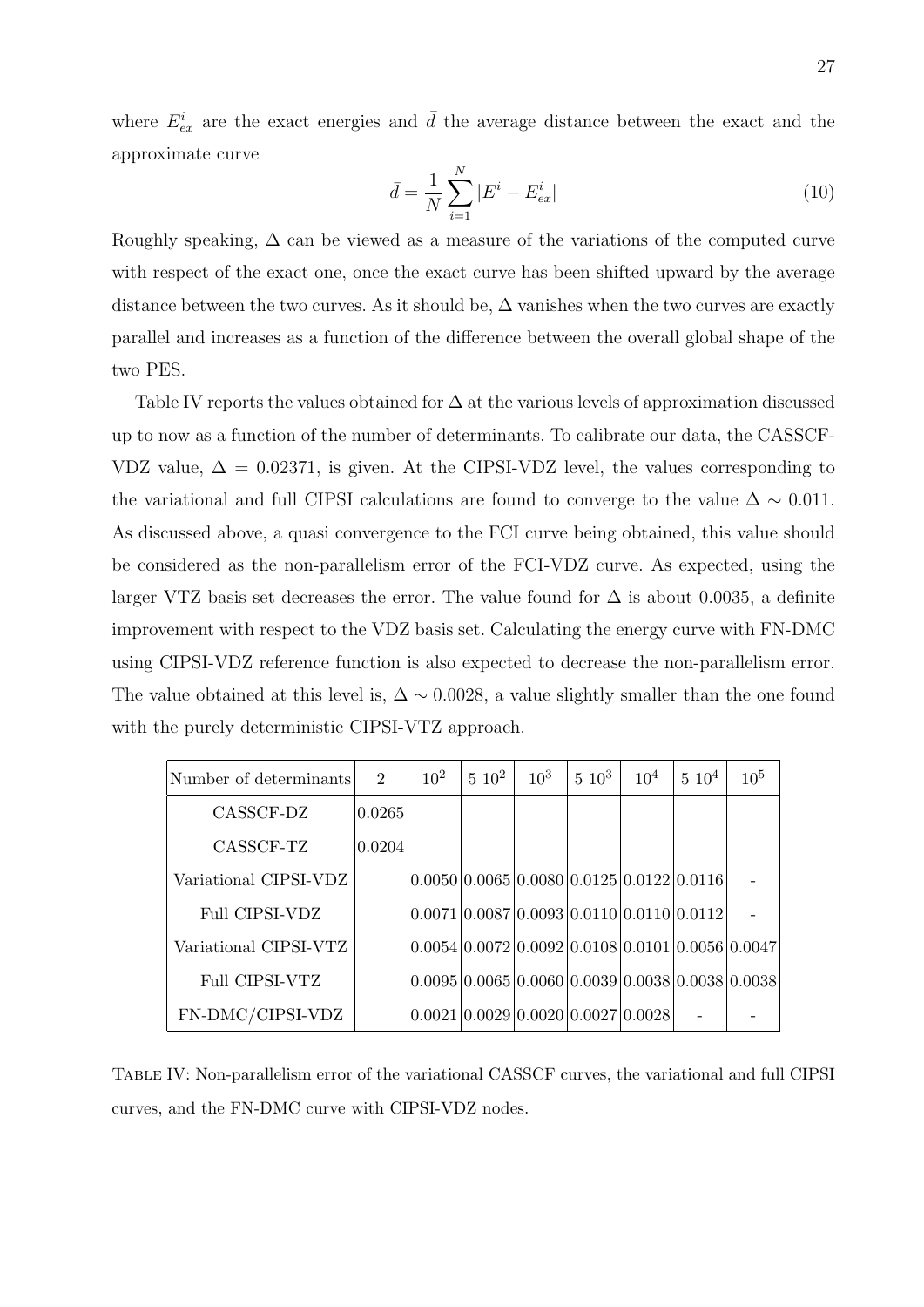To reduce further the non-parallelism error without increasing the basis set, an approach aiming at describing in a more coherent way the different regions of the potential energy curve is proposed in the following section.

# D. CIPSI at constant  $E_{\text{PT2}}$

Stopping the iterative CIPSI process at a given number of determinants identical for all geometries does not insure a coherent description of the energy curve. To construct a wavefunction of comparable quality in each region (short interatomic distances, equilibrium region, intermediate regime, and near-dissociation limit), it is natural to consider expansions involving a variable number of determinants as a function of the interatomic distance. This point is clearly illustrated on Fig.1 where the intermediate region between  $R = 2\text{\AA}$  and 2.5Å is poorly described with a CIPSI-VDZ wavefunction having a small number of determinants. For  $5 \times 10^2$  and  $10^3$  determinants, a spurious local maximum is observed, this artefact disappearing for larger numbers of determinants. In contrast, in the equilibrium regime where the wavefunction is known to have a much less marked multi-configurational character, no qualitative change for the energy curve is observed when passing from a (very) small to a large number of determinants. Fig.2 shows that after adding the second-order correction to the variational CIPSI energy, all curves become much better-behaved and in particular no spurious maxima are observed. As already pointed out, this result shows that  $E_{PT2}$  represents most of the remaining difference between the variational CIPSI and FCI energies. It thus motivates us to consider the magnitude of  $E_{PT2}$  as an indicator for evaluating the difference between the CIPSI multi-determinantal wavefunction and the FCI solution. The new strategy is then as follows : At a given geometry the CIPSI iterative process is stopped when a target value for the second-order contribution is reached and not when a fixed number of determinants is obtained. The target value is chosen identical along the PES and the FCI limit is recovered when this value is decreased down to zero. When  $E_{PT2}$  represents a good estimate of the difference between the variational CIPSI and FCI energies, the variational CIPSI curve obtained with the variable number of determinants is expected to be almost parallel to the unknown FCI one. Of course, when higher-order corrections  $E_{PTN}$  (N > 2) are present, some deviation from the FCI curve is expected. Remark that some work with a similar idea has been done previously by Persico *et al.*[41]. The difference with the present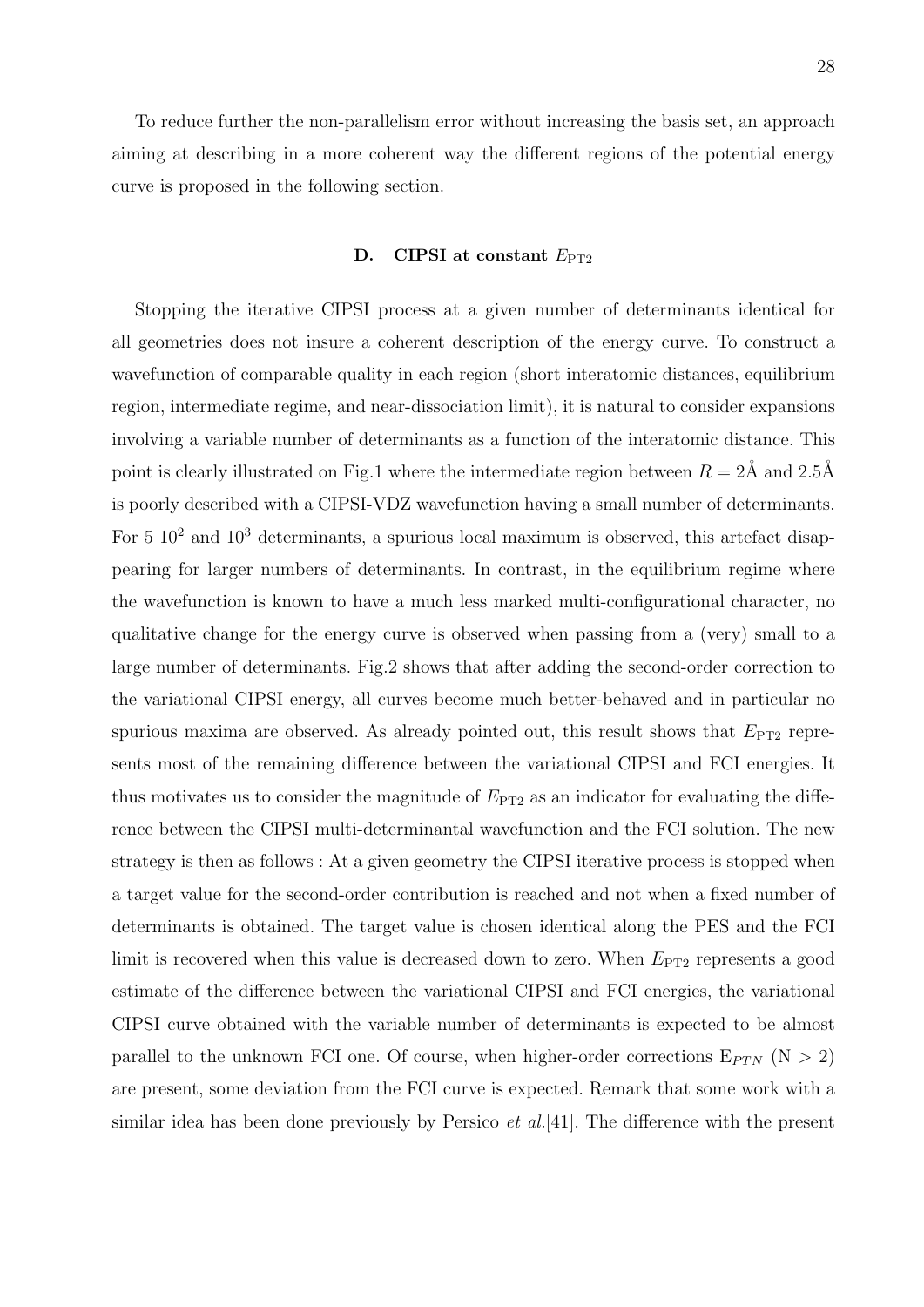work is that the norm of some approximate first-order perturbed wavefunction was considered instead. We believe that using directly an energetic criterion is more natural in this context.

To illustrate how using a constant number of determinants along the potential energy curve can induce distortion in the quality of the reference function, we present in Fig. 9 the second-order perturbative correction calculated from the CIPSI-VDZ reference wavefunction including  $10^3$  determinants as a function of the interatomic distance. In the intermediate region where the bond is about to be broken (around  $2.2 \text{ Å}$ ) the perturbative correction is bigger that for any other geometries and more determinants are needed to produce a wavefunction of similar quality.



FIGURE 9:  $E_{PT2}$  as a function of the interatomic distance for CIPSI-VDZ wavefunctions with  $10^3$ determinants. Basis set= cc-pVDZ

In figure 10 the number of determinants needed along the energy curve to impose a constant value of  $E_{PT2}$  of -0.05 hartree is plotted. It is approximately the value obtained when considering a fixed number of  $10<sup>3</sup>$  determinants, see Fig.9. As it should be a non-constant value of the number of determinants is observed with a maximum in the intermediate region.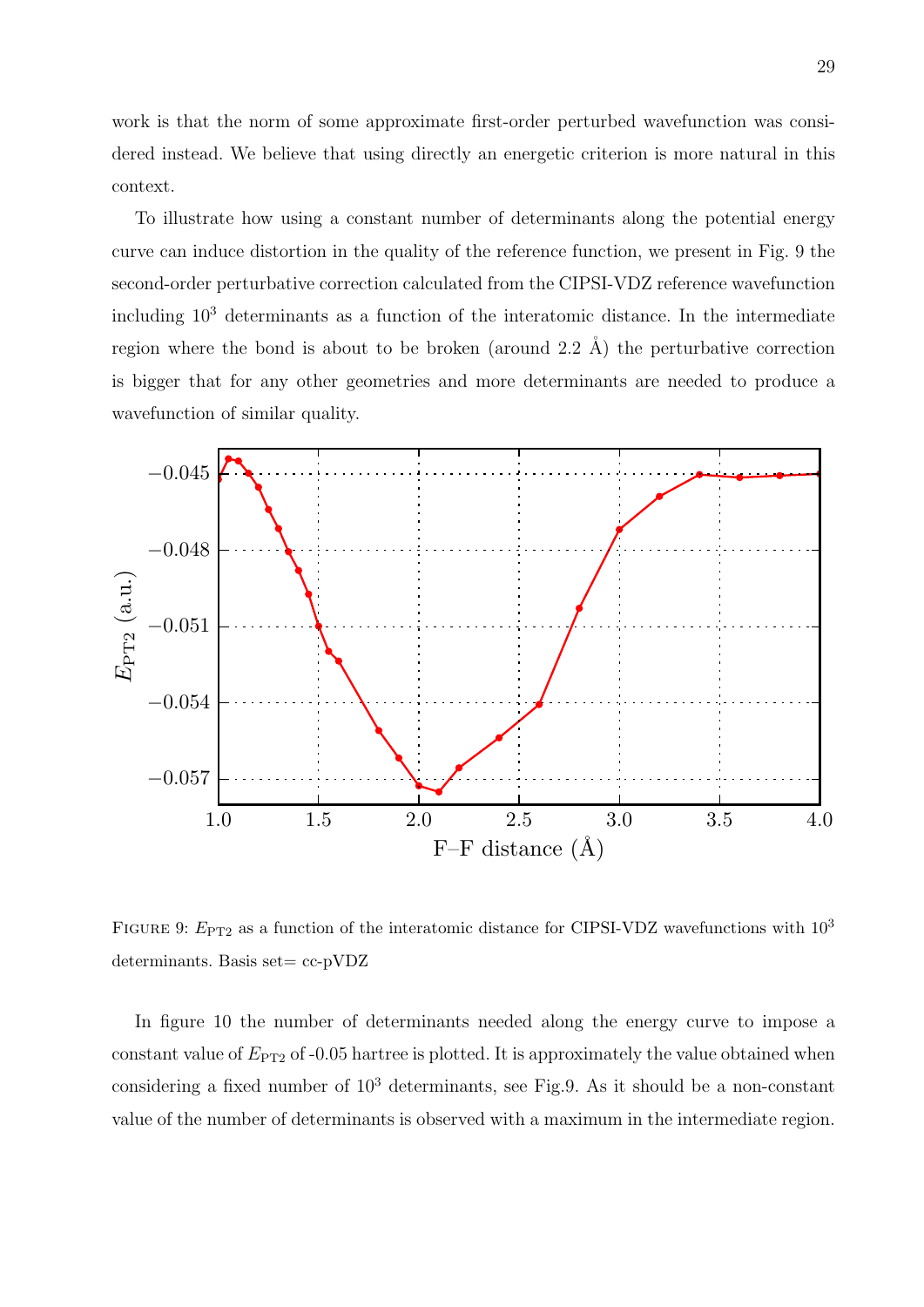

FIGURE 10: Number of determinants required to impose a value of  $E_{PT2}$  of -0.05 hartree as a function of the interatomic distance. Basis set=cc-pVDZ

The potential energy curves obtained using this scheme are presented in Fig.11 for a value of  $E_{PT2}$  of -0.05 hartree. The variational CIPSI energy curve obtained with a variable number of determinants (upper curve), the full CIPSI curve obtained by adding the constant perturbative contribution of -0.05, and the FCI one accurately approximated by the 10<sup>5</sup> -determinant curve presented in Fig.2 are plotted. Remarkably, the FCI and full CIPSI curves are almost identical. It means that higher-order perturbative contributions beyond the second-order are small. Their largest contributions lie in the equilibrium region but do not exceed 0.005 a.u. Imposing a constant  $E_{PT2}$  thus leads to a full CIPSI curve close to the FCI one and then to a variational CIPSI energy curve almost parallel to the FCI one. Note also that the spurious maximum observed when using a constant small number of determinants is no longer present.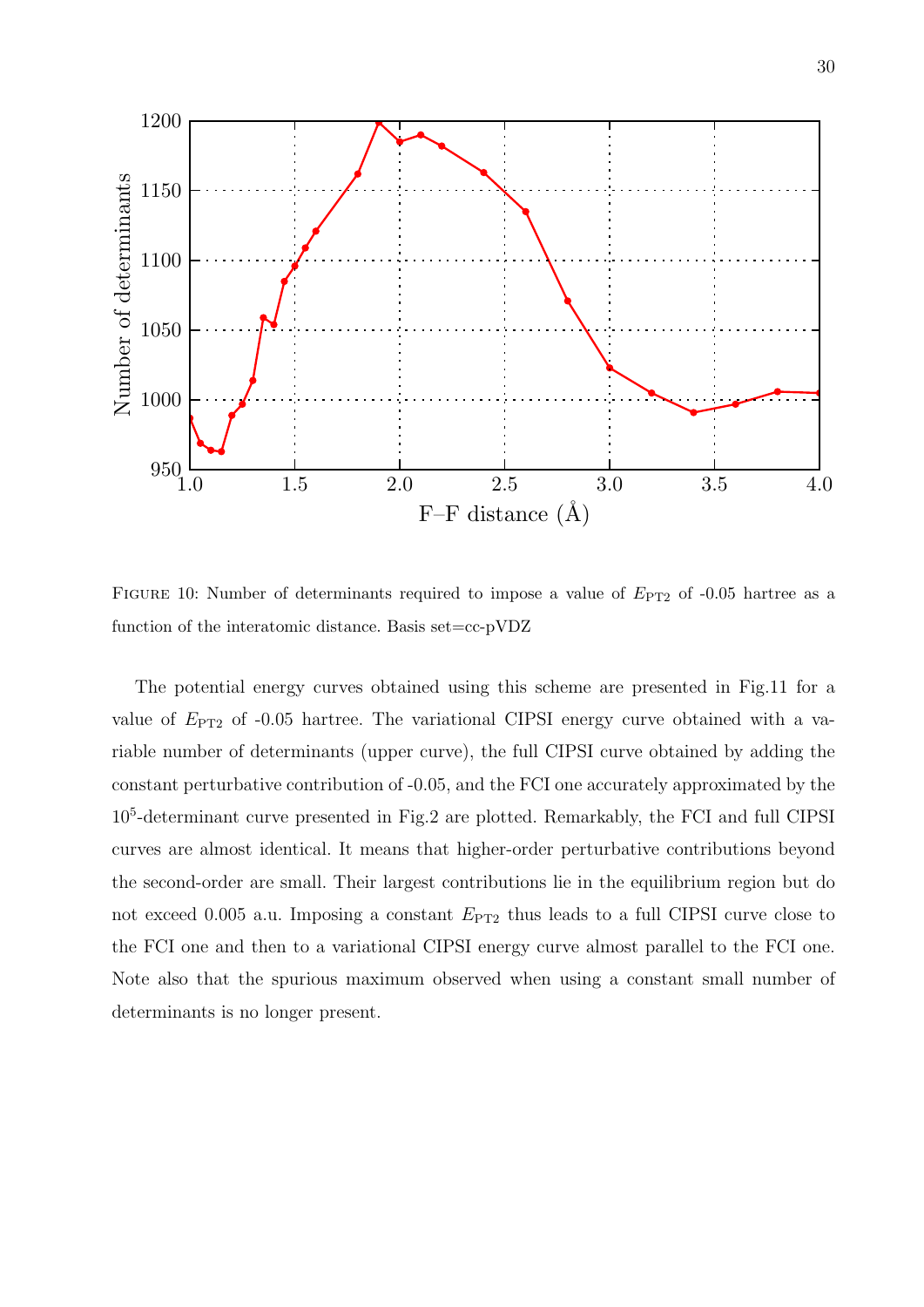

FIGURE 11: Potential energy curves obtained by imposing a constant value  $E_{\rm PT2}$  of -0.05 hartree.

Figure 12 presents the full CIPSI curves obtained with  $E_{\text{PT2}}=0.2,-0.1,-0.05,-0.02$ , and -0.01 (atomic units). As seen on this figure, the various curves, except for the largest value of  $E_{\text{PT2}}$  of -0.2, almost coincide with the FCI curve at the scale of the figure.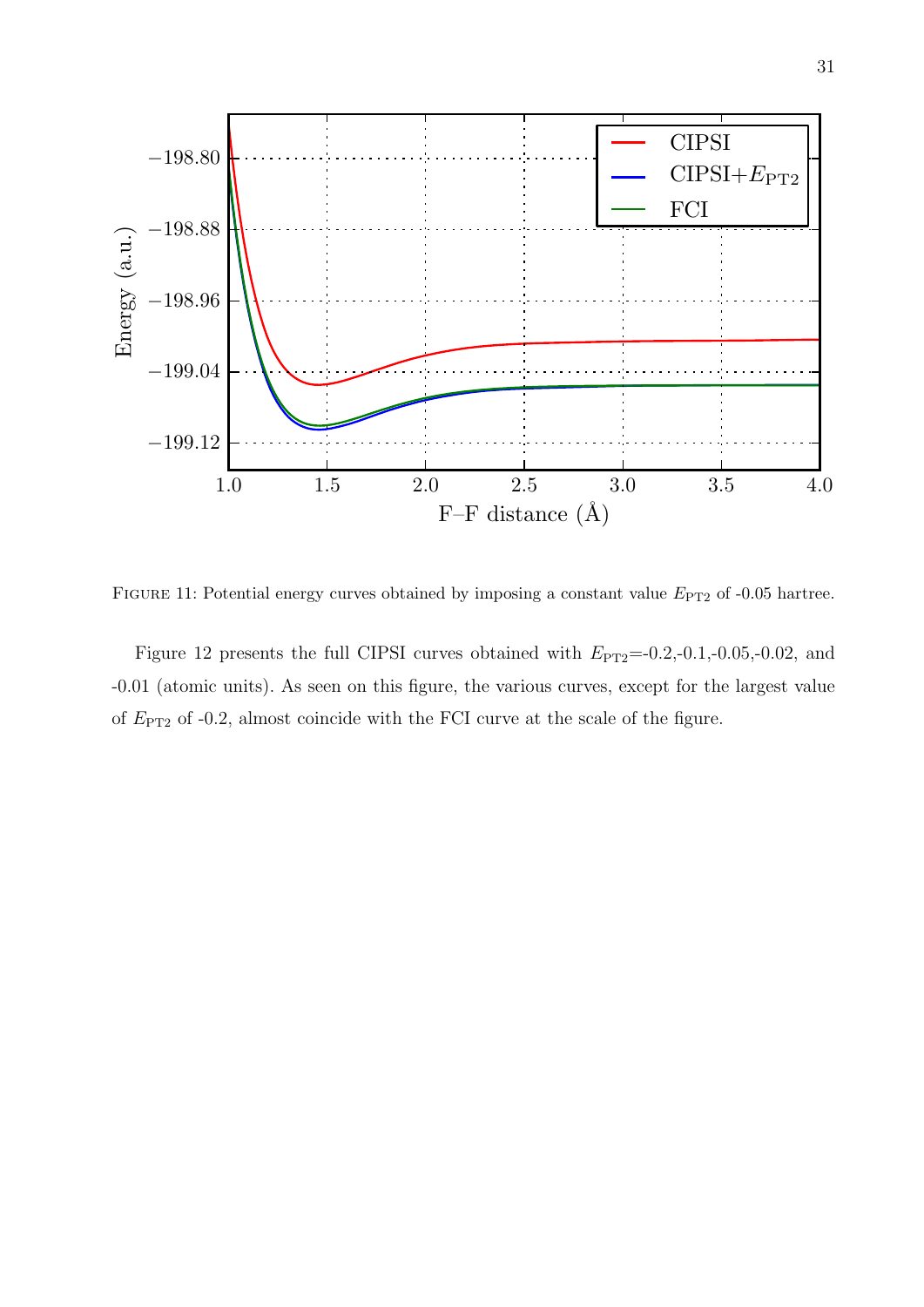

FIGURE 12: Convergence of the full CIPSI energy curve for various values of constant  $E_{\text{PT2}}$ .

In table VI, the convergence of the dissociation energy, equilibrium distance, secondderivative, and non-parallelism error for the variational and full CIPSI energy curves as a function of  $E_{\text{PT2}}$  is reported. A first remark is that the spectroscopic values obtained from the variational and the full CIPSI curves at constant  $E_{PT2}$  are almost identical (in contrast with CIPSI at constant number of determinants, see Table II). Of course, it is expected since the difference between the variational and full CIPSI energies is imposed to be constant. Note that the (very) small differences observed are because imposing a strict constant value of  $E_{\text{PT2}}$  is not possible due to the integer character of the number of determinants. A second remark is that the convergence of the spectroscopic quantities as a function of the number of determinants (for each  $E_{PT2}$  an estimate of the average number of determinants along the energy curve is given in parentheses) is more rapid than when using CIPSI with a constant number of determinants, thus illustrating the efficiency of the constant  $E_{PT2}$  CIPSI approach.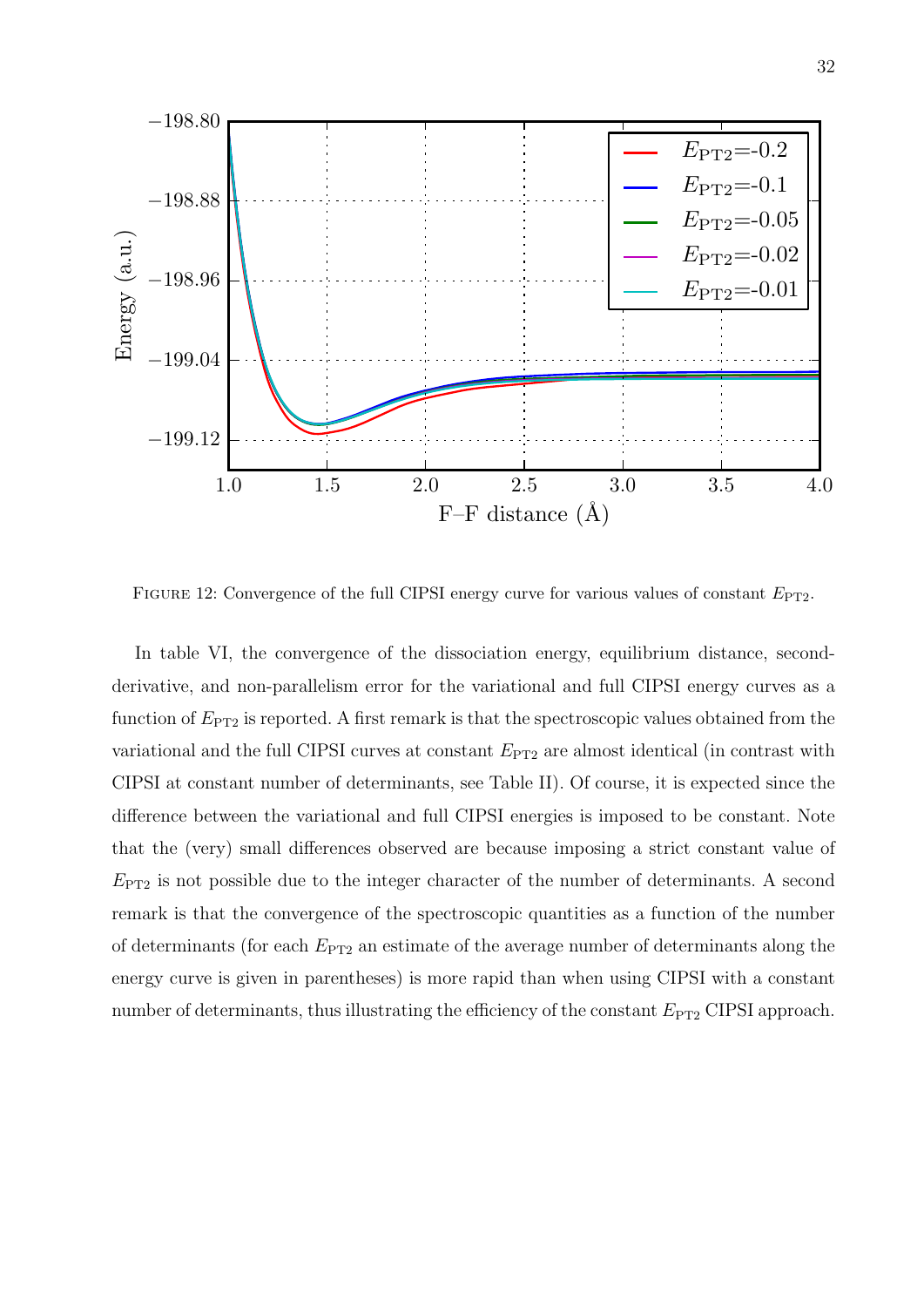| CIPSI : Variational/full                    |             |                                                 |       |                       |  |  |
|---------------------------------------------|-------------|-------------------------------------------------|-------|-----------------------|--|--|
| $E_{\rm PT2}({\rm a.u.})$                   | $R_{eq}$    | $D_0$                                           | k     | Δ                     |  |  |
| $-0.2 \ (\sim 1.6 \ 10^2 \ \text{dets})$    | 1.458/1.458 | 57.5/57.3                                       |       | 0.82/0.83 0.009/0.009 |  |  |
| $-0.1 \ (\sim 5 \ 10^2 \ \text{dets})$      | 1.450/1.451 | 50.0/51.0                                       |       | 0.83/0.82 0.009/0.009 |  |  |
| $-0.05 \ (\sim 1.1 \ 10^3 \ \text{dets})$   | 1.455/1.454 | 49.2/48.6                                       |       | 0.81/0.82 0.010/0.010 |  |  |
| $-0.02 \ (\sim 3.5 \ 10^3 \ \text{dets})$   | 1.459/1.459 | 44.6/45.5                                       |       | 0.78/0.78 0.011/0.011 |  |  |
| $-0.01~(\sim 2~10^4~\mathrm{dets})$         | 1.460/1.460 | 44.0/43.9                                       |       | 0.78/0.78 0.011/0.011 |  |  |
| $-0.008 \approx 3.5 10^4$ dets) 1.461/1.461 |             | 43.8/43.7                                       |       | 0.77/0.77 0.011/0.011 |  |  |
| CIPSI $10^5$ dets <sup>a</sup>              |             | $1.463/1.463/43.97/45.17/0.76/0.76/0.011/0.011$ |       |                       |  |  |
| $i$ -FCIQMC                                 |             | 45.00(11)                                       |       |                       |  |  |
| Exact NR                                    | 1.412       | 62.35                                           | 1.121 | 0.                    |  |  |

TABLE V: Basis set  $=$ cc-pVDZ. Convergence of the spectroscopic quantities and non-parallelism error with CIPSI at constant  $E_{\text{PT2}}$  as function of  $E_{\text{PT2}}$ . For each  $E_{\text{PT2}}$ , results obtained from the variational and full CIPSI energy curves are given. Equilibrium distance in  $\AA$ , dissociation energy in millihartree, and curvature in hartree/ $\AA^2$ .

 $^a$  See Table II

## E. FN-DMC with CIPSI at constant  $E_{\text{PT2}}$

FN-DMC energy curves obtained from CIPSI-VDZ reference wavefunctions at constant  $E_{\text{PT2}}$  are presented in Fig.13. Corresponding spectroscopic values and non-parallelism errors are reported in Table VI. To compare with, FN-DMC values using a constant number of  $10<sup>4</sup>$  determinants are also given (taken from Table III). FN-DMC spectroscopic quantities using trial wavefunctions at constant  $E_{PT2}$  systematically improve when decreasing  $E_{PT2}$ from -0.2 a.u. to -0.05 a.u. For this latter value, results are much improved with respect to FN-DMC values at constant number of determinants : The error in the dissociation energy is greatly reduced from 6.7 to 2.2 mEh, the equilibrium distance and curvature are found of comparable quality and, the non-parallelism error is significantly reduced to 0.0018, the best value obtained in this work. However, for the smaller value  $E_{PT2}$ =-0.02 results deteriorate and become close to those obtained with FN-DMC with a fixed number of determinants.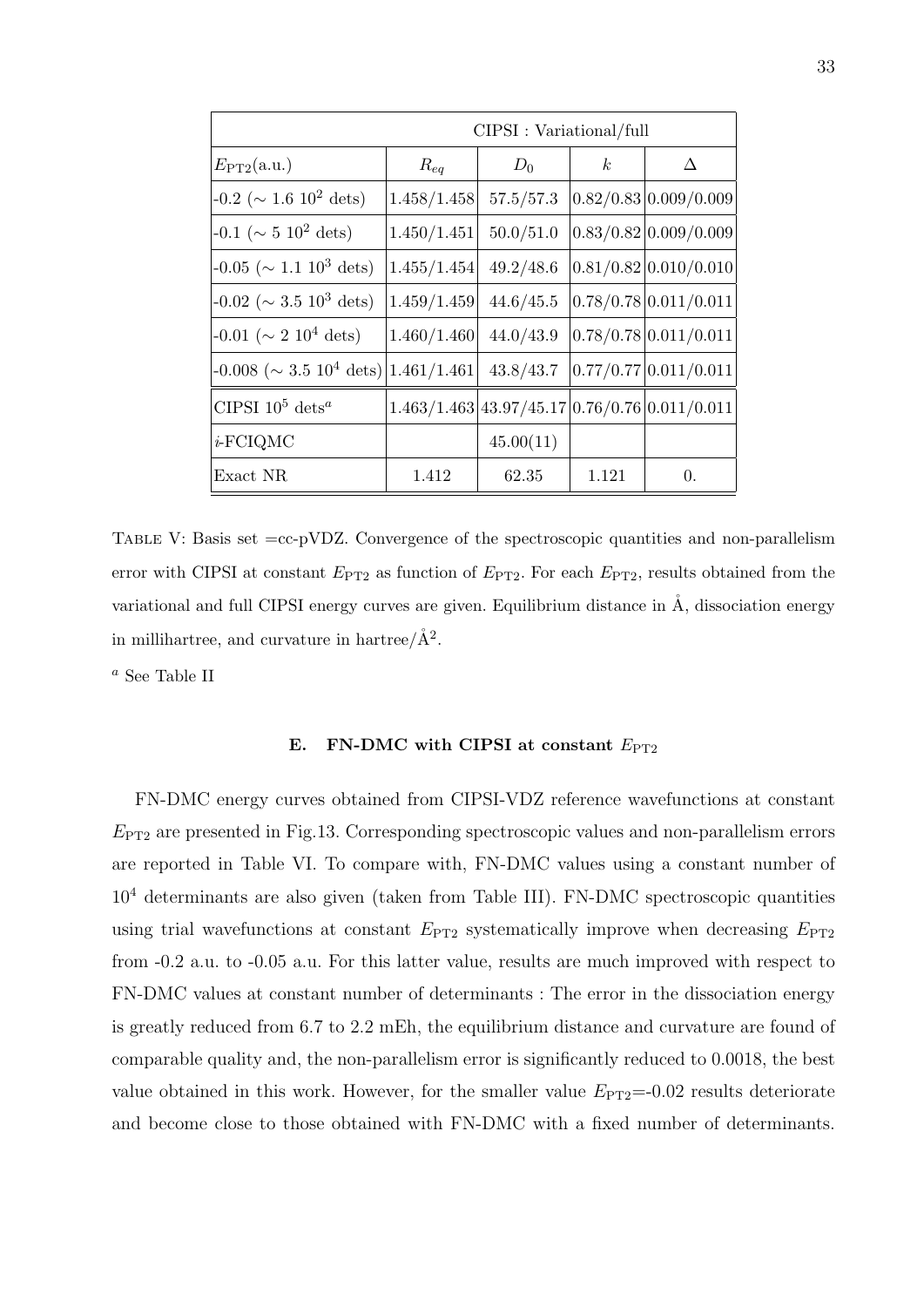

This result is of course expected since in the limit of a vanishing value for the second-order energy correction, the CIPSI algorithm at constant  $E_{\rm PT2}$  reduces to the standard one.

FIGURE 13: FN-DMC energy curves for several values of  $E_{\text{PT2}}$  (VDZ basis set)

| $E_{\text{PT2}}(\text{a.u.})$                                                  |       | $R_{eq}$   $D_0$                  | k <sub>i</sub> | Δ            |
|--------------------------------------------------------------------------------|-------|-----------------------------------|----------------|--------------|
| $-0.2 \ (\sim 1.6 \ 10^2 \ \text{dets}) \ [1.442 \ 50.1(4) \ 0.839 \ 0.0045 \$ |       |                                   |                |              |
| $-0.1 \ (\sim 5 \ 10^2 \ \text{dets})$                                         |       | $ 1.433 $ 56.7(5) $ 1.190 0.0031$ |                |              |
| $-0.05 \approx 1.110^{3}$ dets) 1.431 59.7(6) 1.131 0.0018                     |       |                                   |                |              |
| $-0.02 \approx 3.5 \times 10^3$ dets) 1.429 56.0(13) 1.125 0.0028              |       |                                   |                |              |
| $10^4$ nodes                                                                   | 1.428 | 55.3                              |                | 1.117 0.0030 |
| Exact                                                                          | 1.412 | 62.0                              | 1.121          | $\Omega$ .   |

TABLE VI: Basis set=cc-pVDZ. FN-DMC spectroscopic values and non-parallelism errors using CIPSI-VDZ trial wavefunctions at constant  $E_{PT2}$ . Equilibrium distance in  $\AA$ , dissociation energy in millihartree, and curvature in hartree/ $\AA^2$ .

In Fig.14 the FN-DMC dissociation energies obtained for the different values of  $E_{\rm PT2}$  are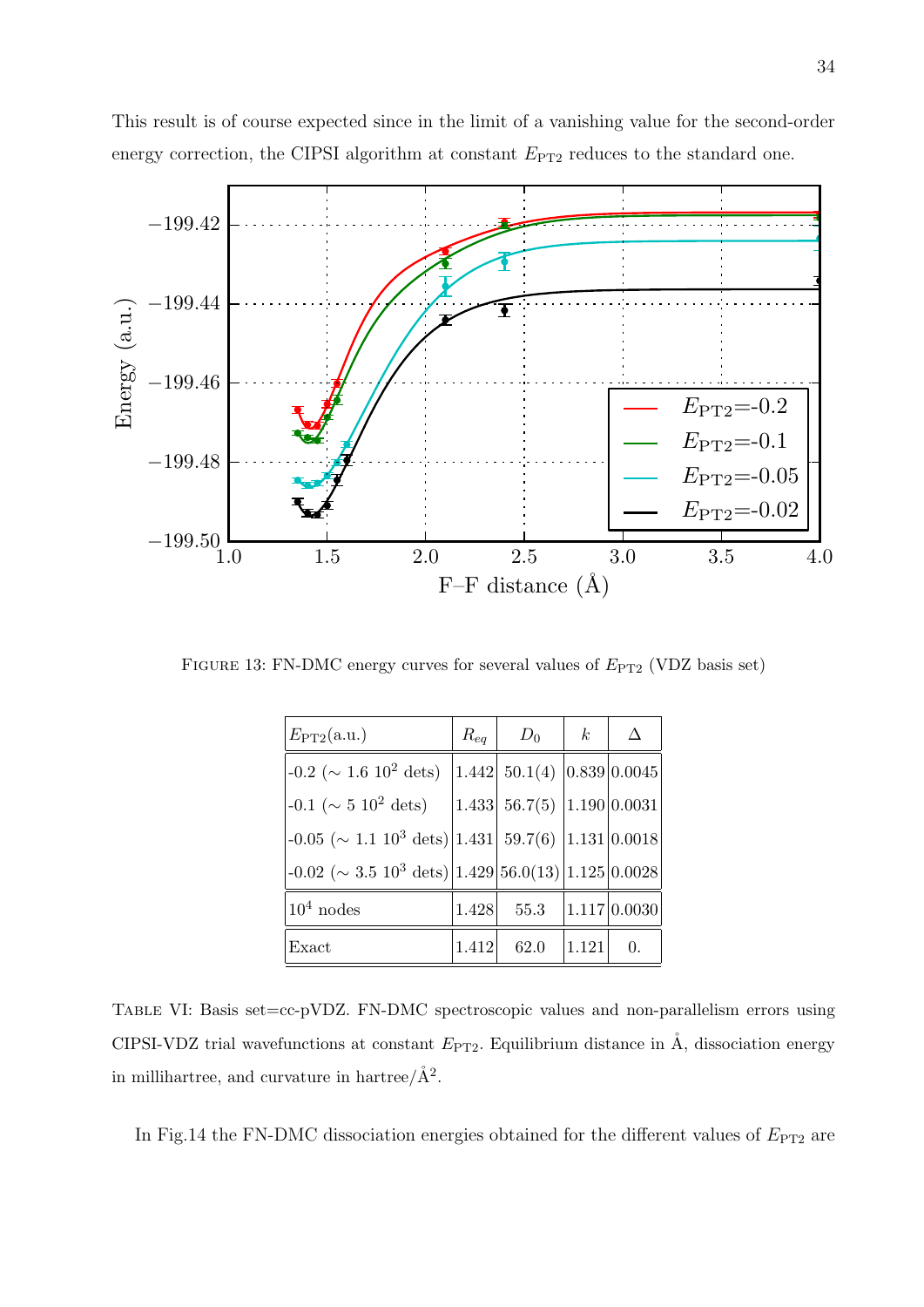plotted. Two regimes are clearly observed. For  $E_{PT2}$ =-0.2 a.u.,-0.1 a.u, and -0.05 a.u, the dissociation energy increases almost linearly as a function of the second-order correction (see, dashed line of the figure). Quite remarkably, when extrapolating the results (via a simple quadratic extrapolation) to vanishing  $E_{\text{PT2}}$ , a dissociation energy close to the exact value of 62.0 mEh is obtained. In the second regime corresponding to small values of  $E_{PT2}$  the curve reaches a maximum somewhere between -0.02 a.u. and -0.05 a.u. and, then, decreases down to a value at  $E_{\text{PT2}} = 0$  close to the FN-DMC result obtained above with the quasi-FCI trial wavefunction (55.3 mEh). The existence of these two regimes is particularly striking and is interpreted here as follows. In the first regime corresponding to large values of  $E_{PT2}$ , the determinants entering first the CIPSI expansion are those having a large coefficient in the exact wavefunction expansion. These determinants are typically associated with the multireference character of the system (static correlation contributions). In the second regime, many more determinants of much smaller weights enter the expansion. Their role is to build up dynamical correlation effects or, equivalently, to better describe the small-distance details of the electron-electron interaction. Determinants contributing to the first regime are expected to be weakly dependent on such small-distance details and, thus, on the quality of the basis set. This could be the reason why in the large- $E_{PT2}$  regime the dissociation energy extrapolates to the exact value independent on the basis set. In sharp contrast, at smaller  $E_{\text{PT2}}$  the numerous determinants with small weights that enter in the expansion to describe the local details of the wavefunction are much more basis-set dependent. Thus, in this regime the behavior of the curve is expected to be strongly dependent on the specific basis set employed.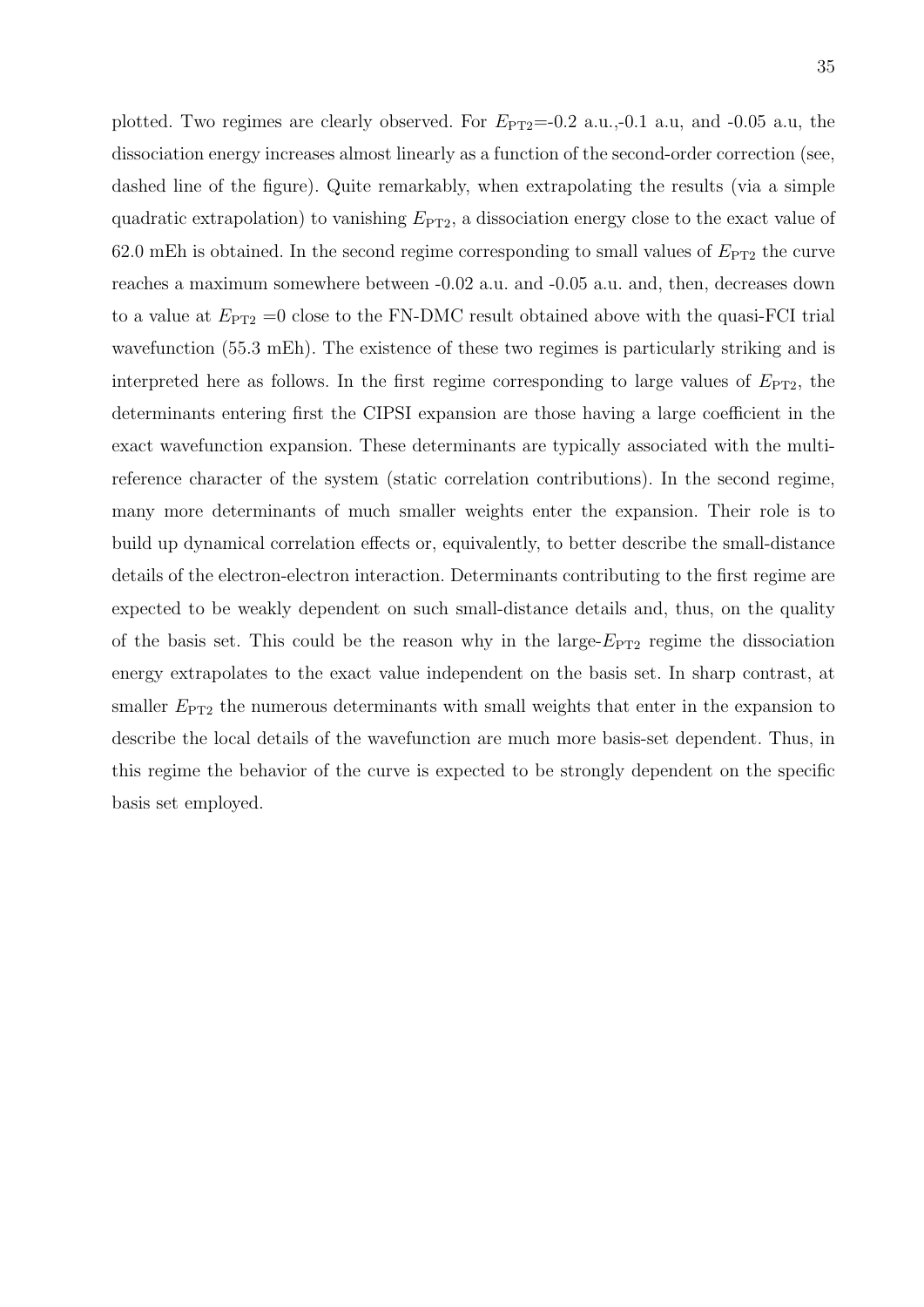

FIGURE 14: FN-DMC/VDZ dissociation energies obtained for different values of  $E_{\text{PT2}}$ 

# F. Graphical summary :  $F_2$  curves at various levels of approximation

In figure 15 the main results of this work are summarized by showing on the same graph the various energy curves obtained. For the sake of clarity, each energy curve has been shifted down by the constant leading to a dissociation toward the exact (infinite basis) nonrelativistic atomic limit.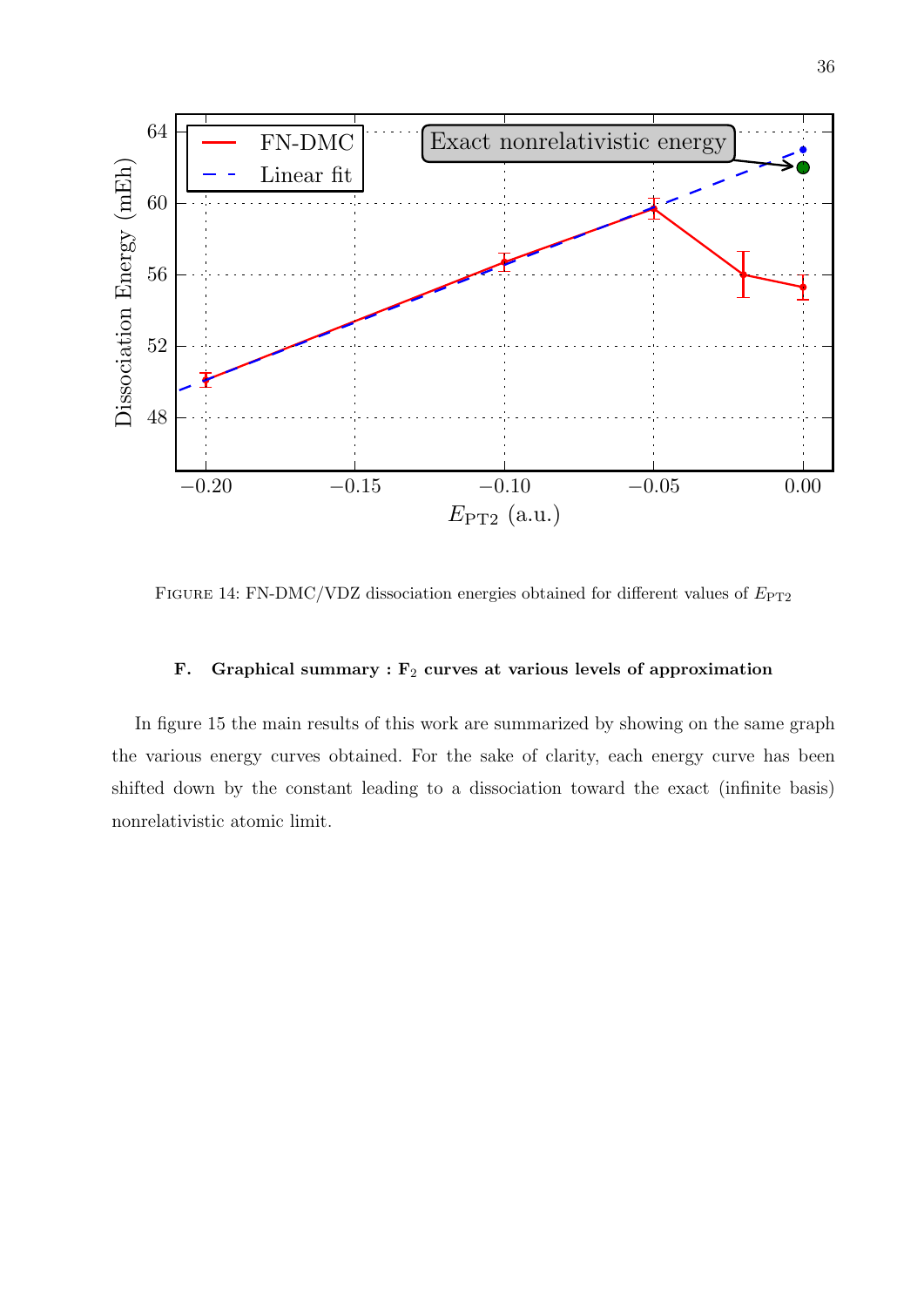

FIGURE 15:  $F_2$  potential energy curves using the various approaches presented in this work. Comparison with the estimated exact nonrelativistic curve. Each energy curve has been shifted down to impose at large distance the exact atomic limit.

All curves are located between the poor-quality CASSCF curve (upper curve) and the estimated exact nonrelativistic fixed nucleus curve (lowest solid line). For the sake of clarity, energy curves obtained with deterministic calculations are represented by solid lines, while dashed lines are used for FN-DMC energy curves. CIPSI energy curves using the VDZ, VTZ, and AVTZ basis sets are represented by the three curves (solid lines) between the two extreme CASSCF and exact curves. As discussed above, these curves are almost converged in number of determinants and may be considered as a good approximation of the full CI limit in each case. Increasing the basis set has a clear important impact on the quality of the results. With the largest aug-VTZ basis set, the energy curve obtained is the best one, except for the FN-DMC curve obtained with a CIPSI-constant  $E_{PT2}$  trial wavefunction which is the most accurate energy curve calculate in this work. With the larger QZ basis set results continues to improve (not done here, our objective being not to increase indefinitely the basis set). The corresponding energy curve at a quasi FCI level is given in [36] and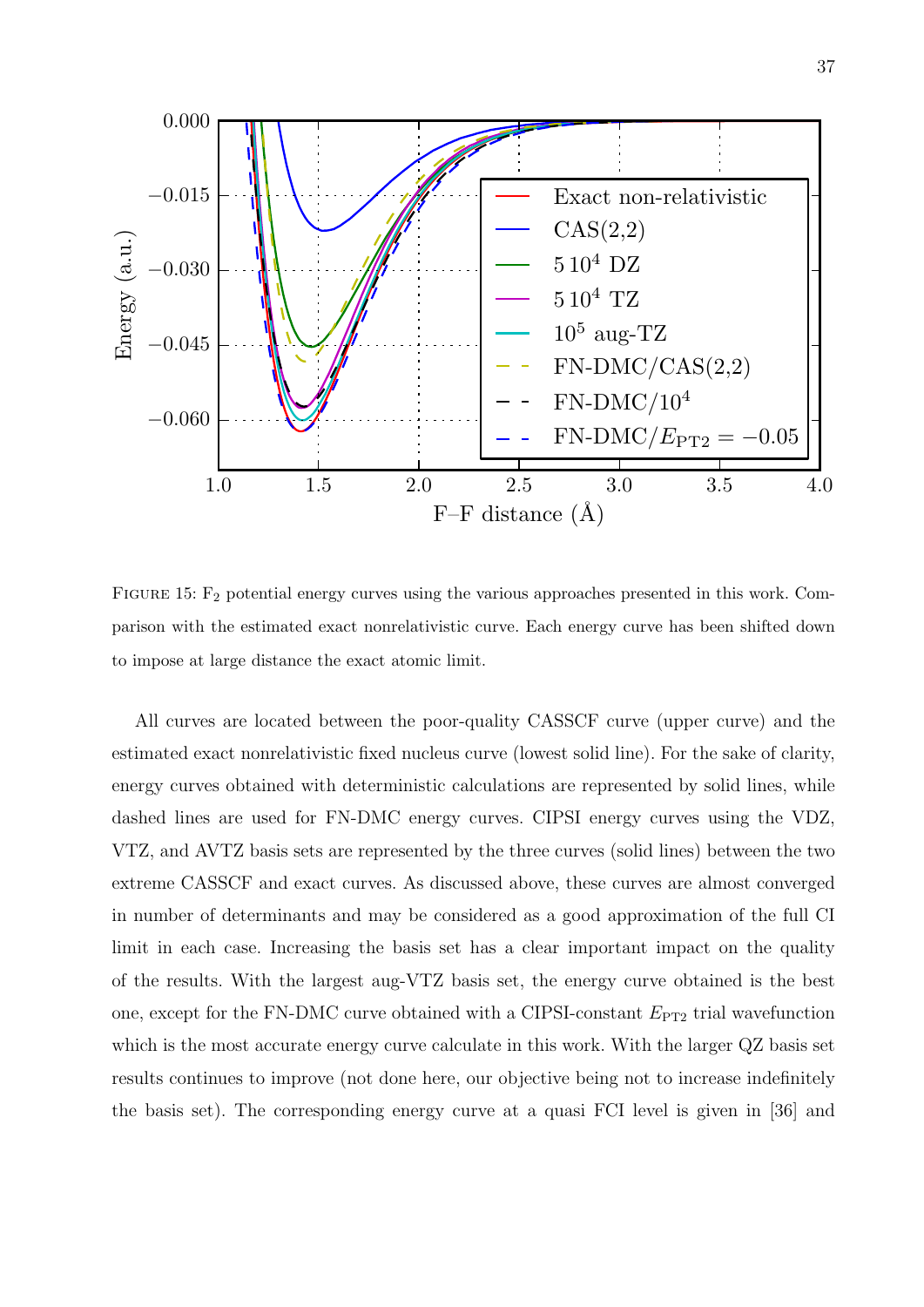is found to be of a similar quality the our best FN-DMC-DZ curve. The three FN-DMC curves are represented using a dashed line. By increasing order of quality, they correspond to using i.) the CASSCF nodes ii) the CIPSI/VDZ nodes, and iii) the CIPSI/VDZ nodes at constant  $E_{PT2}$ . Using CASSCF nodes the FN-DMC energy curve is much improved with respect to the variational curve obtained with the CASSCF wavefunction. Roughly speaking it is of quality of the quasi-FCI curve obtained with the VDZ basis set. Now, taking CIPSI-VDZ nodes DMC results are improved to a quality typical of a FCI-VTZ calculation. Only when considering a nodal construction based on a variable number of determinants in a CIPSI-VDZ framework, DMC results surpass the quality of a FCI-AVTZ calculations. Let us emphasize that the preceding conclusions are essentially based on an overall quality as measured by the non-parallelism error. When having a closer look at the overall shape of the curves it is clear that the improvement for the two best curves are not uniform. When comparing the two best calculations, the near FCI-AVTZ and DMC/VDZ constant  $E_{\text{PT2}}$ curves, it is clear that the latest is much better near the equilibrium geometry. However, in the intermediate region, it is no longer true and the FCI calculation performs better thanks to its large number of determinants. The latter remark illustrates the fact that there is still some for improving the evolution of the nodes in this intermediate region.

## V. SUMMARY

In this work we have investigated the quality of the  $F_2$  potential energy curves calculated with Fixed-Node DMC using FCI-type expansions as trial wavefunctions. Multideterminantal CI wavefunctions have been constructed with the CIPSI method that selects iteratively the determinants contributing the most to the wavefunction, as determined by first-order perturbation theory. A major advantage of CIPSI is to keep limited the expansion size since only those multiple-particle excitations that contribute the most in each sector of excitations (single, double, triple etc.) are considered. Quantitatively, to obtain CIPSI energy curves converged to FCI with an accuracy of the millihartee for the three basis sets used here (Dunning's cc-pVDZ, cc-pVTZ, and aug-cc-pVTZ) requires a number of determinants of at most several tens of thousands (see, Figures 1,2,3,4,5, and 6). It is remarkable that such convergence is possible with a number of determinants representing only a tiny fraction of the whole Hilbert space : About  $10^{-7}$ ,  $10^{-15}$ , and  $10^{-18}$  for the VDZ, VTZ, and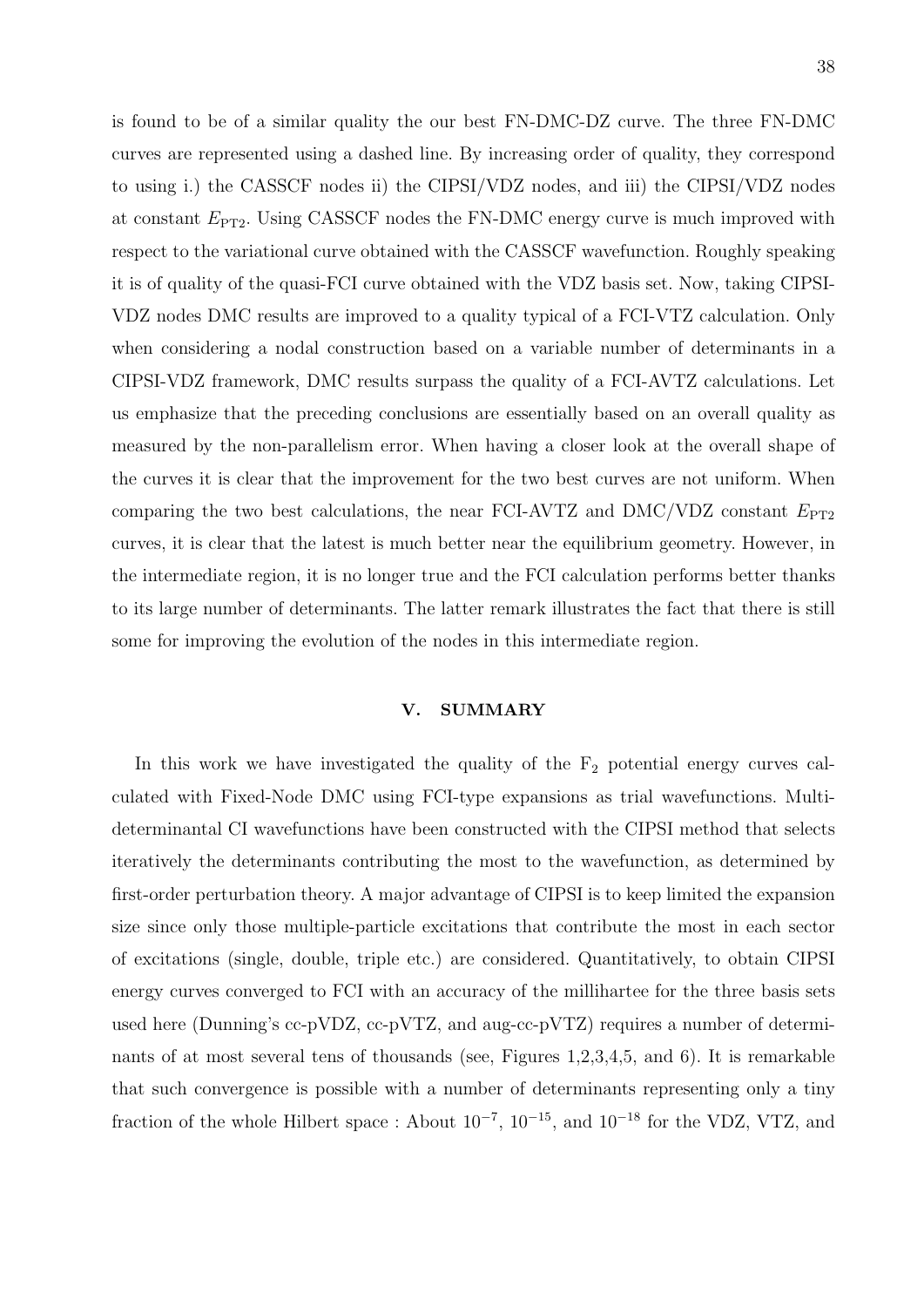AVTZ basis sets, respectively. In practice, having compact wavefunctions is essential for DMC since the trial wavefunction and its derivatives need to be computed at each Monte Carlo step (potentially, billions of such steps may be performed).

The Fixed-Node Diffusion Monte Carlo calculations have been performed using CIPSI wavefunctions directly as they come from the output of the CI program. No Jastrow factor has been employed (apart from the exact electron-nucleus cusp condition imposed at very small distances) and no stochastic many-parameter optimization of the trial wavefunction in a preliminary VMC calculation has been performed. From a practical point of view, we emphasize that it is an important aspect since it greatly facilitates the implementation of fully automated QMC codes. This is certainly an important prerequisite to allow large-scale diffusion of stochastic approaches beyond the limited community of QMC experts. Remarkably, in all cases considered the fixed-node error is found to systematically decrease when increasing the number of selected determinants (see, Fig.8). The control of the fixed-node error is thus made simpler : When the convergence of the FN curve as a function of the number of determinants is approximately reached, a nodal structure not too far from the best one attainable within the given atomic basis set can be expected. However, having in mind to treat large molecular systems, it is not realistic to rely on the systematic increase of the basis set to improve nodal structures. We have thus proposed an alternative strategy based on the construction of coherent nodes along the PES instead of very accurate nodes independently for each geometry. For a not too large basis set, it makes a major difference since the multi-reference character of the wavefunction known to change considerably along the PES is much better taken into account and the overall quality of the energy curves is improved (smaller non-parallelism errors). The main idea is to avoid using a common number of selected determinants at each geometry leading to an unbalanced description of the PES but, instead, to consider determinantal expansions having a geometry-dependent length. In practice, it is implemented by stopping the CIPSI selection process once the second-order estimate of the energy correction between the variational CIPSI and FCI energies has reached some target value, independent on the geometry. Using such trial wavefunctions, we have verified that improved FN-DMC energy curves are obtained, thus confirming that the nodal structure is better described along the PES. However, more work is needed to investigate how such results generalize to more complex molecular systems.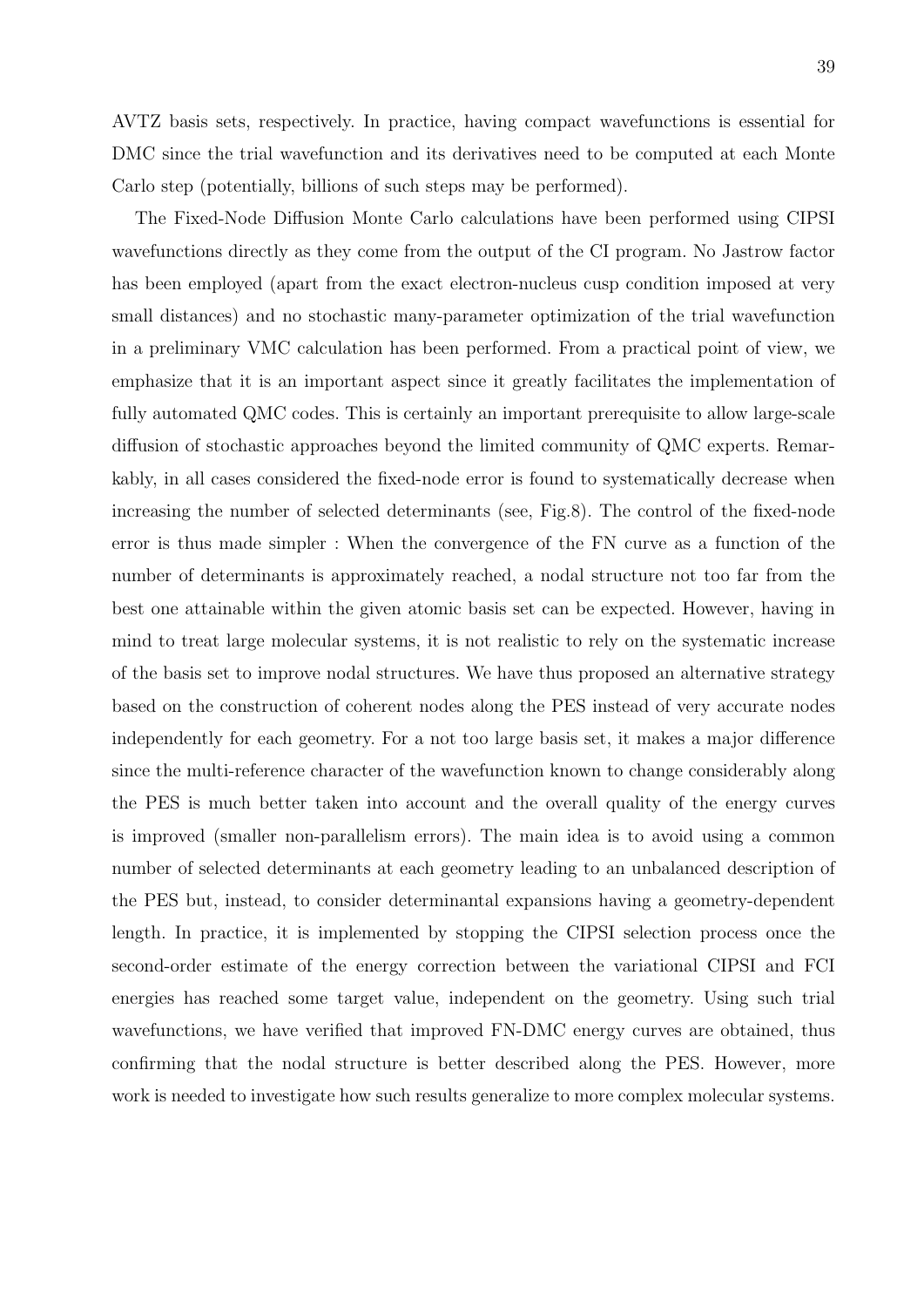Acknowledgments. We would like to acknowledge interesting discussions with Nathalie Guihery and Jean-Paul Malrieu (Toulouse). AS and MC thank the Agence Nationale pour la Recherche (ANR) for support through Grant No ANR 2011 BS08 004 01. This work has been made through generous computational support from CALMIP (Toulouse) under the allocation 2013-0510, and GENCI under the allocation x2014081738.

- [1] B. L. Hammond, W.A. Lester Jr., and P.J. Reynolds. Monte Carlo Methods in Ab Initio Quantum Chemistry, volume 1 of Lecture and Course Notes in Chemistry. World Scientific, Singapore, 1994. World Scientific Lecture and Course Notes in Chemistry Vol.1.
- [2] W.M.C. Foulkes, L. Litas, R.G. Needs, and G. Rajagopal. Rev. Mod. Phys., 73 :33, 2001.
- [3] P. L'Ecuyer. *Math. of Comput.*, 68 :261, 1999.
- [4] K.E. Schmidt and J.W. Moskowitz. J. Chem. Phys., 93 :4172, 1990.
- [5] H.J. Flad, M. Caffarel, and A. Savin. Quantum Monte Carlo calculations with multi-reference trial wave functions. Recent Advances in Quantum Monte Carlo Methods. World Scientific Publishing, 1997.
- [6] C. Filippi and C.J. Umrigar. *J. Chem. Phys.*, 105 :213, 1996.
- [7] B. Braıida, J. Toulouse, M. Caffarel, and C. J. Umrigar. J. Chem. Phys., 134 :0184108, 2011.
- [8] A. G. Anderson and W.A. Goddard III. J. Chem. Phys., 132 :164110, 2010.
- [9] F. Fracchia, C. Filippi, and C. Amovilli. J. Chem. Theory Comput., 8 :1943, 2012.
- [10] T. Bouabça, B. Braîda, and M. Caffarel. *J. Chem. Phys.*, 133 :044111, 2010.
- [11] A. Monari, A. Scemama, and M. Caffarel. Large-scale quantum monte carlo electronic structure calculations on the egee grid. In Franco Davoli, Marcin Lawenda, Norbert Meyer, Roberto Pugliese, Jan Wglarz, and Sandro Zappatore, editors, Remote Instrumentation for eScience and Related Aspects, pages 195–207. Springer New York, 2012. http ://dx.doi.org/10.1007/978- 1-4614-0508-5 13.
- [12] M. Bajdich, L. Mitáš, G. Drobnỳ, and L.K. Wagner. *Phys. Rev. Lett.*, 96 :240402, 2006.
- [13] M. Casula, C. Attaccalite, and S. Sorella. J. Chem. Phys., 121 :7110, 2004.
- [14] P. Lopez Rios, A. Ma, N.D. Drummond, M.D. Towler, and R.J. Needs. *Phys. Rev. E.* 74 :066701, 2006.
- [15] C.J. Umrigar, J. Toulouse, C. Filippi, S. Sorella, and R.G. Hennig. Phys. Rev. Lett., 98 :110201,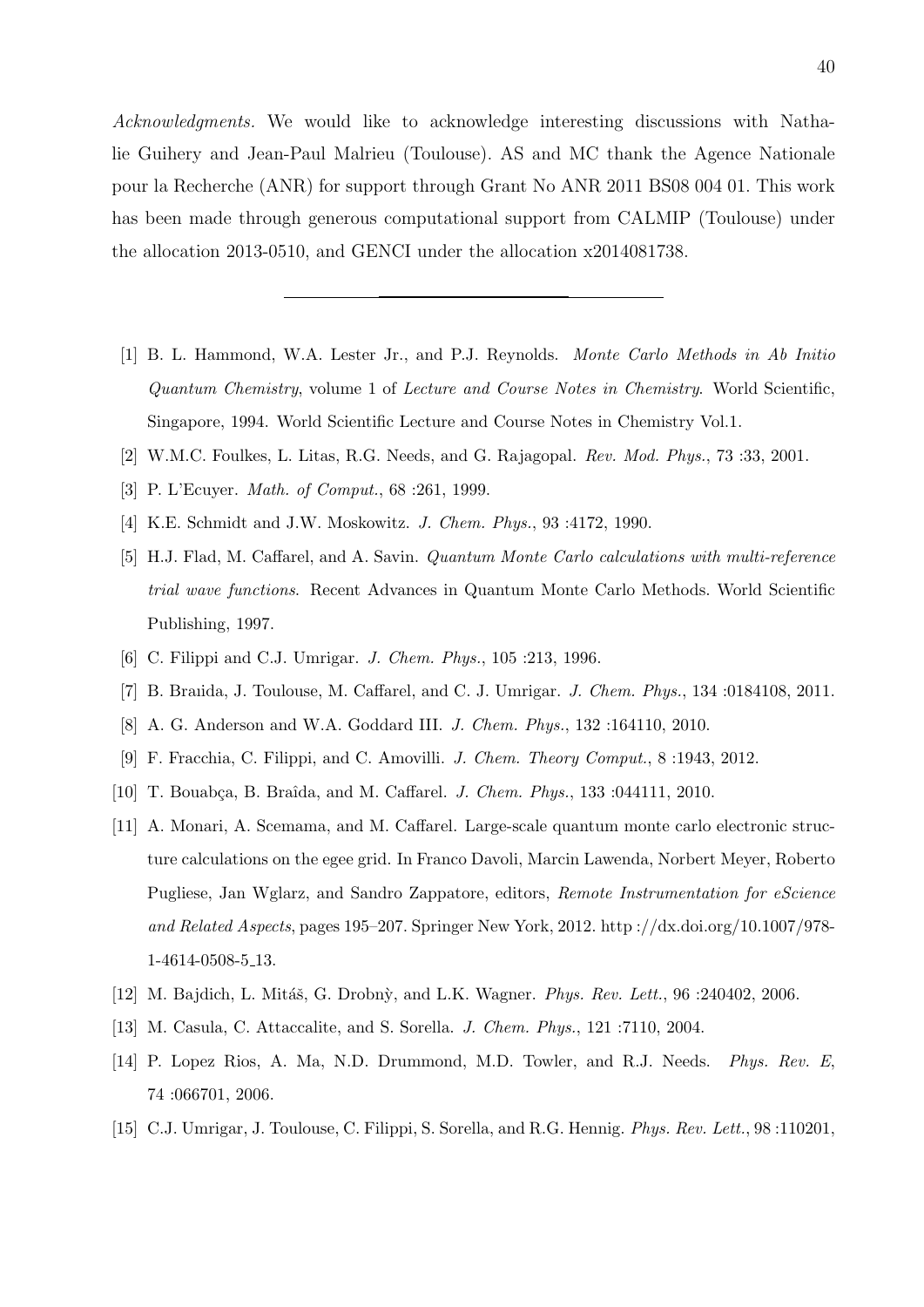2007.

- [16] E. Giner, A. Scemama, and M. Caffarel. Can. J. Chem., 91 :879, 2013.
- [17] B. Huron, P. Rancurel, and J.P. Malrieu. J. Chem. Phys., 58 :5745, 1973.
- [18] S. Evangelisti, J.P. Daudey, and J.P. Malrieu. Chem. Phys., 75 :91, 1983.
- [19] T. Applencourt, E. Giner, A. Scemama, and M. Caffarel. Accurate non-relativistic groundstate energies for 3d transtion metal atoms with fn-dmc. preprint, 2014.
- [20] A. Scemama, E. Giner, M. Caffarel, C. Hureau, and P. Faller. Petascale quantum monte carlo for metal-free and copper-containing peptides : Critical role of the fixed-node approximation. preprint, 2014.
- [21] M.D. Towler. Quantum Monte Carlo, or, how to solve the many-particle Schrdinger equation accurately whilst retaining favourable scaling with system size. Wiley, 2011.
- [22] M. Caffarel. Quantum Monte Carlo Methods in Chemistry. Encyclopedia of Applied and Computational Mathematics. Springer, 2012.
- [23] F.A. Matsen. Adv. Quantum Chem., page 59, 1964.
- [24] W.H. Press, B.P. Flannery, S.A. Teukolsky, and W.T. Vetterling. Numerical Recipes in C : The Art of Scientific Computing. Cambridge University Press, 1992.
- [25] C. F. Bender and E. R. Davidson. *Phys. Rev.*, 183 :23, 1969.
- [26] R. J. Buenker and S. D. Peyerimholf. Theor. Chim. Acta, 35 :33, 1974.
- [27] R. J. Buenker and S. D. Peyerimholf. Theor. Chim. Acta, 39 :217, 1975.
- [28] R. J. Buenker, S. D. Peyerimholf, and W. Butscher. Mol. Phys., 35 :771, 1978.
- [29] P. J. Bruna, D. S. Peyerimholf, and R. J. Buenker. Chem. Phys. Lett., 72 :278, 1980.
- [30] R. J. Buenker, S. D. Peyerimholf, and P. J. Bruna. Computational Theoretical Organic Chemistry. Reidel, Dordrecht, 1981.
- [31] R. J. Harrison. J. Chem. Phys., 94 :5021, 1991.
- [32] P.S. Epstein. Phys. Rev., 28 :695, 1926.
- [33] R.K. Nesbet. *Proc. Roy. Soc.*, A230 :312, 1955.
- [34] C. Møller and M.S. Plesset. Phys. Rev., 46 :618, 1934.
- [35] T.H. Dunning. *J. Chem. Phys.*, 90 :1007, 1989.
- [36] L. Bytautas, T. Nagata, M.S. Gordon, and K. Ruedenberg. J. Chem. Phys., 127 :164317, 2007.
- [37] D. Cleland, G.H. Booth, C. Overy, and A. Alavi. J. Chem. Theory Comput., 8:4138, 2012.